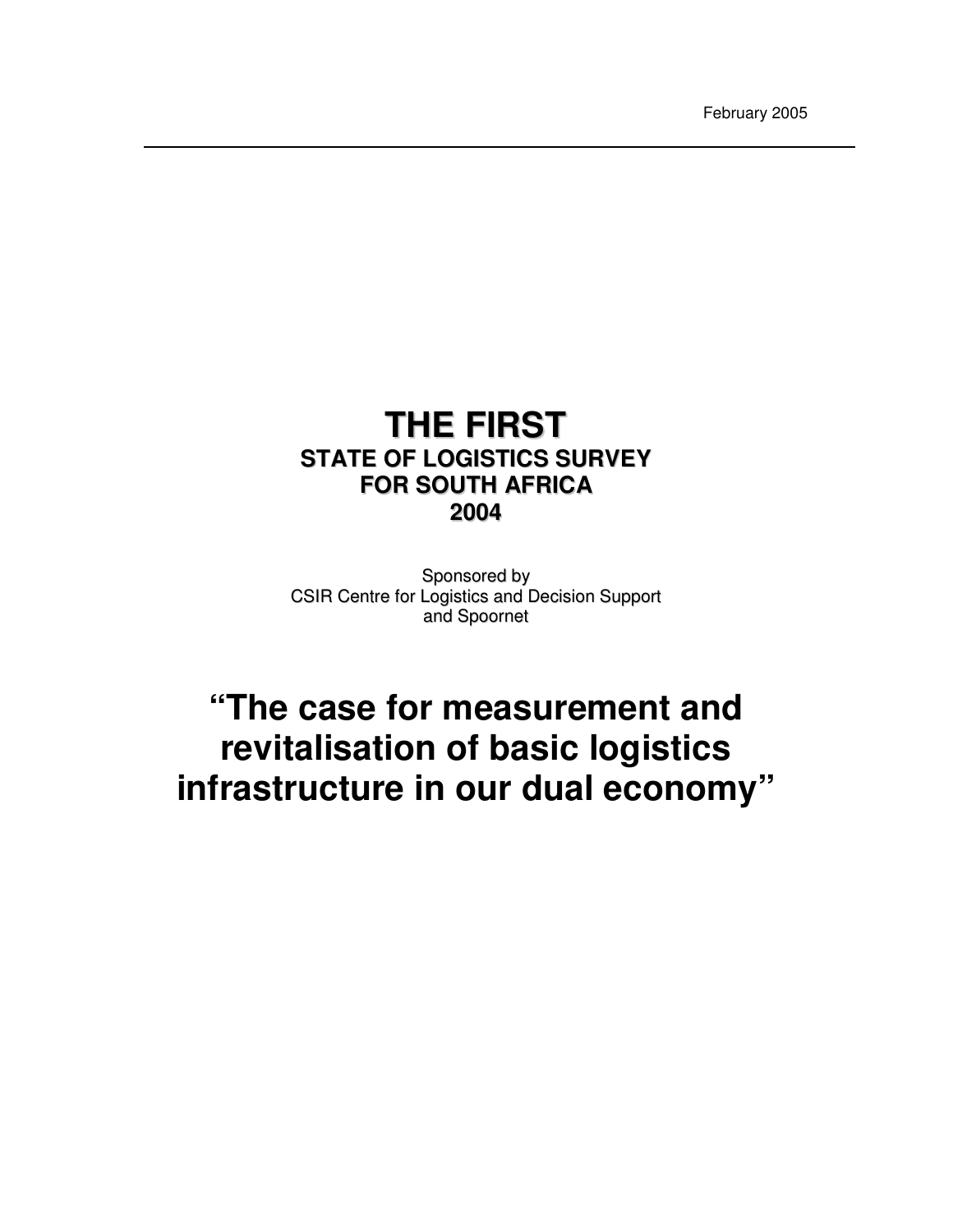# **Acknowledgements**

To our sponsors: the CSIR Centre for Logistics and Decision Support and Spoornet



We would also like to express our appreciation to the following people who made significant contributions:

#### **CSIR Centre for Logistics and Decision Support**

Renée Koen, Mario Marais, Andries Naude, Isabel Meyer, Enoch Ralehoko, Lucett Ramokgopa and Esbeth van Dyk for contributing to the research.

Hans Ittmann, for providing organisational support.

**The University of Stellenbosch Business School Executive Development Limited**



Jan Havenga and Ilse Hobbs for the analysis on the macro-economic freight transport market.

#### **The Department of Logistics at the University of Stellenbosch**



Wessel Pienaar, Francois Botes and Neil Jacobs for the development of the logistics cost model.

Barry Saxton of Barloworld Logistics for valuable insights into the dynamics of the 3PL and 4PL world.

Esli Rall and Johan Ackerman for industry-specific perspectives.

We would also like to thank the following panel members of the 2003 Logistics Achiever Awards Judging Panel for the interviews:

- Martin Bailey of the South African Institute of Materials Handling (SAIMH)
- Gerard de Villiers of the Chartered Institute of Logistics and Transport (South Africa) (CILTSA)
- Charles Dey of the South African Association of Freight Forwarders (SAAFF)
- Leon Raath of the Institute of Purchasing and Supply (IPSA)
- Nick Tselentis and Russell Cagnacci of the Consumer Goods Council of South Africa (CGCSA)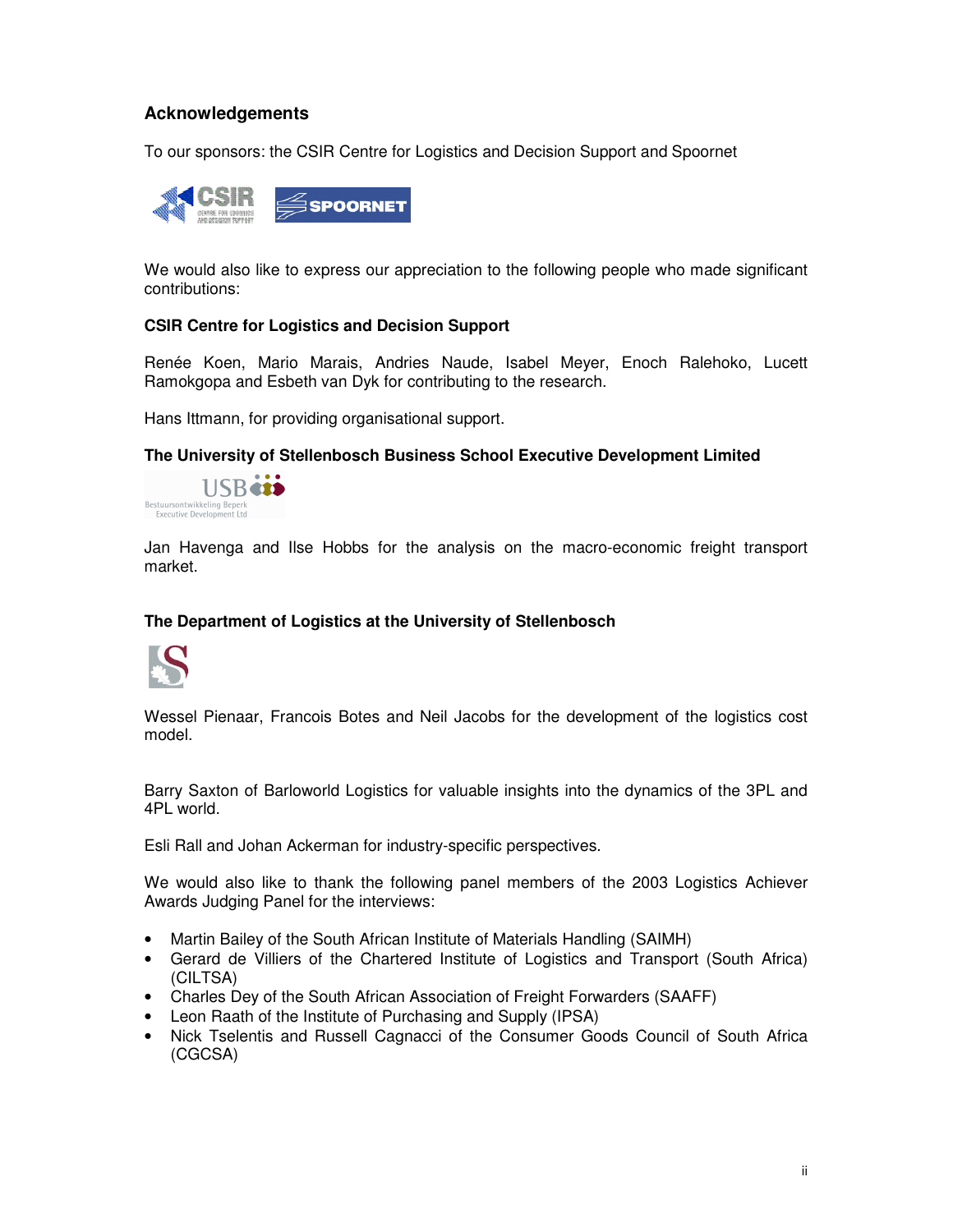# **Executive Summary**

In this publication we share the results of the first State of Logistics Survey for South Africa. The results are structured in terms of various perspectives, as illustrated in Figure 1 below:



*Figure 1: Research approach*

The analysis on global trends provides important input to South Africa's macro-economic logistics environment.

Over the last five decades, first world economies achieved a reduction in the cost of transportation as a percentage of GDP of  $\pm$  5% per decade and three times as much in inventory costs. This phenomenon resulted in structural problems with core transportation issues, to the extent that some economies are experiencing a flattening of the transport cost saving trend and even a rise in costs in some cases.

This trend is forcing a move towards the configuration and reconfiguration of basic economic infrastructure to address core structural problems and enable efficient access from which collaboration can be driven. This however presupposes the availability of both intrinsic and extrinsic data on national logistics costs. We believe that there is a growing international trend to measure logistics costs, and manage it as a lead and lag indicator. This survey was the first attempt to measure intrinsic logistics cost for the South African economy.

This survey highlights that South Africa's core structural problems are far worse than expected:

- Logistics cost represents a considerable percentage of the GDP (14.7% or R180bn). We spend more on transport than generally expected and much more than we should;
- The "normal" macro economic model is to transport long-distance corridor freight on rail, with feeder and distribution services provided by road. Structural investment myopia caused an unhealthy situation in South Africa, with three quarters of long-haul tonnage on road;
- Our dense long-haul road corridors are intrinsically more expensive than a possible intermodal solution (even more so if extrinsic costs are considered). An overarching investment strategy should therefore consider that greater efficiency in one mode is a "second prize" compared to greater efficiency BETWEEN road & rail.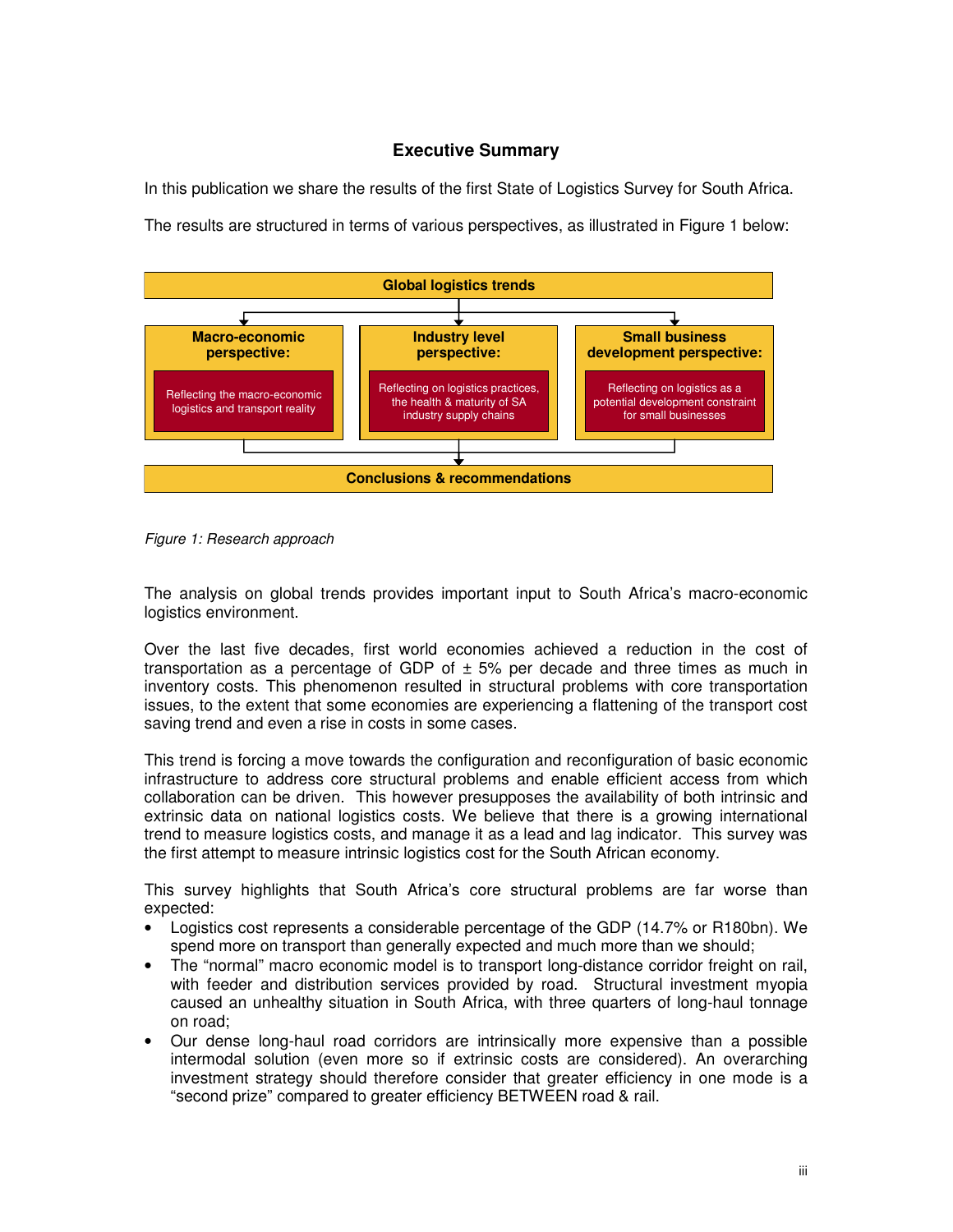We believe that only a structural change based on an efficient intermodal solution (win-win) will solve South Africa's long term freight corridor dilemma, and make sufficient funds available to address current and future metropolitan congestion, as well as rural development.

The industry level perspective considers selected industries, and highlights that there are unique pressures on different industries which necessitate their supply chains to respond accordingly. Logistics service providers need to cater for the differentiated needs of these supply chains in order to enable competitiveness. While some logistics service providers are adapting to these and related global pressures, experience seems to indicate that this is not true across the board.

Given the socio-economic conditions and current spread of economic activity in South Africa, the small business development perspective is critical. The question is how to balance the national corridor competitiveness focus with sustainable SMME development (implying a need for access to the national logistics system). Information on these issues is very limited. We provide an initial overview, and hope to be able to analyse this in more detail in future surveys.

These core structural problems can *inter alia* be attributed to the fact that we neglected to measure the state of logistics in our economy in the past – making macro logistics issues invisible and disabling any attempt to develop policy and make optimal infrastructure investment decisions.

We therefore petition for this survey to become an annual institution in South Africa. It will assist the country to develop strategically relevant policies, and to make strategic infrastructure investment and maintenance decisions, which will in turn facilitate sustainable industry and small business development. Time series data will also enable us to monitor the success of these interventions over time.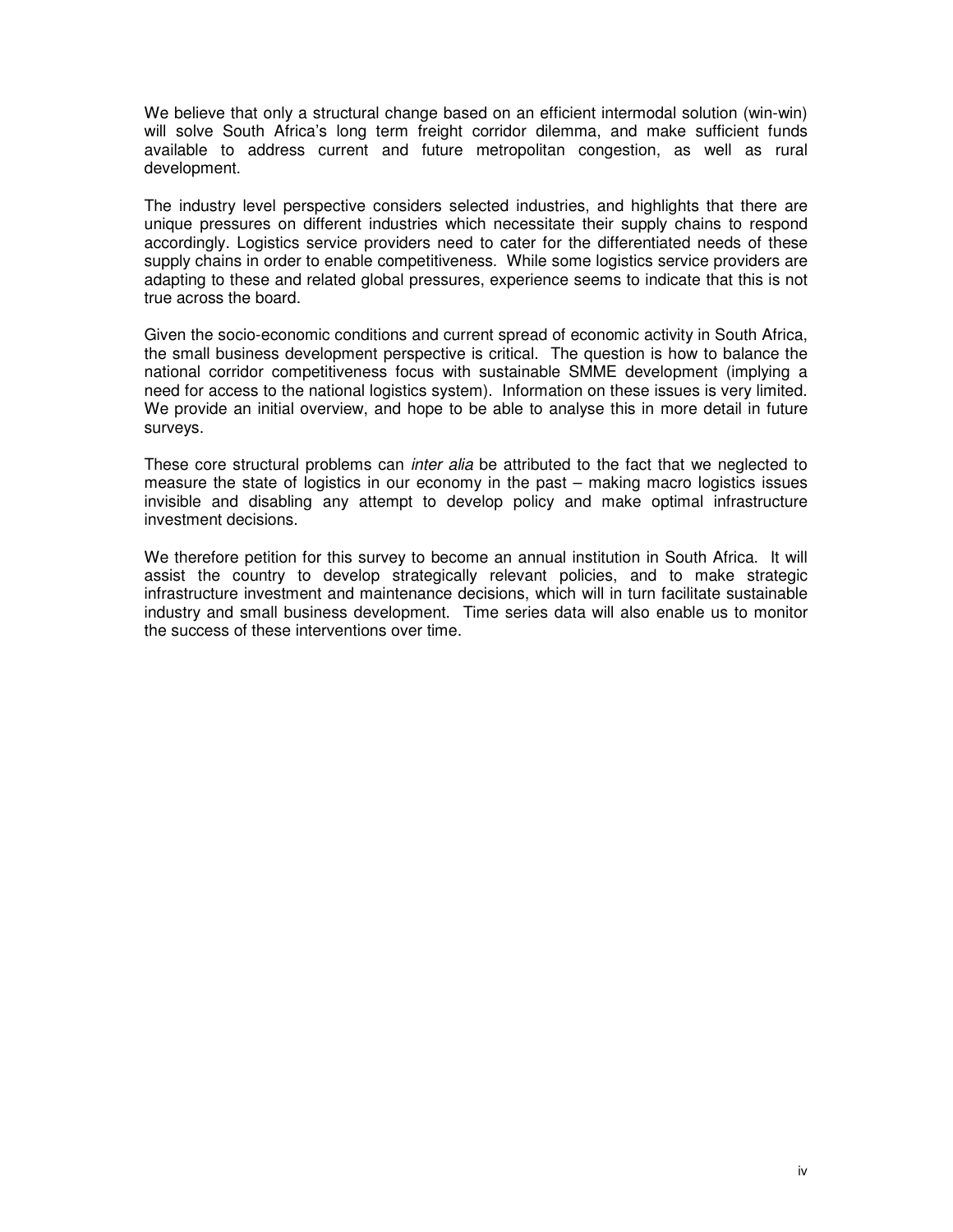# **TABLE OF CONTENTS**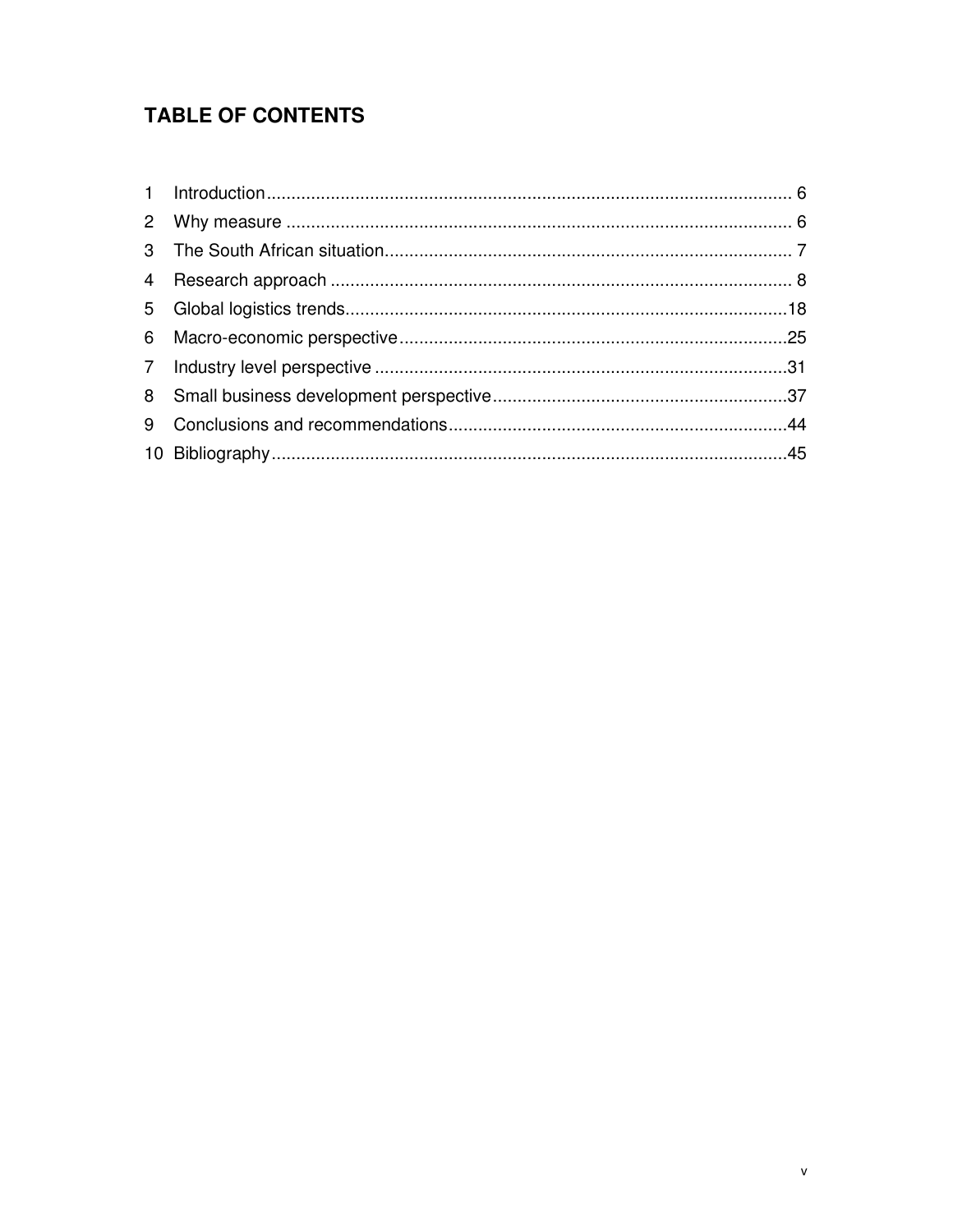# **1 Introduction**

This State of Logistics Survey is the first of a planned annual initiative to evolve a comprehensive picture of the state of logistics in South Africa, incorporating a macroeconomic viewpoint (top-down), an industry-level perspective (bottom-up), and a small business development perspective, dealing with logistics as a developmental constraint for small, medium and micro enterprises (SMMEs) in urban and isolated rural environments.

The Transport White Paper of 1996 and the fourteen-month Moving South Africa (MSA) research project that followed were designed to articulate strategies for the long term development of South Africa's transport and logistics infrastructure. The vision, in terms of the White Paper, was for "efficient and fully integrated transport operations and infrastructure". MSA was "designed to produce a data-driven program for strategic action" in realising this vision. Specific problems that were highlighted during these studies are the following:

- Old priorities were still reflected in operational planning,
- The overall system has been systematically under-investing,
- Broad prioritisation avoided focussing resources on specific customers,
- Highly concentrated corridors have to carry freight from and to dense industrial locations, and
- High prices, poor service levels and low reliability indicated a lack of support for export competitiveness and system sustainability on these corridors.

Specific policy guidelines were developed to address these issues, but now, six years later, very little actual results have been realised. We hypothesize that this is mainly due to the dilemma that very little data, interpretation and frameworks exist to provide a foundation for these strategies and discussions.

The inability to measure logistics costs on a regular basis hampers a continuous macro understanding of the state of logistics in South Africa, and also renders it impossible to gauge the impact of various public and private sector initiatives to reduce South Africa's logistics cost. In addition, to develop a more complete picture of the drivers of logistics costs, a comprehensive picture of the state of logistics in South Africa is required.

#### **2 Why measure**

The case for understanding the cost and impact of global logistics is regarded as a non-issue with prominent researchers and authors of the discipline. It simply must be measured.

"The distribution of products and services from the point of origin to point of consumption is a very important part of any country's gross national product, and indicates how much 'money' the country has produced or made. Logistics activities thus mean money to a country." (Voortman, 2004, p.13).

"As the logistics functions become more integrated, they are able to achieve many efficiencies. But, a barrier to fully implementing an integrated logistics function is the lack of accurate information about costs." (Fredendall and Hill, 2001, p. 213)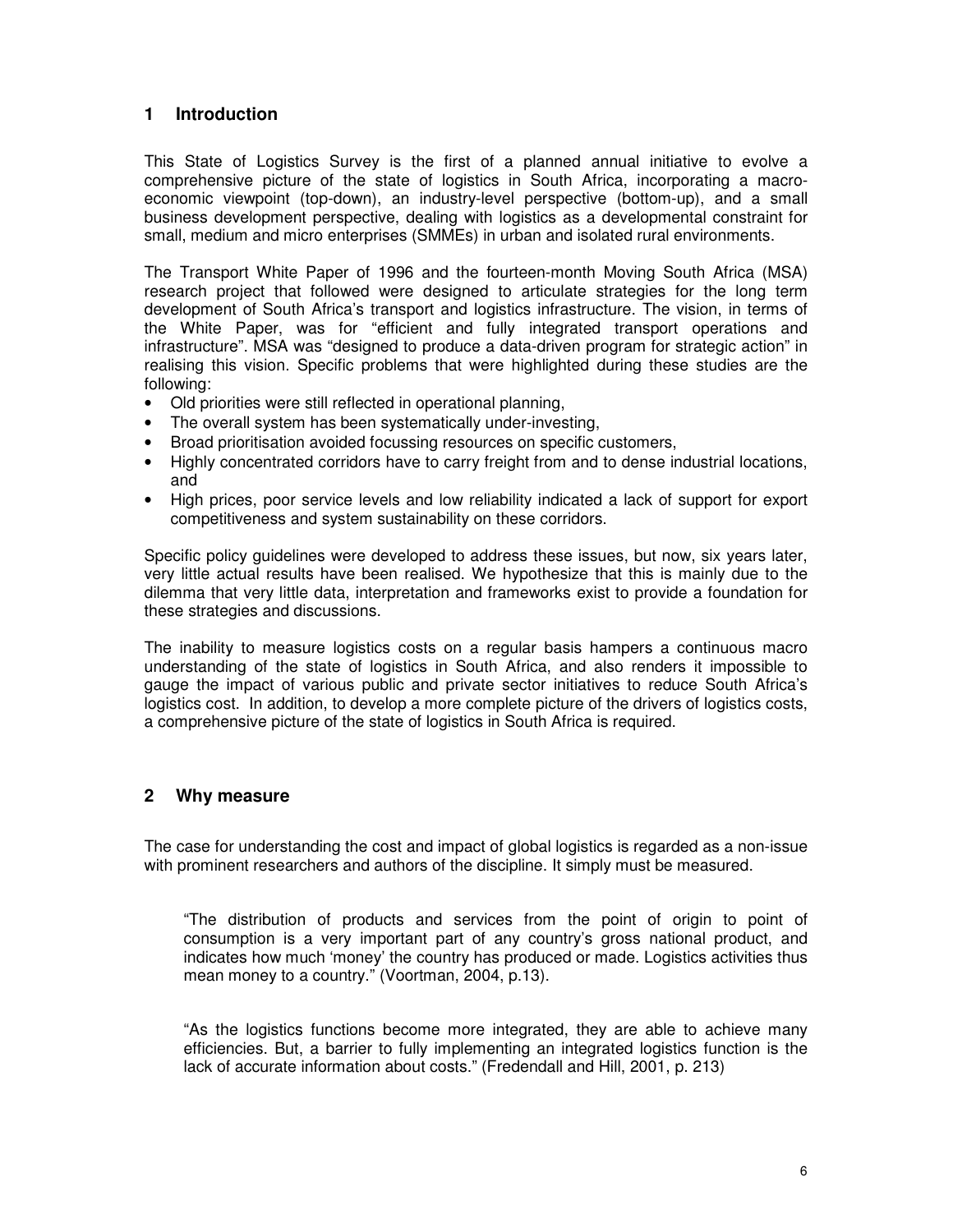We believe that the CONTINUOUS understanding, modelling, measuring and reporting of logistics costs on a MACRO-ECONOMIC level is a key indicator of the competitive advantage of nations, and is therefore important for South Africa.

Logistics cost measurement could serve as both a lead indicator (support the future planning) and a lag indicator (measurement of past interventions). As a lead indicator, logistics cost measurement would support national policy-making, and the targeted deployment of operational and capital resources (transport infrastructure investment). As a lag indicator, it would enable measurement of performance and prepare the way for corrective action.

As South Africa grapples with new investment requirements in rail, highway, ports and other logistics infrastructure, policy makers are experiencing an ever-increasing shortage of useful measurement tools to guide decision-making and measure performance. The State of Logistics Survey intends to fill this void specifically.

# **3 The South African situation**

Various events over the last two decades have highlighted core structural issues, problems and competitive disadvantages in South Africa's logistics system. These include:

- The results of the commercialisation, corporatisation and legal succession of the then South African Railways and Harbours (in 1990), which led to critical underinvestment in important areas and the illogical fragmentation of assets, processes and systems;
- The RDP (in 1994), which indicated the social shortcomings of logistics assets; and
- MSA (in 1998, the most fundamental research project so far), which highlighted the possible future shortcomings of the system.

Recently, transport minister Jeff Radebe called South Africa's transport system's performance "poor" and of great "concern". He said that "it was necessary to restructure the transport system generally to make sure that logistics, or the lack of it, did not act as a restraint on economic growth, employment and sustainable development" (Star Business Report, 13 July 2004, p. 5).

At the official opening of the first session of the third democratic, President Thabo Mbeki said government planned to implement strategies to improve the national logistics system. Parliament's commitment to logistical reform is part of the process to lower the cost of doing business in South Africa (Engineering News Online, 24 May 2004).

Our President talks about "a government of the left" that "includes a reduction in inequality, the provision of public services, the principle that workers should be treated as assets, rather than commodities, regulation of enterprise….." (Cape Times, 1 July 2004, p. 6). But such ideals should be **measured, tracked and the performance monitored**.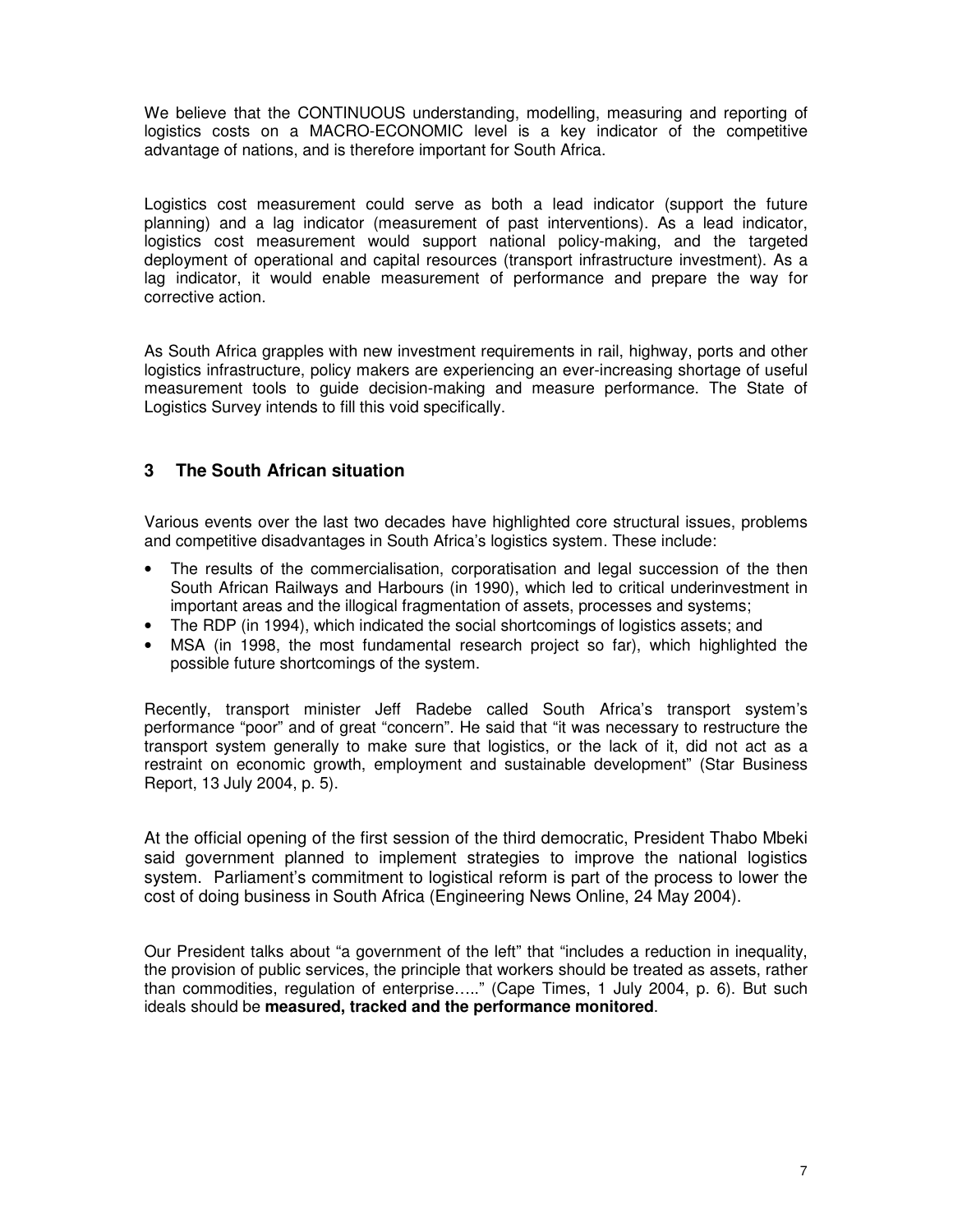# **4 Research approach**

The project approach of the research was threefold, i.e. the modelling of logistics costs in South Africa, the detailed modelling of transport costs as a sub segment of these and the development of strategic themes to support these two models into the future. The strategic themes will have to consider the results of the two models (historically, now and forecasted), the history that led to South Africa's current position and possible lack of "consciousness" on these issues, the views of top experts and policy makers in this regard and the various strategies that could be adopted to rectify the situation. The research approach is summarised in Figure 2.



*Figure 2: Research approach 1*

# **4.1 The costs of logistics model**

The cost of logistics model was developed by the Department of Logistics at the University of Stellenbosch.

The following definitions are relevant in this cost of logistics model:

a) **"Logistics"** is considered to be that part of the supply chain process that deals with the transportation, warehousing, inventory carrying and administration & management of physical products between the point of production and the point of delivery to the final

<sup>&</sup>lt;sup>1</sup> SANRAL = The South African National Roads Agency Limited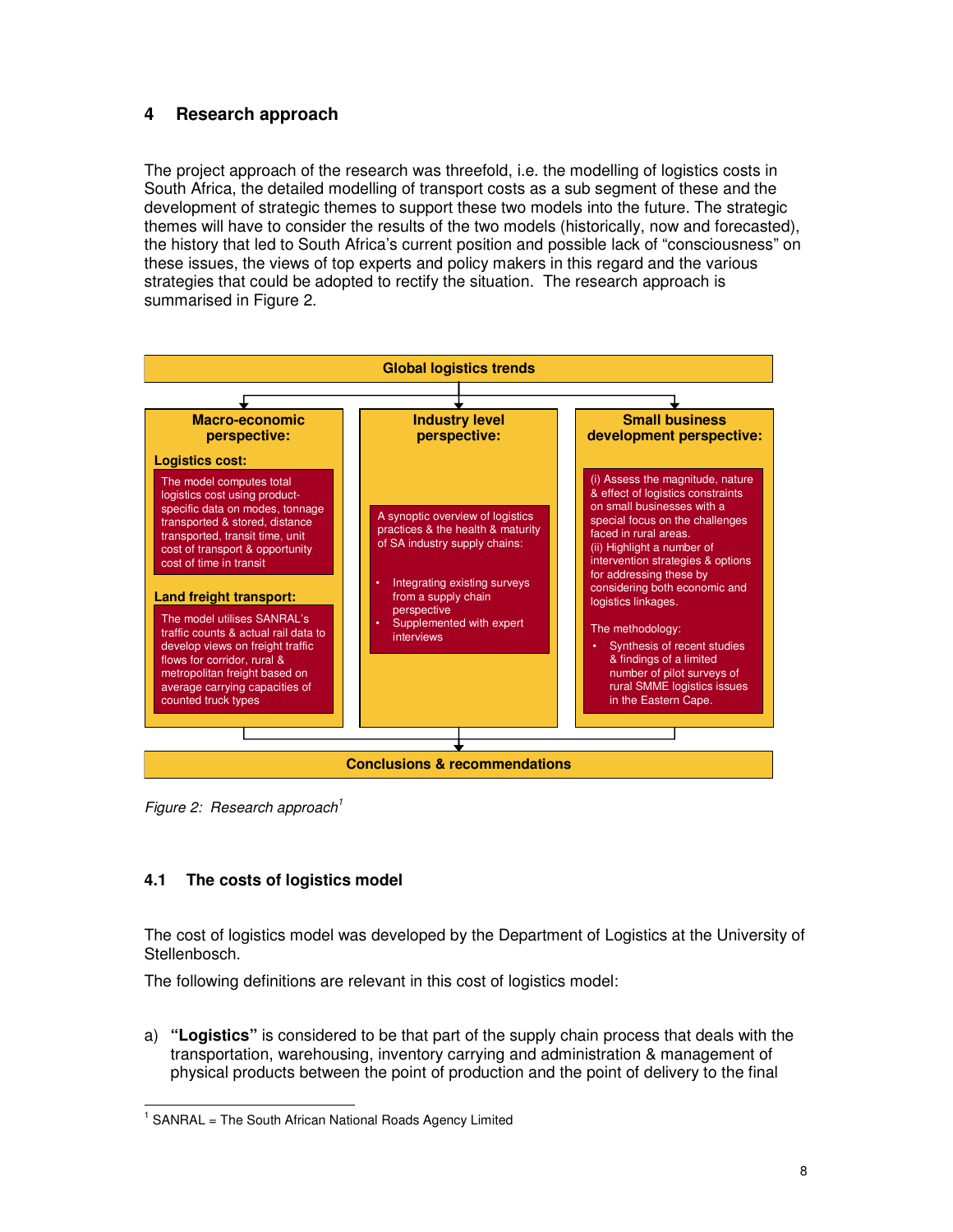consumer. Per definition this excludes the cost of passenger transport and the cost of transport, storage, packaging, handling etc. of mail and luggage, as well as the storage and transport tasks which occurs during the production process.

The extent of logistics within the supply chain process can be explained by means of the following example: once iron ore enters the smelter it exits the logistics chain and enters the production process. After the hot rolled steel is produced, it again enters the logistics chain as an altogether different product, but exits again when it enters the body pressing plant of a motor manufacturer. The entire process ends when a consumer finally takes delivery of the product, which may consist of many individual products that are dealt with separately until they are finally assembled into one and delivered to the consumer.

- b) "Cost" means the direct financial cost of performing logistics tasks that will be reflected in national accounts, up to the point where the final consumer purchases the product.
- c) "Goods" are all physical inputs and outputs of fully or partly completed physical products ensuing from the production (construction, processing assembling and manufacturing) process, as well as waste, defective products and scrap.
- d) "Within the borders of South Africa" include imported and exported goods movement, storage, etc. from the point where it passes through a border control point. It also includes the activities in a seaport or airport up to the point where it is loaded onto a vessel for export.
- e) "Gross domestic product" (GDP) figures are published by the SA Reserve Bank for the 2003 calendar year.
- f) Data are presented per mode, per cost component and per industry/sector. Modes include road (collection/distribution), road (long haul), rail, air, coastal sea and pipeline. Cost components are transportation, warehousing, inventory carrying cost, as well as administration and management. Sectors are defined in terms of the standard industrial classification and include the primary (agriculture and mining) and secondary (manufacturing) sector.

#### *4.1.1 Study methodology and approach*

Practices described in the literature to calculate logistics cost proved to be unsuitable for application in this study. For this reason an entirely new approach was developed, based on two independent approaches. The top-down and bottom-up approaches were used in parallel to calculate the logistics cost.

The top-down approach disaggregates data published in national accounts to a level that reflects transport and storage cost as defined above. This method of calculating logistic cost is referred to as the disaggregate approach.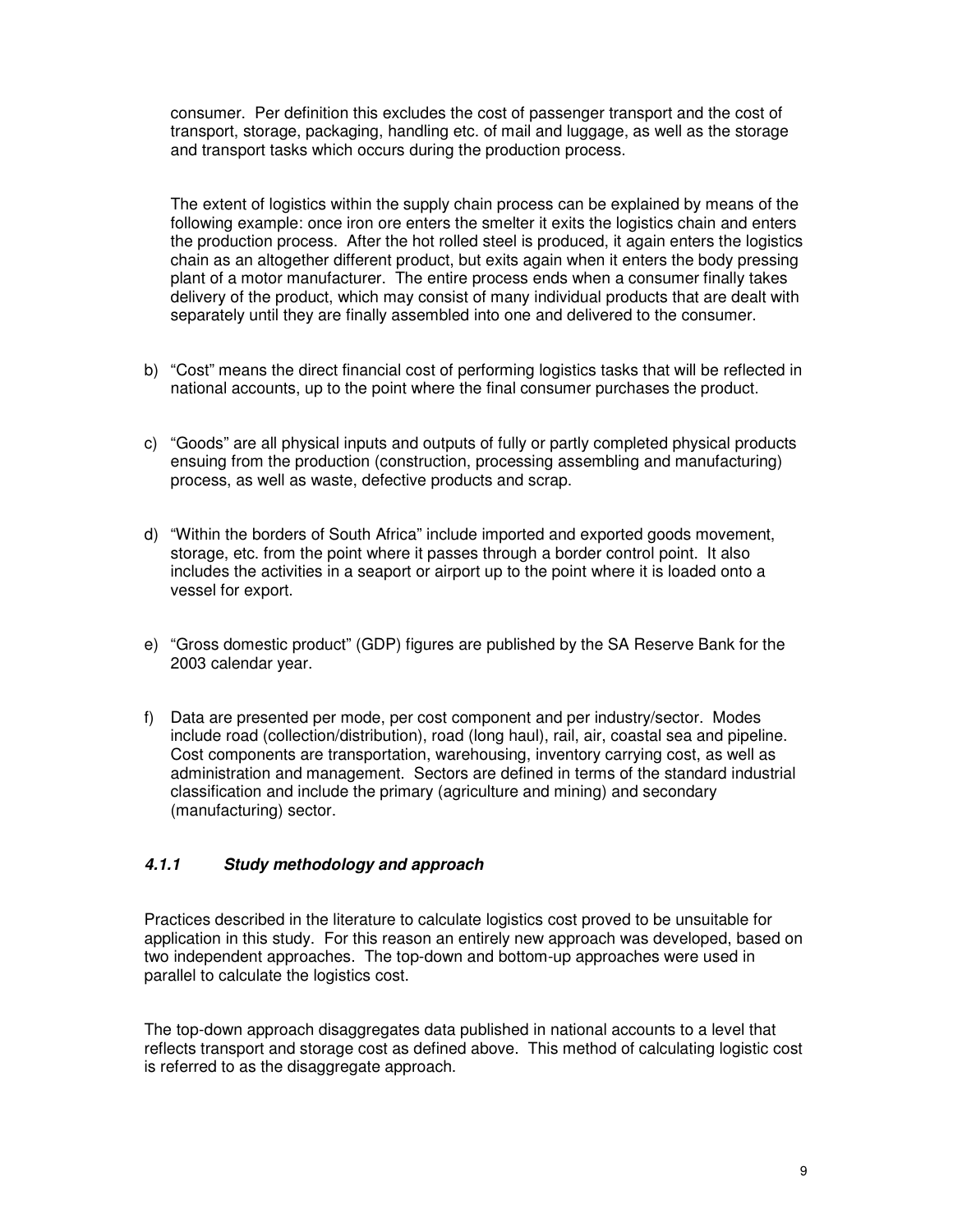The bottom-up approach computes logistics cost by aggregating detailed transport and warehousing data and relating it to the specific products. This method is referred to as the aggregate approach.

The parallel approach followed in this study has the following advantages over other commonly applied methods:

- a) Aggregate and disaggregate approaches are entirely independent in their method of analysis and source data. This not only allows for logical checks, but it also allows the assessment of the propensity to outsource logistics tasks.
- b) The aggregate approach builds up the cost of logistics from its most detailed input elements. Census data form the basis for input and each data element is sourced from primary sources. This is in contrast to the methods commonly used to extrapolate cost data based on sample surveys. Validity of data could be verified at the primary source before any aggregation takes place.
- c) The fact that the aggregate approach is underpinned by a model that runs off a MS Excel spreadsheet platform means not only that different sensitivity analyses can be easily performed, but also easy updating of data if more reliable figures are obtained. It would even be possible to construct a historical record of costs by retrofitting data of past years to the model, although this falls outside the scope of this study.
- d) The model focuses research on the refinement of individual input elements. It would even be possible to add more layers for the analysis of a particular industry in more detail.

# *4.1.2 Description of the disaggregate approach (top-down)*

The following national accounts information formed the basis of the logistics cost analysis by means of the disaggregate approach:

- a) The SARB does not separate the cost of logistics from that of communications in their official publications. Transport and storage costs are aggregated with that of communications under the tertiary sector in the Bank's Quarterly Report. The combined Transport, Storage and Communication amount was R111bn in 2003.
- b) A more accurate assessment of the cost of logistics would only be possible if the base data from which the total amount mentioned in (a) above was calculated, was available. Unfortunately, the SARB has a strict policy to not divulge detail information on the compilation of the national accounts. However, sources in the Bank revealed that transport and storage combined accounts for 53% (R 59bn) of the total cost of the subsector and that storage alone amounts to 8% (R 5bn) of the transport and storage component thereof.
- c) Passenger transport operators are also included under transport. It proved impossible to separate passenger services from that of goods transport as data that is aggregated to this level of detail could not be obtained from the SARB. Even if source data were made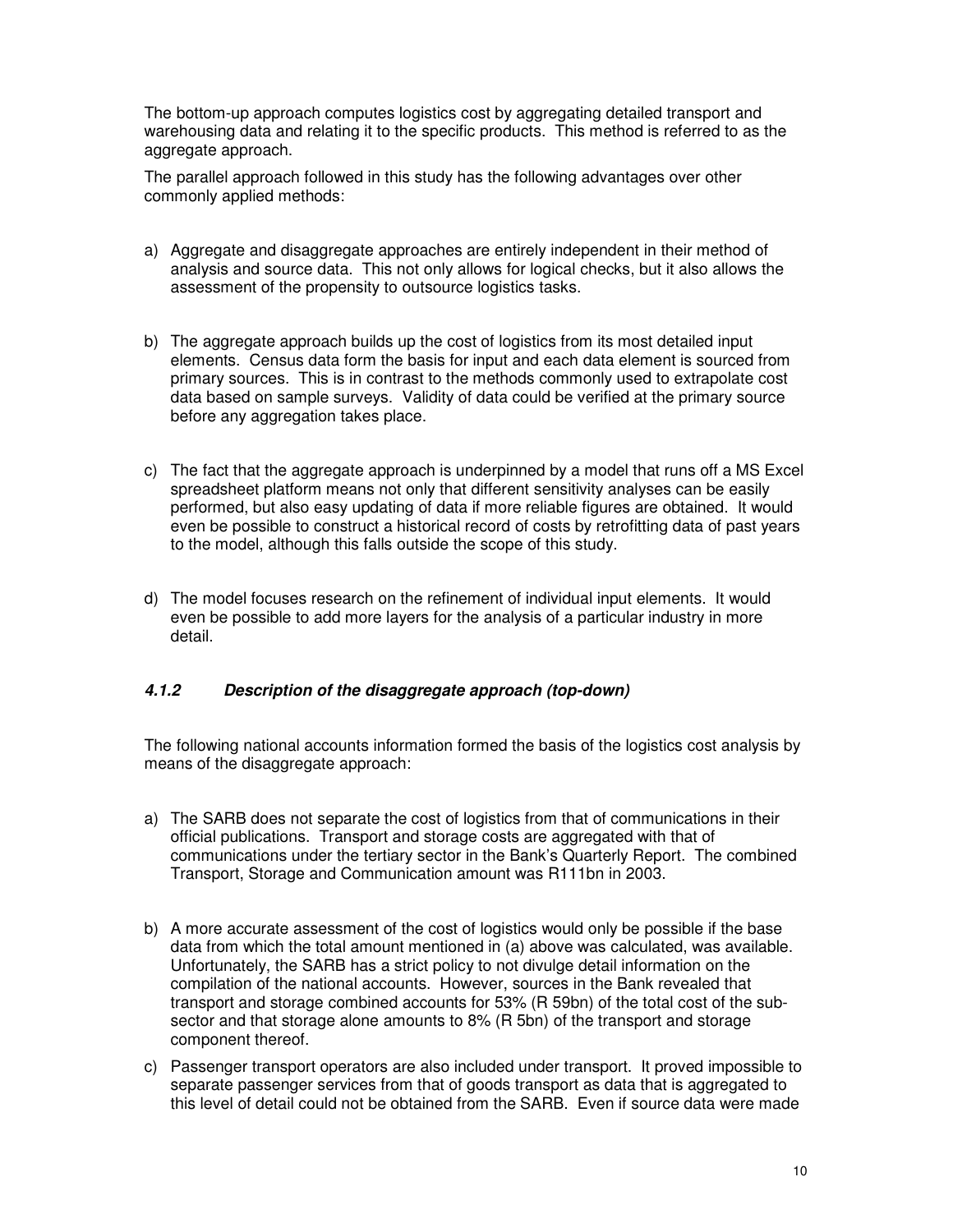available it might not have been possible to extract the required information as companies who provide both passenger and goods transport (e.g. Unitrans operate the Greyhound bus service and SAA operates both passenger and cargo services) do not separate the cost of the individual divisions in the data that they supply to the Bank.

- d) A cursory estimate indicated that the cost of passenger services accounts for 15% of total transport cost. Therefore the cost of goods transport amounts to R41bn.
- e) Companies who are not primarily focussed on goods storage and handling, such as the Airports Company of South Africa (ACSA), makes a considerable contribution towards the cost of storage, data disaggregated to this level of detail could however not be obtained. The cost of such operations is included in the storage amount, which means that the presented figure is higher than the actual.
- f) According to the SARB definition, transport and storage include only the cost of services rendered for reward, i.e. by third parties. It consequently excludes services that are provided in-house by companies as part of their day-to-day operations. The main purpose of the disaggregate approach is that it would be used in the calculation of the propensity to outsource logistics tasks. However, it also provides a rough check of the logistics cost calculated by means of the aggregate approach.

# *4.1.3 Description of the aggregate approach (bottom-up)*

The basis of the aggregate approach was the development of a model to calculate the logistics cost. Running off an MS Excel spreadsheet platform, the model computes the total logistics cost using detailed product-specific data on the amount transported and stored, the distance that it is being transported, the transit time and the unit cost of transport.

The model outputs were validated against the "top-down" cost data as reflected in the national accounts and other aggregated statistical data published by the South African Reserve Bank and Statistics South Africa, as well as other independent sources, such as the amount of fuel that was consumed in 2003.

The development of the model is a lasting product of the study that, enabling relatively easy updating of the data to reflect logistics cost in future years, as well as time series comparisons by retrofitting historical data to the model. It also enables updating of the results with improved data during the next phases, as well as the performance of sensitivity analysis of key input parameters.

Following is a brief description of the input requirements of the model and the primary input data sources used for compiling each of the parameters.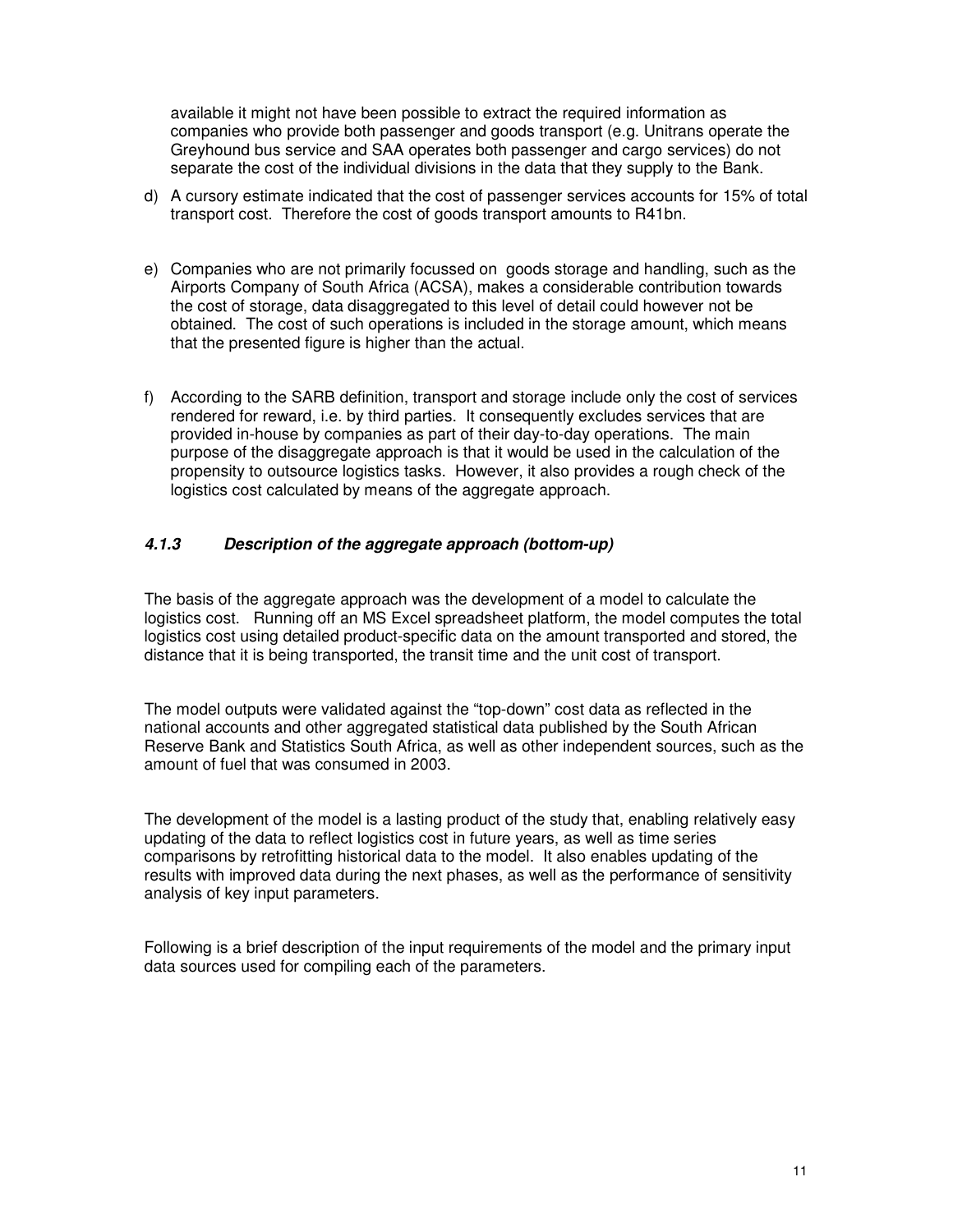#### **a) Throughput:**

Throughput is the term used to describe the total amount of goods that are transported and stored and is expressed in terms of physical units (tonnage or volume). In cases where the amount of goods produced are published in units other than tonnage (volume, number of units etc.) these were converted to ton-equivalent, e.g. one litre of fuel is equal to 0.8 kg. Throughput consists of local production plus imports. A detailed list of products has been compiled and is provided in

Table 1.

|  | PRIMARY SECTOR |  |
|--|----------------|--|
|  |                |  |

#### **SECONDARY (MANUFACTURED/PROCESSED)**

*MINING AGRICULTURE* ENERGY MINERALS **Apricots** Apricots **Apricots** Basic non-ferrous metal products<br>Coal **Basic Coal** Grapes (domestic market) **Basic Fabricated metal products** Coal Grapes (domestic market)<br>
Hydrocarbon Fuels<br>
Grapes (export) Hydrocarbon Fuels **Machinery and Export Crapes (export)** Machinery and equipment<br>Uranium Grapes (process) Grapes (process) Electrical machinery and a NONFERROUS METALS AND MINERALS Grape<br>Aluminium (metal) Miscellaneous products Aluminium (metal) Pears<br>
Aluminium (concentrate) Peaches Aluminium (refined) **Aluminium (refined)** Plums Plums Industrial chemicals chemical chemical products Prunes, chemical products Chemical products Prunes, chemical products and Prunes, chemical products and Products Prunes, Antimony (processed) Figs Figs Figs Petroleum products<br>
Cobalt Petroleum products Cobalt Pubber products Copper Watermelon, melon, other summerfruit Plastic products Lead (refined) entitled a control Avocados, bananas control and an extendio mineral products<br>
Canadillas, litchis

FERROUS MINERALS<br>Chromium Aggregate & sand<br>
Alumino-silicates<br>
Oats Limestone and Dolomite<br>
Magnetite Cowpeas, dry peas, lentils<br>
Cowpeas, dry peas, lentils Special Clays

Apples **Apples**<br>Apples **Apples** Basic iron and steel products<br>Basic non-ferrous metal prod Prunes, cherries, quinces Strawberries, berries Granadillas, litchis<br>Guavas, liguarts Titanium Canned and prepared meats<br>
Titanium Canned and prepared meats<br>
2inc Canned and prepared meats<br>
2inc Canned and Prepared Mangles Nature Managles Dairy products zinc Naartjies Naartjies Dairy products<br>2irconium Care Dairy products Directory Pineapples Canned fruit at Zirconium Pineapples Canned fruit and vegetables Tungsten Oranges Fish products and similar foods Grapefruit Graphen Grain mill products<br>Truit dried Grain Graen Bakery products Fruit dried<br>
Vegetables<br>
Vegetables<br>
Sugar Grain sorghum<br>Groundnuts Groundnuts **Distilleries and wineries**<br>
Sunflower seed<br>
Soft drinks and carbona Dimension Stone **Barley** Barley **Barley** Barley Mool scouring and combing<br>
Fluorspar **Barley** Rye **Barley** Rye Spinning, weaving and finish Processed phosphates Chicory Carpets and rugs Chicory Carpets and rugs Carpets and rugs Cotton (lint) Communications Contom Cotton (lint) Sulphur Cotton (seed) Cotton (seed) Men's and boys' clothing<br>
Vermiculite Cotton (seed-cotton) Women's and girls' cloth Other Wattle bark Tanneries and leather finishing Lucerne, hay **Footwear**<br>Tobacco **Footwear** Sawmillin LIVESTOCK Carpentry and joinery<br>Red meat Furniture Red meat<br>
White meat<br>
Packaging White meat<br>Butter

Condensed milk, powder milk

Fresh milk

HORTICULTURE IRON AND STEEL BASED PRODUCTS<br>
Apples Basic iron and steel products Grapes (process) Electrical machinery and apparatus<br>
Grapes (dried) Grapes Motor vehicles, parts and accessori Grapes (dried) **Motor vehicles, parts and accessories**<br>
Grapes (pressed) **Miscellaneous** products Aluminium (concentrate) Peaches CHEMICALS AND PETROLEUM ASED PRODUCTS Nickel (Nickel Guavas, liquarts PROCESSED FOODS AND BEVERAGES<br>Titanium (Nickel Guavas, paw paw Canned and prepared meats Magnesium Chronic Magnesium Lemons Chronic Vegetable and animal oils and fats<br>
Calin Tin Chronic Chronic Chronic Chronic Chronic Chronic Chronic Chronic Chronic Chronic Chronic Chronic Chro Chocolates, sugar confectionery and cocoa<br>FIFI D CROPS Boasted peanuts and other nuts Iron Ore FIELD CROPS FIELD CROPS Roasted peanuts and other nuts<br>Manganese The Maize Coffee roasting, tea blending and Maize Coffee roasting, tea blending and the Maize Coffee roasting, tea blending and Coffee roasting, tea blending and packaging Silicon Wheat Food products, not elsewhere classified INDUSTRIAL MINERALS<br>
Sunflower seed Sung Sove Sove Sove Sove Sove Soft drinks and carbonated water industries<br>
Sove beans Alumino-silicates 
20a1s<br>
Dimension Stone<br>
Dimension Stone 
Barley 
Dimension Stone 
Barley 
Dimension Stone 
Barley 
Dimension Stone 
Dimension Stone 
Dimension Stone 
Dimension Stone 
Dimension Stone 
Dimension Stone 
Di Figure 1.1 Spinning, weaving and finishing of textiles<br>
Dry beans<br>
Soft furnishings Magnetite Cowpeas, dry peas, lentils Tents, tarpaulins and other canvas goods<br>Phosphate Rock Sugar cane Company Constructed garments, hosiery and knitted clot Sugar cane Thomas Rock Sugar cane Knitted garments, hosiery and knitted cloth<br>Caroets and rugs Women's and girls' clothing Sawmilling – from the round log Board – laminated, plywood, particle, etc. Stationery Cheese **Printing**, publishing and allied industries

*Table 1: List of products included in logistics cost study*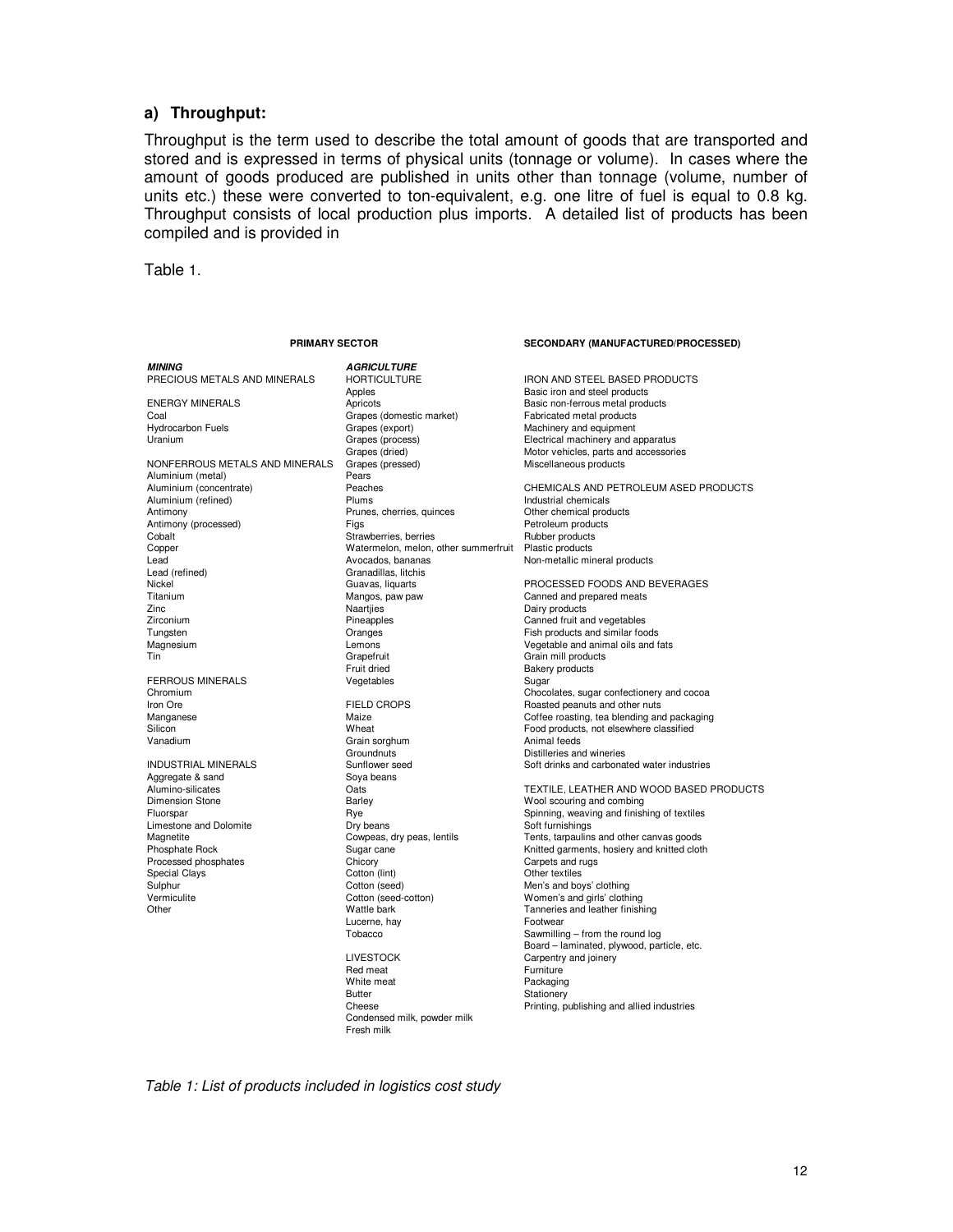Products are listed in three main categories. The two primary sector categories are mining and agriculture whereas the secondary sector includes all manufactured and processed products. Further product-breakdowns are in accordance with that of officially published data. In the case of "minerals" the Department of Minerals and Energy classification was used, for "agriculture" the classification of the Department of Agriculture (national) was used, and for "manufacturing" the Standard Industrial Classification (SIC) as applied by Statistics South Africa was used.

The throughput for each product type has been determined from the above official sources. Some adjustments were necessary in order not to double-count products, as more than one source sometimes list the same product line. For example, the Department of Agriculture include butter and cheese in their classification of dairy production, whereas these products are listed by Statistics South Africa as manufactured products.

In cases where 2003 data were not available, amounts were based on 2002 data. However, the manner in which the model has been set up it will require relatively limited effort to update the model once all 2003 data become available.

#### **b) Transport Cost**

Transport cost is a function of throughput, mode usage, transport distance and the unit cost of transport throughput.

#### **Mode Usage**

The following six modes were identified:

- Road, collection and distribution;
- Road, line haul;
- Rail;
- Air;
- Water, coastal shipping from point where goods enter or leave the country; and
- Pipeline.

The extent to which each product type use each of the identified modes was determined in terms of tonnage carried.

It should be borne in mind that the total tonnage transported by all modes combined exceeds the total throughput, as the same product could make use of more than one mode. For example, products transported by rail for the line-haul leg of a journey could be delivered to its final destination by road.

#### **Transport Distance**

The average distance that each product is transported by each of the modes was determined from reports and discussions with practitioners. In the case of the primary sector (mining and agriculture), fairly detailed information was available. The recent study by the CSIR on logistics practices in the fruit industry formed the basis for input in that sector. It should also be recognised that production and consumption (including exports) of primary products are very localised, whereas production and consumption of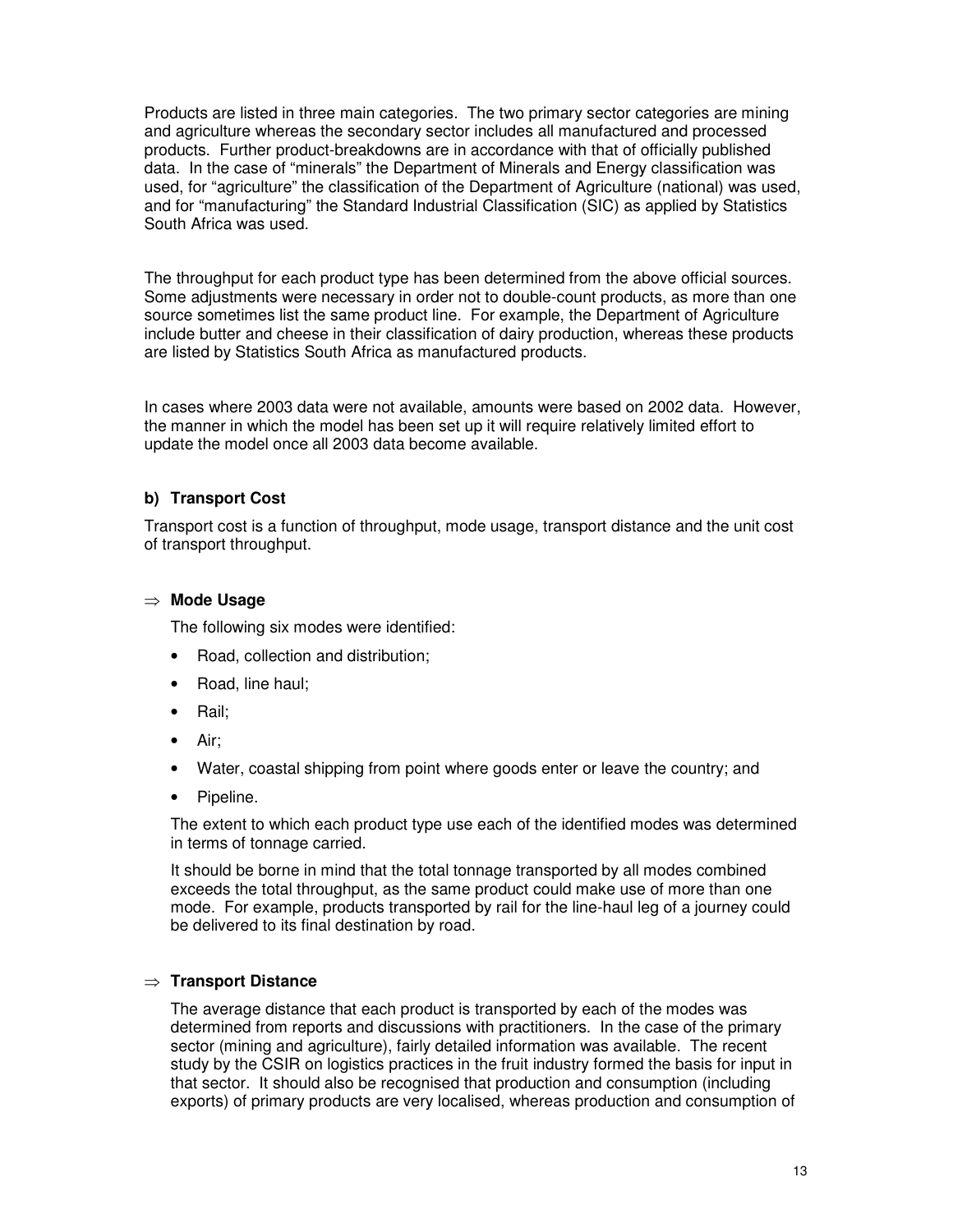manufactured goods occur throughout the country. However, very little accurate date could be obtained for the manufactured and processed goods. A detailed freight distribution model is required to model movements of manufactured and processed goods accurately. The modelling of transport distances for the secondary sector is of vital importance to enhance the accuracy of the model in future, particularly because this sector has a major impact on total transport cost. It should also be borne in mind that the distances reflect averages for the different sectors and may vary considerably from product to product within a particular sector.

#### **Transport Unit Cost**

Unit cost of transport per mode was entered in terms of Rand per ton-km. The aim was to determine a typical cost per ton-kilometre for each mode and product category, as the unit cost per unit of one product could differ substantially from that of another, even if they are transported by the same mode. The accuracy of this input data varied between modes and products for the following reasons:

- Some industries were more forthcoming with costs than others. Transport costs of entities owned by Transnet were reluctant to divulge cost of air and pipeline transport for commercial reasons. As apposed to this, the organised road freight industry publishes details of the operating cost of different vehicle classes in the Vehicle Cost Schedule (March 2003).
- The cost of coastal shipping fluctuates substantially depending on the demand for transport at a particular time.

#### **c) Warehousing cost**

Warehousing cost is a function of the duration and volume of storage, unit cost of storage and the handling cost of goods.

#### **Duration of storage**

Two sources for the need for storage in the logistics chain were recognised in this study namely, storage for freight consolidation purposes and intra-seasonal storage.

**Freight consolidation** takes place where commodities are accumulated at a certain location for onward transport in order to optimise the utilisation of the transport modes delivering to and collecting from the accumulation point. Distinction is also made between consolidation for collection as opposed to consolidation for distribution. An example of consolidation for collection is farmers delivering bananas with a five-ton truck to a cooperative that consolidates loads for collection by 28-ton refrigeration trucks linehauling the bananas to major centres. An example of consolidation for distribution is several 28-ton refrigeration trucks, each with a different commodity on board, delivering to a cross-dock centre where their loads are broken up and commodities re-sorted and combined for delivery to retail outlets with non-refrigerated 8-ton trucks.

Certain commodities are harvested during a specific season while it is consumed at a constant rate throughout the year, for example, maize. Other commodities are harvested during a specific season but have only a limited storage life, for example, prunes. This seasonality of production of certain commodities and the delayed consumption thereof necessitates **intra-seasonal storage**.

The duration of intra-seasonal storage for products that are evenly produced and evenly consumed throughout the year is zero. The duration of storage of all products that have a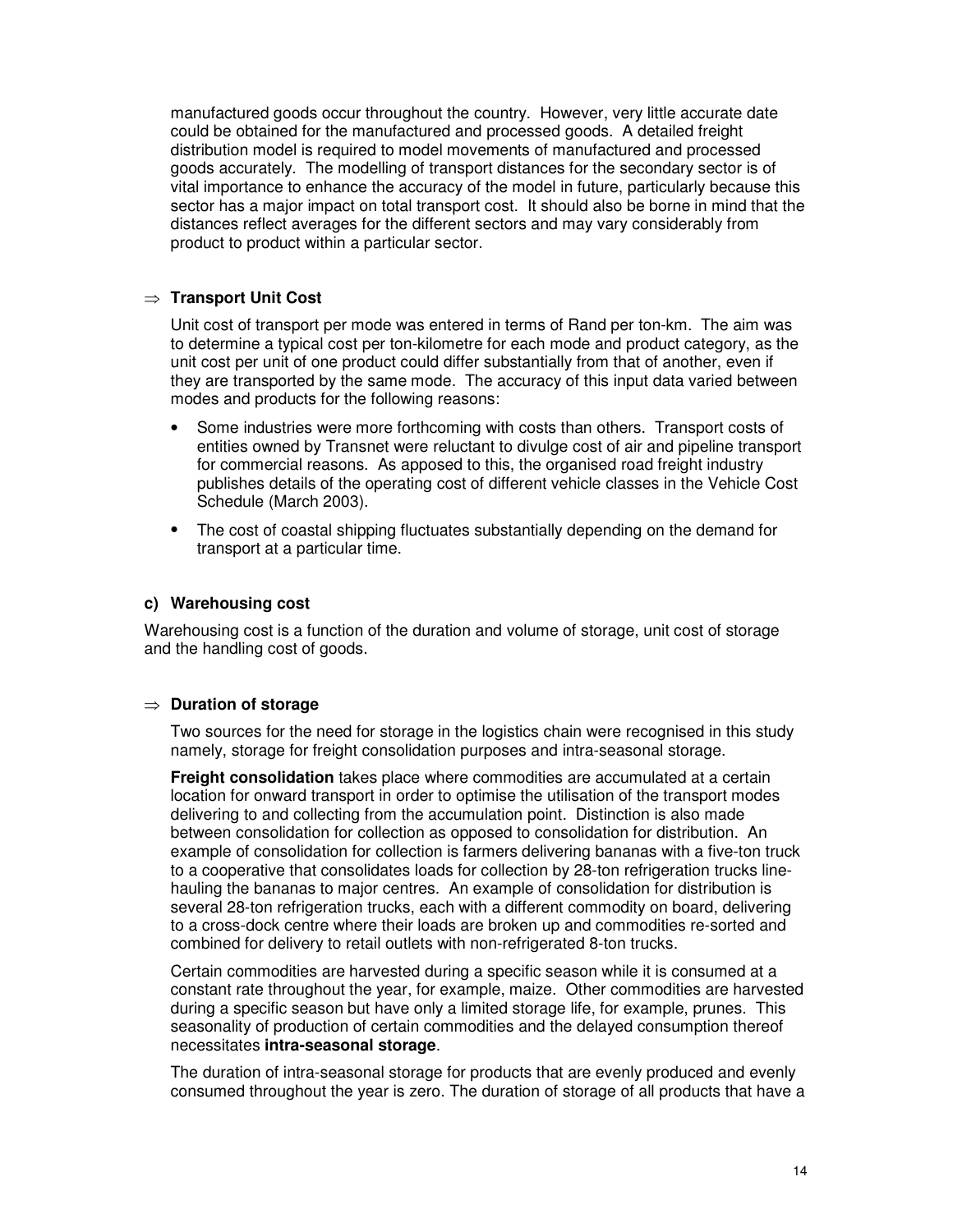non-zero intra-seasonal storage duration is calculated by finding the difference between the weighted mean-time of production and the weighted mean-time of consumption.

#### **Unit Cost of Storage**

Unit cost of storage in terms of R/ton/day was collected for each individual product line. The following six main types of storage were identified for the purpose of this study:

- Hardstanding outside (dry products)
- Bulk warehouse (dry products)
- Silo (dry products)
- Shelved warehouse (dry products)
- Cold storage (dry products)
- Bulk tankyard (liquids)
- Specialised tanks (liquids)
- General storage inside (dry products)
- Cold storage (dry products)
- Storage tanks (liquids)
- Cold storage tanks (liquids)

Storage cost was allocated for each product type according to the type of storage associated with the product.

Storage unit cost refers to the combination of storage and handling costs expressed in rand per ton. Storage cost is fixed in nature and is the cost of establishing and maintaining the storage facility, spread over the expected throughput of the facility. Handling cost is variable in nature and reflects the marginal cost of handling each unit of throughput.

Storage cost, in rand per ton, is derived by multiplying the duration of storage of a specific commodity with the storage type-specific storage cost per ton-month. Handling cost accrues to the commodity as it is handled. The sum of this storage cost and handling cost forms the storage unit cost.

#### **d) Inventory Cost**

Inventory cost is a function of the value of products, the amount of goods transported and stored, the time in transit and the time value of money. Primary goods are valued at R290 per ton and secondary goods at R671 per ton. These values were obtained by dividing total production by the total value of goods produced as reflected in the national accounts.

#### **Time in Transit**

Transit time consist of the duration of storage (see Section 4.3.1) and the transport time. Transport time is based on the amount transported and the speed of travel for each mode and product type.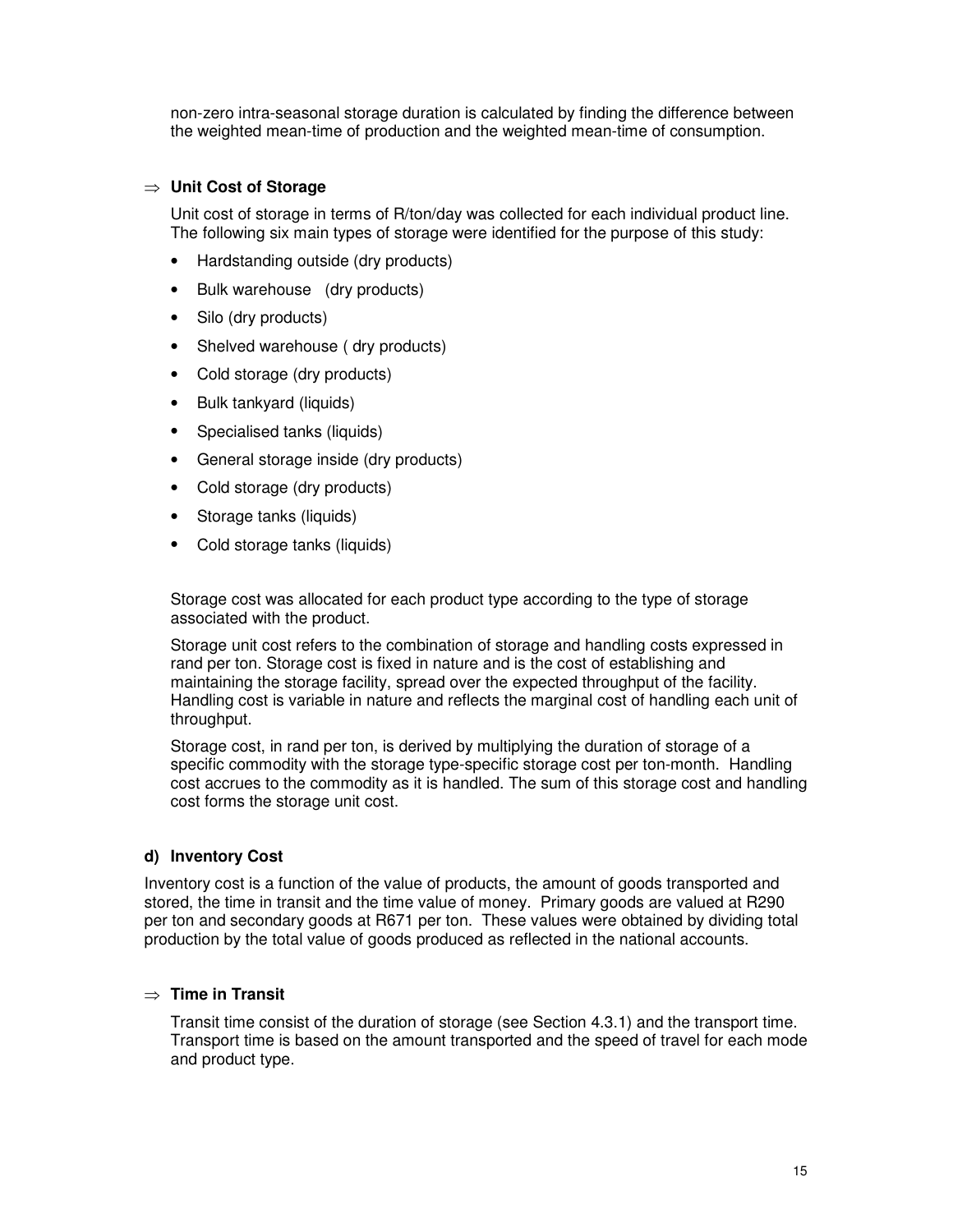#### $\Rightarrow$  **Time Value of Money**

The time value of money is the average prime bank lending rate for 2003 (12.5%).

#### **e) Management and Administration**

The cost of management and administration was taken as a percentage of the unit cost of transport and warehousing. These amounts were provided by sources within the logistics industry.

# **4.2 The transport model**

The transport model utilises the South African National Roads Agency's (SANRAL) Comprehensive Traffic Observation (CTO) Yearbooks as basis to develop a current, historical and future forecast of all freight traffic flows in South Africa. The model accounts for the differences between corridor, rural and metropolitan freight, the various net and average carrying capacities of the types of trucks that are used, compared to weigh-bridge data, to develop measurements for 1990, 1993, 1997 and 2003. This is then be collated and compared to actual Spoornet data for the same time periods to develop views on market shares, corridor densities and overall investment strategies for South Africa.

# *4.2.1 Calculation of road tonnages*

The CTO yearbooks are compendiums of traffic information obtained at CTO stations on primary roads, highlighting traffic characteristics. The CTO stations are placed on selected links of the national and primary road network. To obtain trends since deregulation, data for 1990, 1993, 1997 and 2003 was analysed – the number of CTO stations per year is shown in Table 2.

| Year | <b>Number of stations</b> |
|------|---------------------------|
| 1990 | 344                       |
| 1993 | 367                       |
| 1997 | 236                       |
| 2003 | 622                       |

*Table 2: Number of CTO stations per year analysed*

The approach to calculate road tonnage from traffic observations was as follows:

- $\Rightarrow$  The average daily truck traffic (ADTT) and the percentage split of trucks between short, medium and long trucks (SMLT) were captured per counting station;
- $\Rightarrow$  These percentages were multiplied with the ADTT to obtain actual numbers of SMLT per counting station;
- $\Rightarrow$  The average total mass per SMLT is published by SANRAL. The total truck mass per SMLT was calculated by multiplying the truck mass with the number of trucks. The total mass had to be split between tare and freight weight. The tare for SMLT was calculated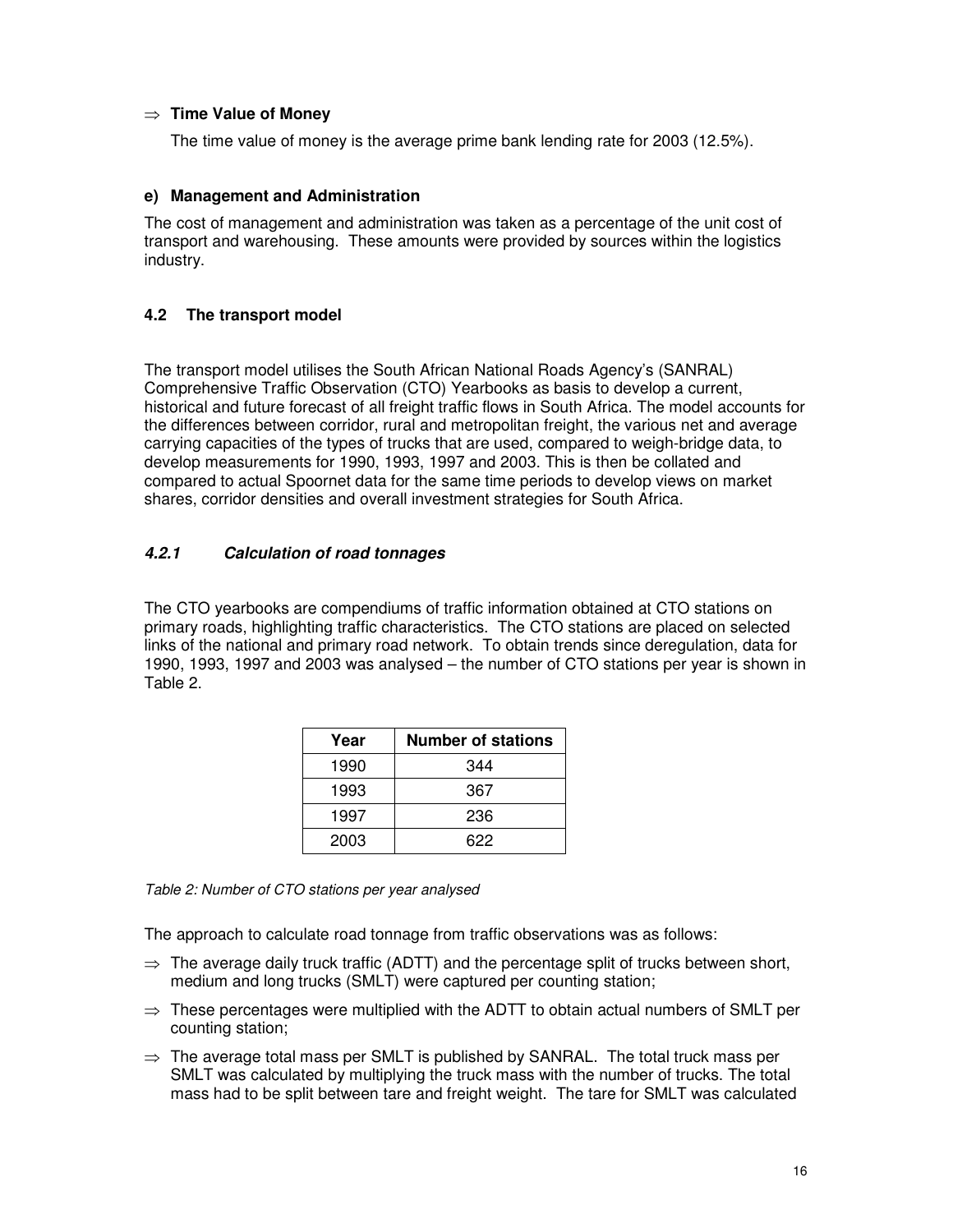based on the average tare per vehicle type as published by the Road Freight Association. The freight weight was calculated by subtracting the tare from the total mass;

- $\Rightarrow$  This freight weight depicts the daily weight per SMLT per counting station. This was multiplied by 365 to obtain annual weight;
- $\Rightarrow$  For the national routes, CTO stations were depicted graphically to determine the split between metropolitan peaks, rural traffic and long distance (corridor) traffic. The assumption was that corridor traffic is evidenced by the "flattening" of traffic counts, while other stations are either metropolitan or rural, depending on their count size and location;
	- Corridor traffic: The stations where flattening occurred were allocated to national routes. The average of the annual weight for all the counting stations per corridor was calculated to reflect the tonnage per corridor;
	- Metropolitan traffic: The key metropolitan areas were identified (through severe peaks in traffic counts). Different routes lead into these metropolitan areas. For each route, the annual average was calculated. The annual totals per route were than added together to obtain total metropolitan traffic;
	- The remaining stations were allocated to rural traffic. Similar to metropolitan traffic), each province has a number of rural routes. For each route, the annual average was calculated. The annual totals per route were than added together to obtain total rural traffic.

# *4.2.2 Calculation of rail tonnages*

Spoornet made data their data available in calendar years per forwarding-destination station pair. Each pair was allocated to a corridor, metropolitan area or rural route. The following points should be borne in mind when perusing the Spoornet data:

- $\Rightarrow$  Rail income was deflated with PPI to obtain trends in real income:
- $\Rightarrow$  Detailed Spoornet data is only available from 1991 onwards;
- $\Rightarrow$  Most cross-border rail data is not available for 1991;
- $\Rightarrow$  Rail data contains double-counting for the four years analysed:
	- The double counting is inevitable as some rail traffic is transported over two corridors e.g. traffic from Durban to Beitbridge travels from Durban to Gauteng and then from Gauteng to Beitbridge. This is necessary to enable comparison with road traffic counts which will be counted on both corridors;
	- The double counting percentages ranged as follows for the four years analysed: Income 12.5%-14.6%, Tonnage 5.5%-6.5%, Tonkm 8.1%-9.9%.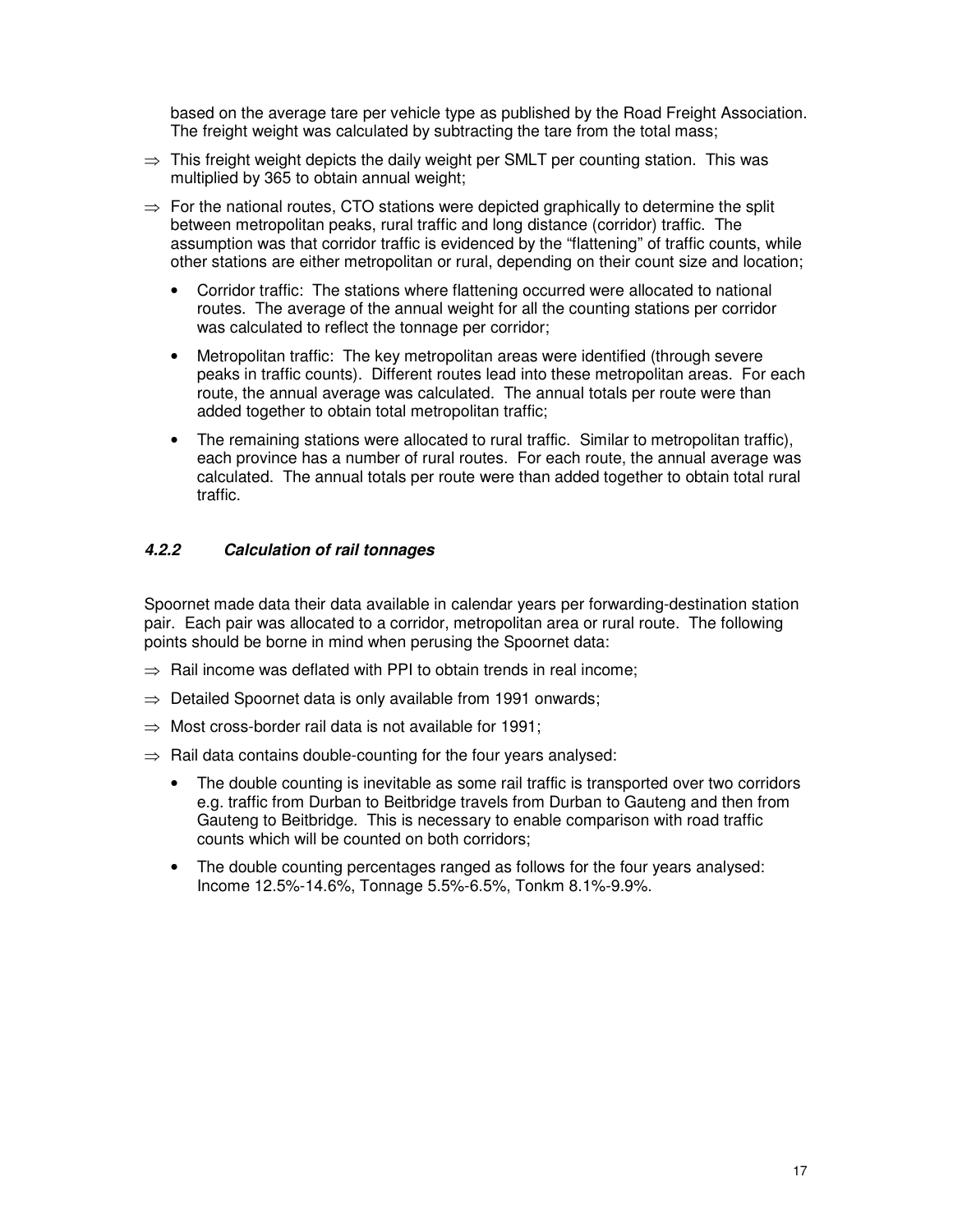# **5 Global logistics trends**

#### **5.1 An underlying model**

A discussion on global logistics trends can best start with an overall view of economic platform development and the underlying physical support infrastructure of each phase. The development phases of economic platforms (in highly summarised form) are depicted in Figure 3.



Economic platform

*Figure 3: Summarised illustration of the growth in economic platforms*

The six phases developed here is reasonably standard and refers to the development of local, national, regional and global economies over time. Mineral exploitation (characterised by land grab) is usually followed by a manufacturing economy (characterised by development of technology and registering of patents), which in turn develops into a more market orientated economy (demand driven and service orientated). With the development of electronic communities and electronic trading platforms economies become more globally networked and, we expect, that we are entering a global bio-engineering phase on the back of these developments.

A few important dimensions of this construct should be considered:

- $\Rightarrow$  Movement along the axis differs for various parts of the world. In the last five decades the triad (USA, Germany, Japan) and their immediate "relations" (North America, Europe and the Pacific Rim) developed faster along the curve, although "catch-up" by new entrants such as China is a specific feature of the last two decades;
- $\Rightarrow$  Movement along the axis is fundamentally one-directional. It is difficult to "catapult" an economy into advanced phases without solid groundwork in earlier phases;
- $\Rightarrow$  "Entropy" sets in, in earlier stages, as in all evolutionary systems. This requires continual revisiting of earlier building blocks; and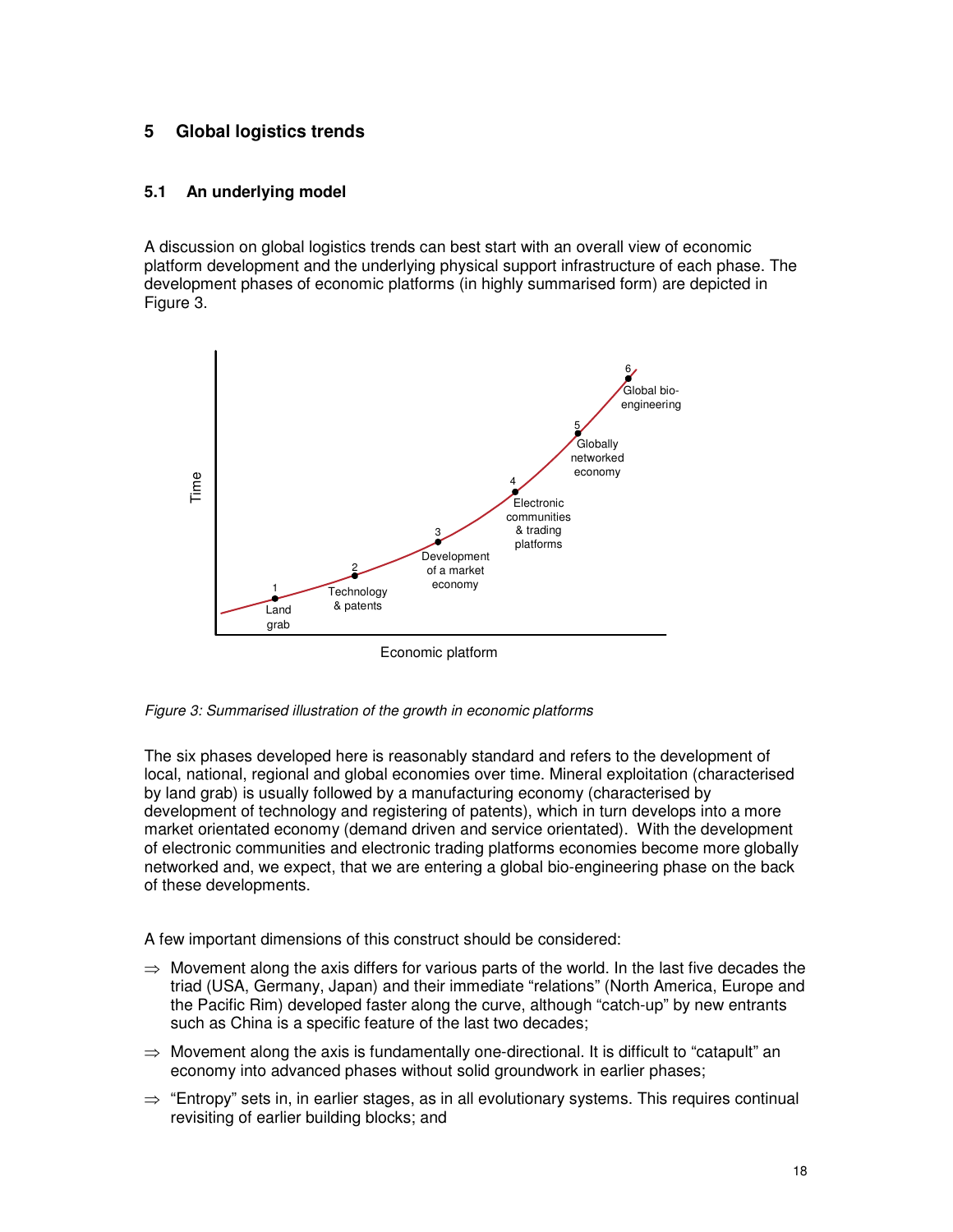$\Rightarrow$  Economies compete from different national and regional platforms, which create development disparities. Attempts to address these disparities through world trade agreements, such as GATT, are unfortunately often deficient.

Against this background the physical support architectures of the various economic platforms could be considered and is depicted in Figure 4.



*Figure 4: Physical support architecture of economic platforms*

The various physical support architectures describe various phases of "support" for the underlying economic model:

- $\Rightarrow$  In the "land grab" era communities required infrastructure to reach new regions, often to exploit the mineral and agricultural wealth to be found in these new regions. Within defined boundaries, such as South Africa, the era became known as "hinterland development". Infrastructure development to provide access to these areas, through roads, railroads and harbours, played an important part in development and investment decisions. In some first world economies, such as Europe, this was preceded by maritime shipping technology and "hinterland development" achieved much earlier than in South Africa;
- $\Rightarrow$  In the industrial revolution era communities required manufacturing support systems usually supported by efficiency of production lines. The growth in the manufacturing economy made more products available, but a prevailing "push" mindset often put the onus on the consumer to "find" suitable products. Power was in the hands of industrialists;
- $\Rightarrow$  In the market economy era, power shifted from production to consumption and most systems began a transformation process from "push" to "pull". Transport and distribution became a function of the production process in that consumers demanded final products closer to the point and time of consumption;
- $\Rightarrow$  In the electronic community and trading platform era, communities of consumers became more accessible through mega-portals (both virtual and bricks & mortar) and often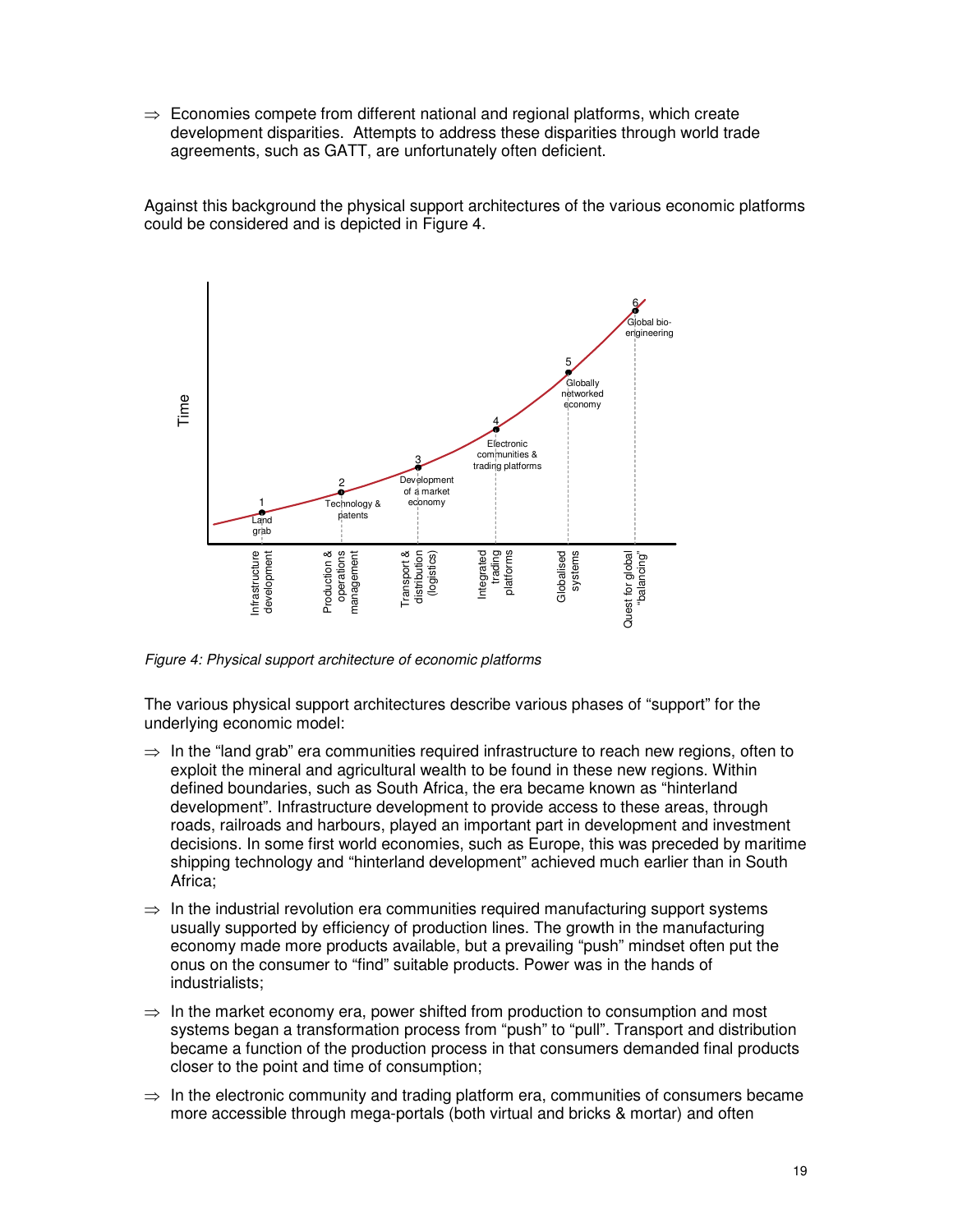enabled in both directions, i.e. virtual trading platforms required bricks and mortar logistics support infrastructure, but physical mega-portals required information systems enablement, through scheduling, demand forecasting, etc. Suppliers in these areas saw the need to work closer together and even make use of third parties to engineer seamless delivery options;

- $\Rightarrow$  In the globally networked economy these support systems becomes global and as a specific feature certain new global blocks are "catching up" to the initial triad. Remaining global imbalances restrain systems through renewed security concerns and the rerouting of basic commodities for food aid and primary health-care; and
- $\Rightarrow$  In the global bio-engineering era we will have to "balance" the earth's resources for all world communities. The anti-globalisation forum will gain support and the "fringe" demand for overall balancing of resources should become a mainstream phenomenon.

#### **5.2 Global trends based on the underlying model**

Global trends can be related back to the underlying model and is depicted in Figure 5.



*Figure 5: Global trends relating to the underlying model*

 $\Rightarrow$  **Configuration and reconfiguration.** The issue of configuration and reconfiguration relates to the "basics" of logistics issues. Yet, because of disparities in global development and entropy, this remains an issue and often requires new attention. The late Robert Delaney's final words in his final speech when he presented the fourteenth state of logistics report is nearly prophetic in this regard: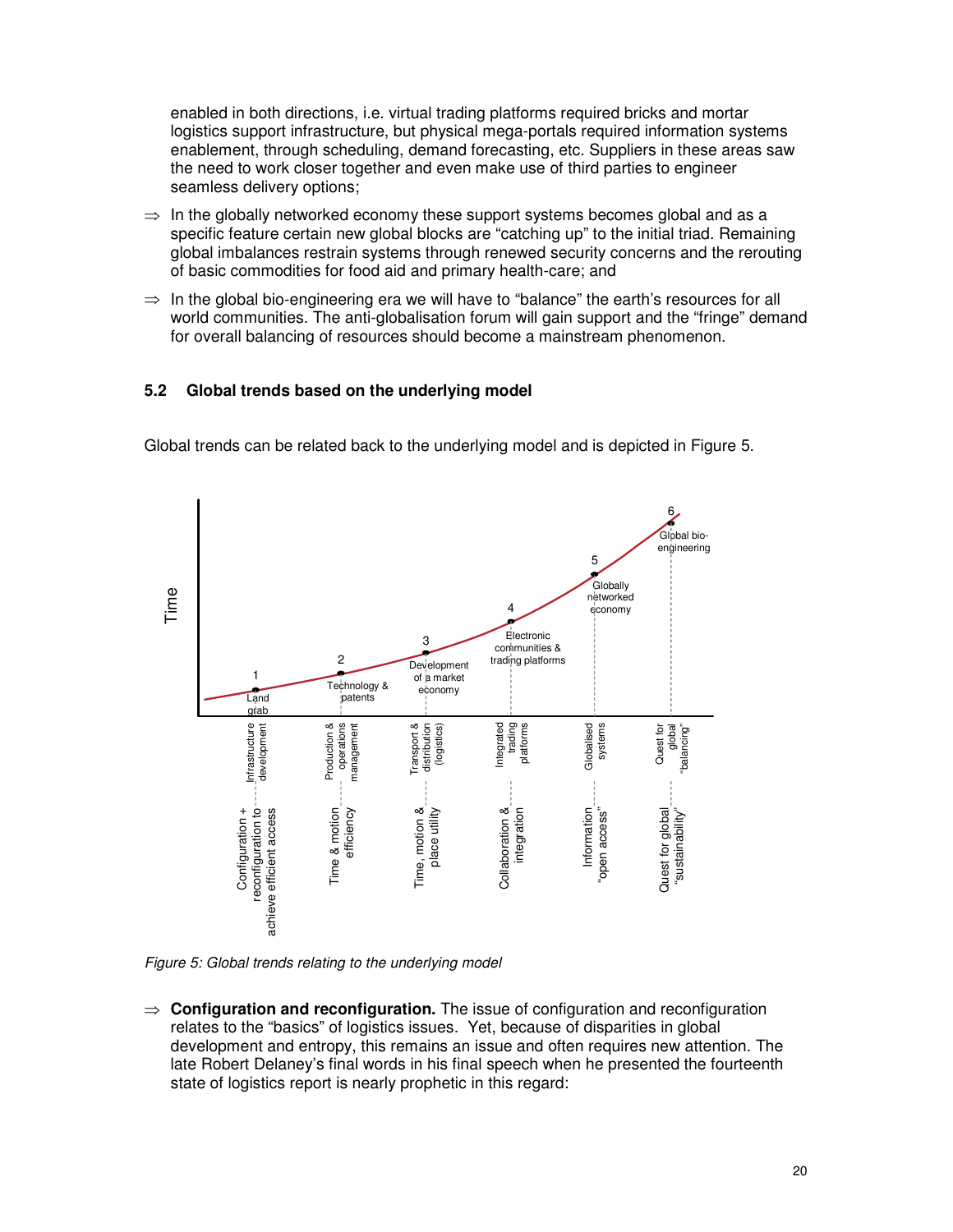*"Let's get our people right, our products right, and our production and distribution facilities network right and get our own house in order. Let's RECONFIGURE our businesses operationally as a first step before we consider the benefits and risk of collaboration. In our experience, you should collaborate from a position of strength, not weakness. We have to operate our way out of this challenge. We have to resist complaining about level playing fields. This is globalisation. There are no levelling playing fields. Recalling my favourite line from the award winning film Forrest Gump, 'That's all I'm going to say about that.'" (Delaney, 2003, p. 20- 21).*

When Delaney reverts back to reconfiguration he obviously accentuates core structural problems that crept into systems within companies. But this is also true of national and regional economies where the efficient development position that we believe was achieved, is often lacking in some areas or has deteriorated over time. This could refer to people and processes on a micro level, but on a macro level we often talk about infrastructure development and investment and how to achieve a "perfect" balance for global competitiveness.

#### *Key trend: Core structural problems are more and more identified in national logistics systems. Cases for reconfiguration on a global scale will emerge over the next ten years.*

 $\Rightarrow$  **Time and motion efficiency.** Time and motion efficiency was the initial stamping ground of experts such as Galbraith (the famous American with twelve children that exported household issues of surviving in a household of 14 members to the field of time and motion study). The initial idea of time and motion study led to production line improvements, but quickly spread to materials management and inventory control improvements. These improvements received a further boost in the last three decades with "Just in Time" management and companies such as Fedex, DHL, etc. built entire business models and value propositions around the concepts:

> *"One of the most tangible impacts of Fedex on business is the lowering of inventories and their associated carrying costs. In the United States it is widely established that the inventory-to-sales ratio has experienced a steady decline in the past two decades as a result of advances in information technology and better logistics management. The overall U.S. inventory-sales ratio has fallen by over 20 percent over the past 18 years." (SRI International, 2004, p. 33)*

The double edged sword of these improvements is the concomitant decrease in real interest rates, which accentuated improvements in materials handling, inventory management and the overall costs in the carrying of inventory. This also brought the rising cost of transport and transport inefficiencies in sharper focus.

#### *Key trend: "Value chain efficiency" will in the next decade become a standard hygiene factor such as "Production line efficiency" has become over the last five decades.*

 $\Rightarrow$  **Time, motion and place utility**. Time, motion and place utility refers to the era when transport and distribution systems became more sophisticated and the world started referring to the field as "logistics" More sophisticated customer demands led to a certain demise of fixed, long-haul, heavy infrastructure, but at a cost that is still not understood in its widest context.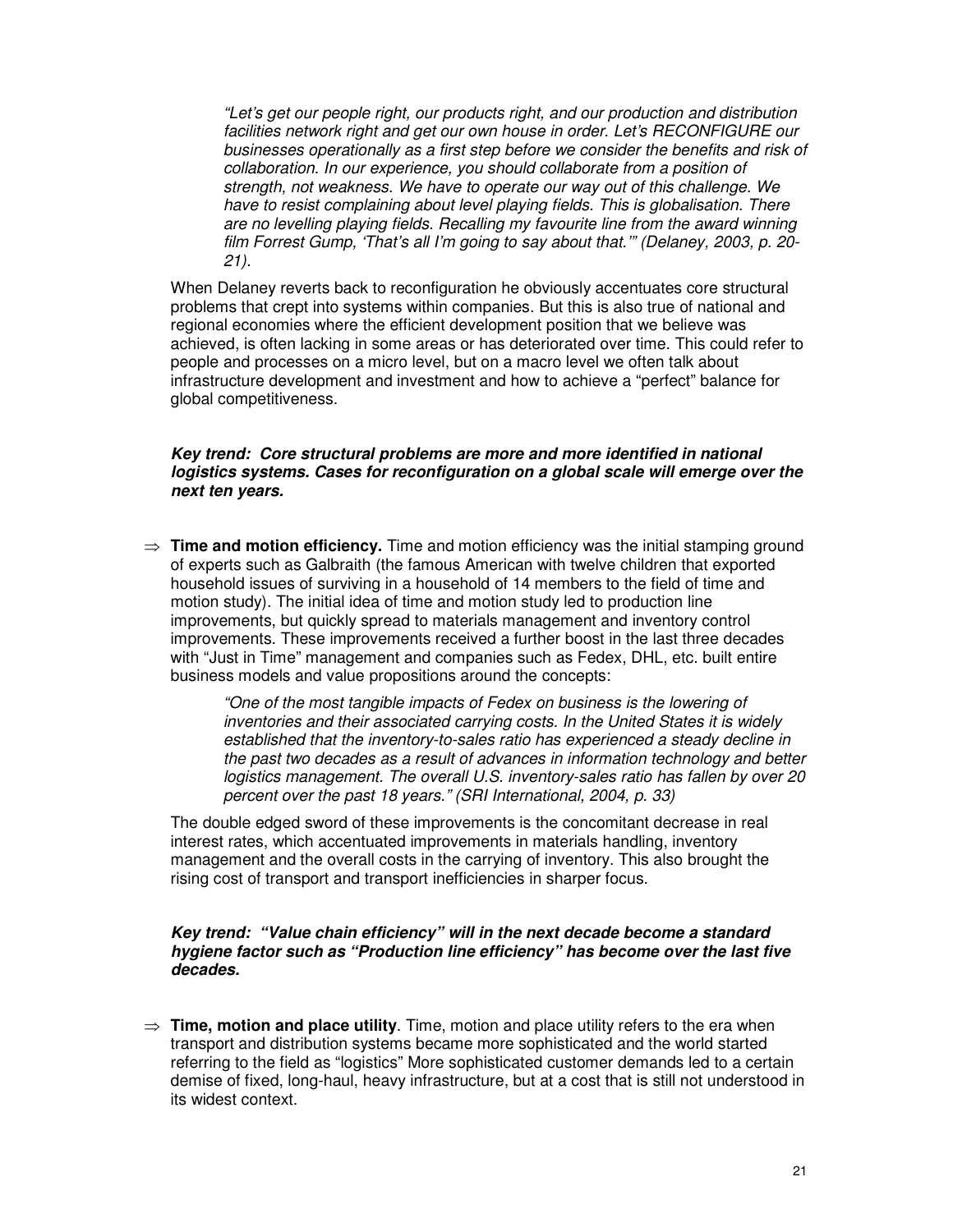*"…freight transport is likely to consume an increasing amount of energy and land, and it contributes to a wide range of problems such as air and noise emissions, congestion, traffic fatalities, etc. Social costs associated with road and air freight transport are reportedly much higher than those of rail and waterway freight modes." (Hesse and Rodrigue, 2003, p. 12).*

The utility relating to transport has not been solved in its basic sense and will therefore continue to hamper downstream collaboration, integration and network efforts. The intrinsic costs are high and rising and in most cases extrinsic costs (like the above reference from Hesse and Rodrigue) are not even yet measured. The problem is usually addressed in a reactionary way as reported by the Environment Directorate of the OECD Environment Policy Committee:

- Large scale investments in highway systems,
- Liberalisation of road freight over rail freight,
- Vertical separation and open access on rail in some cases,
- Lower real fuel prices, and
- Increased purchasing power for private motor vehicles. (Caid, 2003, p. 4-5)

All of the configuration developments in basic transport infrastructure are therefore driven by factors *outside* the normal national cost consideration issues. Looking back at these developments over the last two decades we realise that the overall costs of logistics is declining, but that this decline is driven by factors other than basic transport infrastructure and the cost of transport. It seems, in fact, as if the costs of freight transport as a percentage of GDP might be *rising* and a case for national reconfiguration might be necessary.

Some initial savings were realised in the US economy as deregulation improved the speed of inventory in transport, but most of the savings came from the reduction in inventory (Sutherland, 2003, p. 1). The costs of transport's contribution to GDP has declined over the last two decades (20%), but the decline in inventory carrying costs was triple that (60%) (Cooke, 2004, p. 2). Even as long ago as in the early 1960's, Heskett, Ivie and Glaskowsky reports that in the decade between 1950 and 1960 transportation's contribution declined by 6%, but inventory carrying cost by 14% (Heskett, et. al. 1964, p. 15). In the last decade transport and storage's contribution to the Australian GDP has risen from 4.7% to 5.1% (a rise of nearly 10%) (Australian Government, Transport Statistics, 2004, p. 1-2).

#### *Key trend: The extrinsic costs of transport and distribution systems will become more transparent and will lead to new policy and regulatory constructs.*

 $\Rightarrow$  **Collaboration and integration**. As the power in value chains moved steadily down the chains towards final consumers, upstream players experienced margin "squeezes". This is also true for supply chain practices. Dong et. al. reports that buyers often transfer inventory costs to sellers and that relationships need to be formed to support both buyers and sellers:

> *"In order to build a long term supply relationship, it is likely that all members of the supply chain need to profit. Our exploratory research shows that JIT purchasing produces direct positive logistics results only for buyers, suggesting that long term JIT purchasing relationships may not necessarily be stable. In order to implement a successful JIT purchasing program from a supply chain perspective, managers in both the supplier and buyer organizations must act to produce the conditions*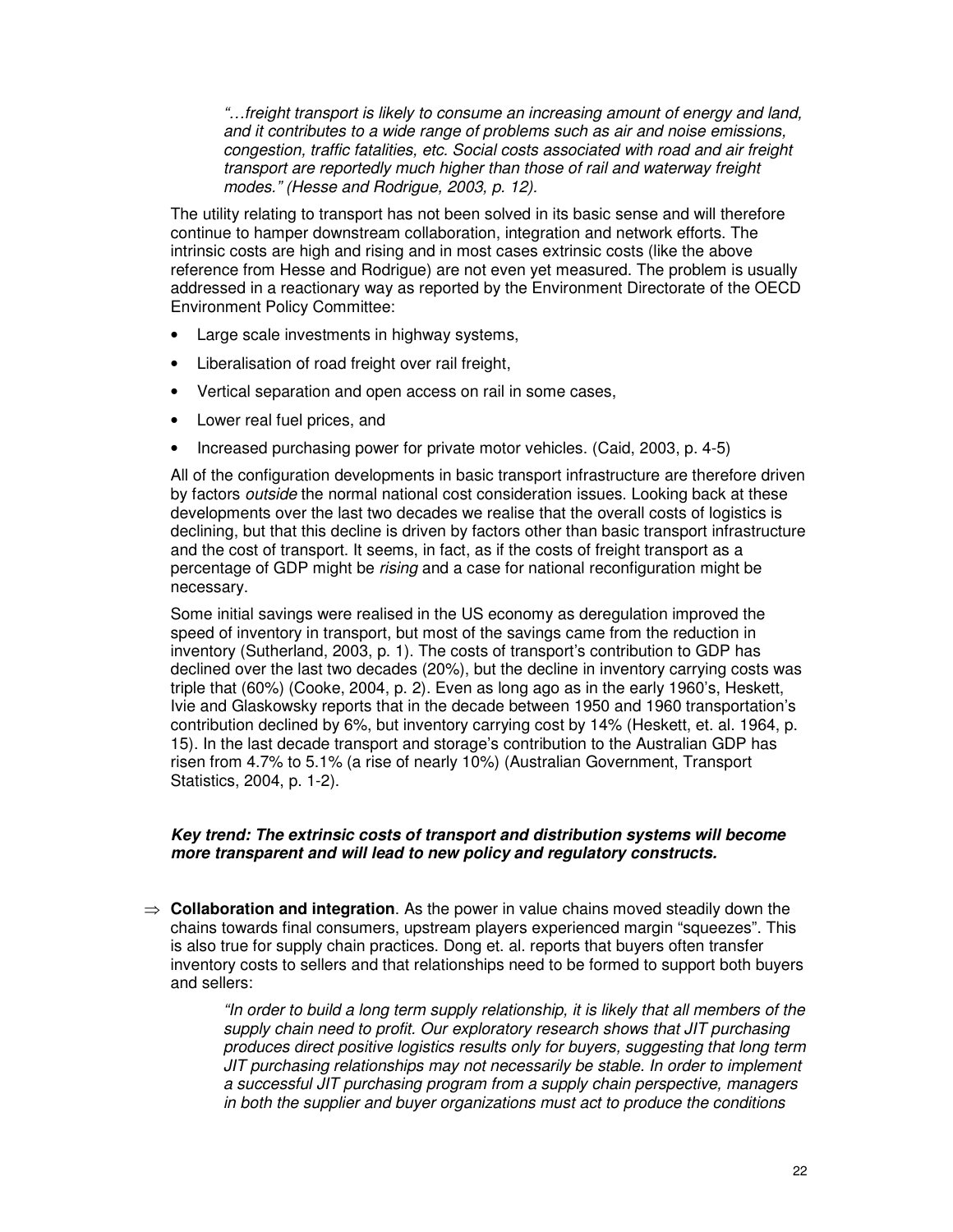*conducive to JIT adoption and success for both buyers and sellers." (Dong, et. al. p. 479.)*

Collaboration and integration were pervasive themes over the last decade, as we progressed from logistics to supply chain perspectives. Collaboration refers to the propensity to share common objectives, plan together and measure from the same platform. Integration refers to the propensity to integrate assets, processes and systems seamlessly. There is however a marked difference between what was intended and what was achieved. This should change over the next decade.

*Key trend: Collaboration and integration will move from JIT purchasing strategies to shared information and infrastructure, between buyers, sellers and logistics support service providers.*

 **Information "open access".** Ayers describes this trend as a "cultural" rather than a technical trend (Ayers, p. 2. 2004). He believes that supply chain information sharing will be progressive as global relationships develop. In a sidebar on "A meeting of networked minds" he claims:

> *"In a networked economy, the company that has a distinct competitive advantage is the one whose supply chain has the largest span or presence – all the way from suppliers to the end consumers."*

The "answer" or competitive advantage is clearly not related to "hiding" information, but rather sharing from a platform of strength to achieve the greatest visibility **through** the chain.

Whilst we are entering the global networked economy new imperatives arise:

*"While the fundamentals of logistics service are frequently addressed, understanding the application of logistics service strategies in a global context is still in the early stages of development. It is the role of future research to continue to investigate the influence of LSQ (Logistics Service Quality) in a global context, particularly addressing the research propositions presented in this article" (Mentzer, 2003, p. 18) (and in*

*Figure* 6*):*

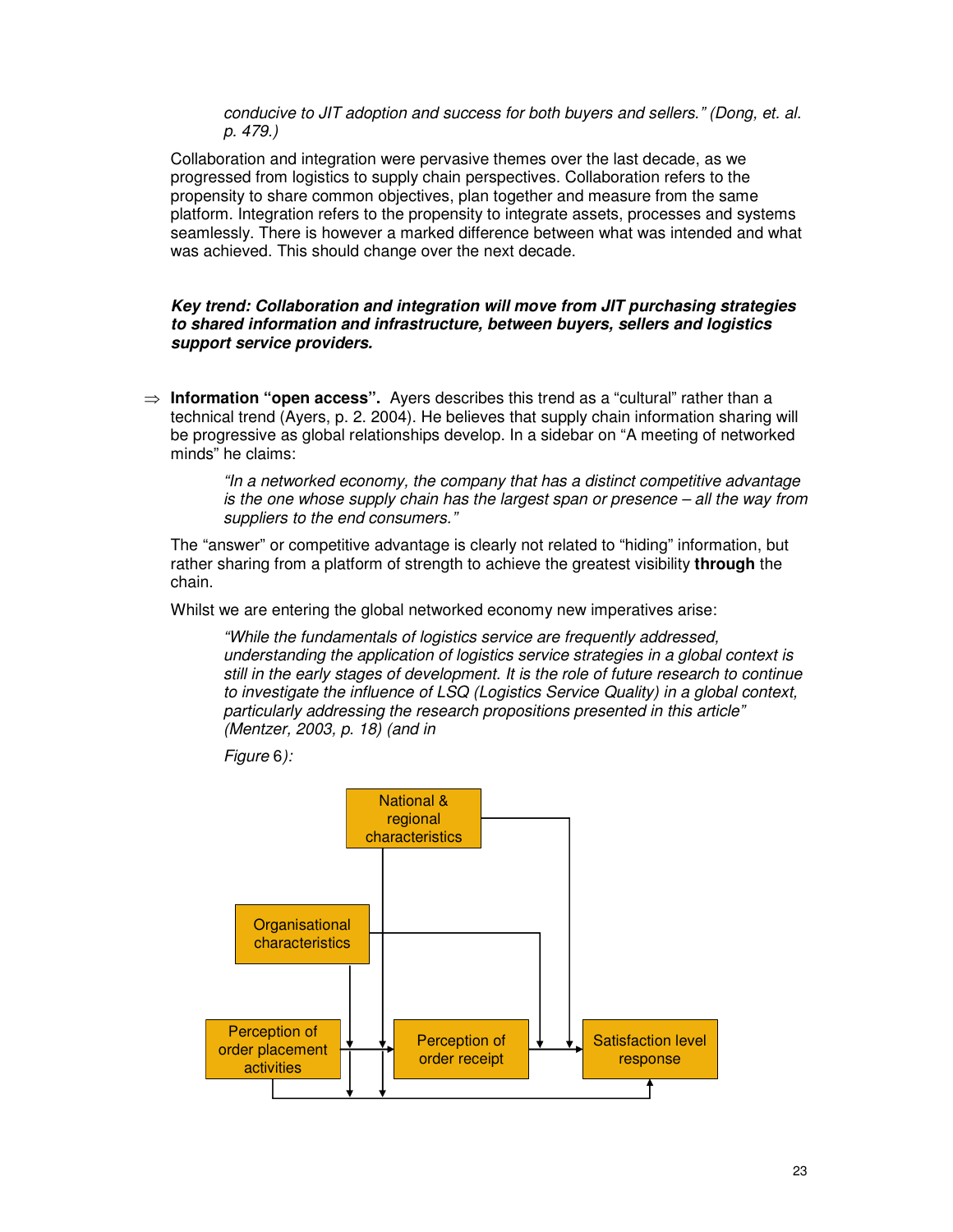*Figure 6: Factors influencing customers'preferences for global logistics services (Mentzer, 2003, p. 18)*

These imperatives will go beyond customer satisfaction to the understanding of value and costs relating to national and regional characteristics. Value and perceived value is always a product of costs and service rating (Gale, 1994). It is therefore inevitable that a specific trend for the next decade will be the measurement of national and regional logistics costs as a percentage of GDP. The OECD has already estimated global logistics costs between 11-16% of world GDP (Australian Government, 2004, Transport Directions, p. 3). This figure will probably become firmer over the next few years and national benchmarks against this figure should emerge.

*Key trend: Logistics information "through the chain" will become more transparent and the real winners will be supply chain "captains" with more transparent and visible information systems from beginning to end.*

*Key trend: National logistics costs will be measured in more economies and managed as a lead and lag indicator.*

 $\Rightarrow$  Quest for **global sustainability**. Global sustainability relates to the way in which global communities interact, the differences between these communities and the arising new world order. Not the least of the derived issues from this trend is security threats and natural disasters and the impact of these phenomena on logistics (Sutherland, 2003, p. 2).

A decrease in transport costs, globally, can also contribute to global upliftment. In a highly technical study to determine the quantitative role of transport in international business cycles, Ravin and Mazzenga found statistical proof for an interesting phenomenon:

*"The welfare effects of changes in costs of transportation are more intriguing. We find large welfare effects: A drop in the costs of transportation from 20 percent to 15 percent is equivalent to a permanent increase in consumption of just above 1.5 percent" (Ravin and Mazzenga, 2004, p. 657).*

*Key trend: Global sustainability issues will drive logistics input cost decisions by the second decade of the 21 st century.*

*Key trend: Global security will play an important role in the logistics decisions over the next decade.*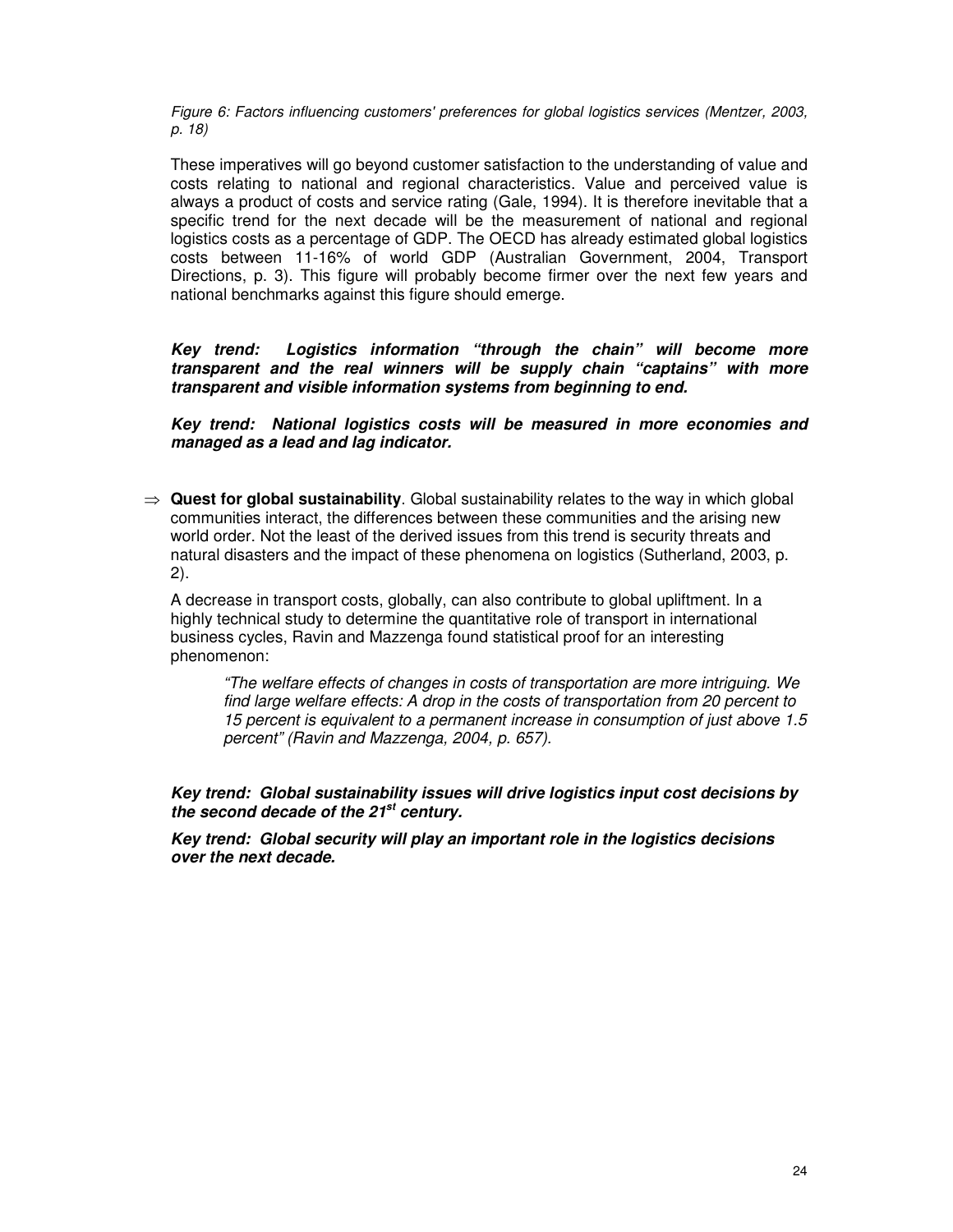# **6 Macro-economic perspective**

The production element of South Africa's GDP requires the movement of about 745 million tons, which can be divided between sectors as depicted in Figure 7.



*Figure 7: Throughput (imports and production) (2003)*

# **6.1 Logistics cost**

It costs the South African economy R134 billion to transport this tonnage. The biggest portion of this cost is attributable to intrinsic road transport, R111 billion (83%), as indicated in Figure 8. (The road transport costs would be higher if externalities could be accounted for and added.)

The mining sector (contributing only 6% of GDP by value) generates nearly half of our logistics requirements **by weight** (Figure 7). This is the arena of heavy haul traffic, which should, by definition, be the stamping ground of rail-bound, lower cost logistics types of solutions. The overriding question is, however, in the light of South Africa's predominance as a heavy haul exporter, how much did we learn? Could we learn more, and are these learnings *transferable* to the manufacturing sector?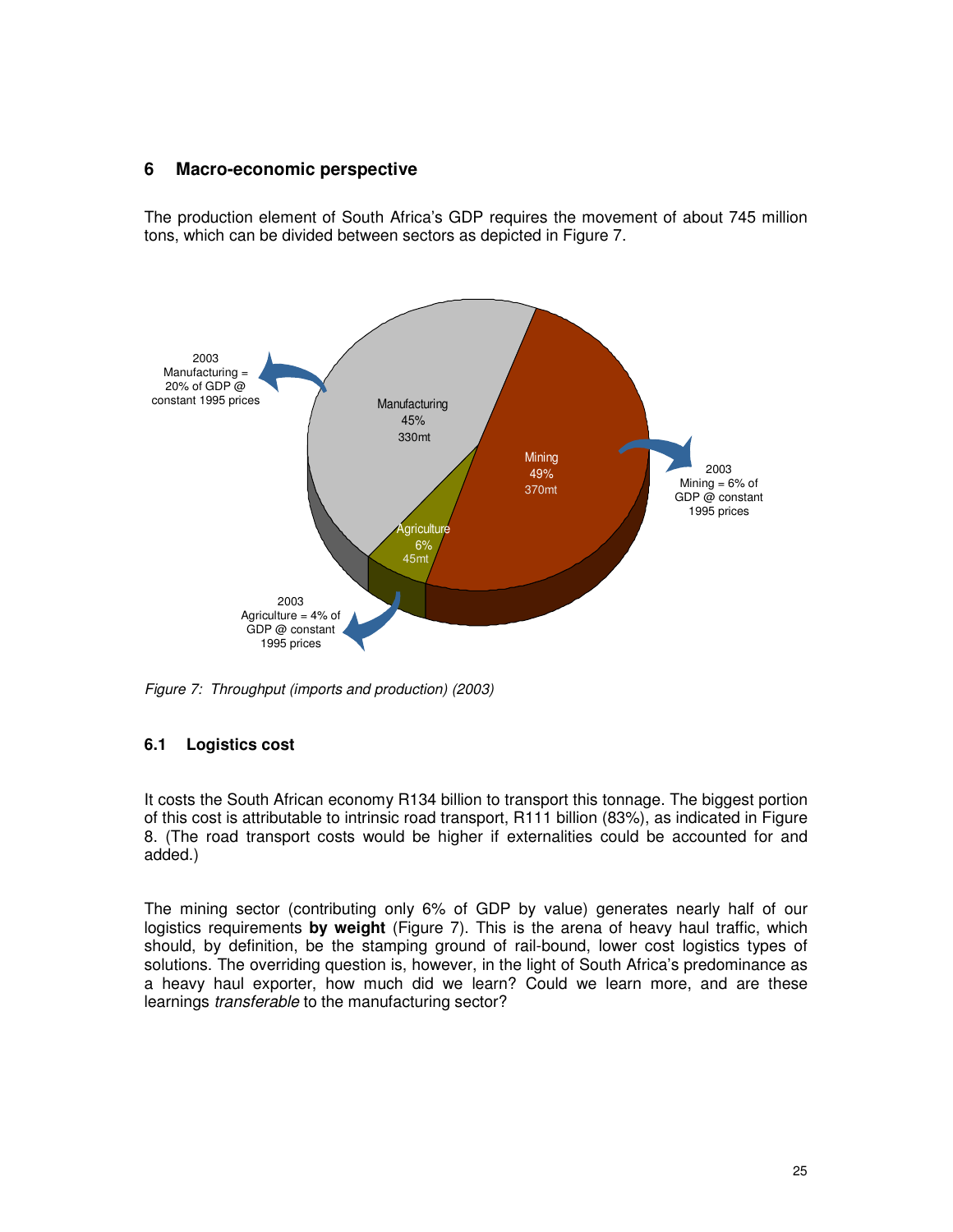

*Figure 8: Cost of transporting production and imports*

An overarching investment strategy should consider the hypothesis that road transport costs the economy more than rail transport. Greater efficiency in rail is therefore a "second prize" compared to greater efficiency **between** road and rail.

The South African economy consumes another R45 billion in associated logistics costs, amounting to a total logistics cost of R180 billion – **14.7% of GDP** (Figure 9).



*Figure 9: Logistics cost in South Africa*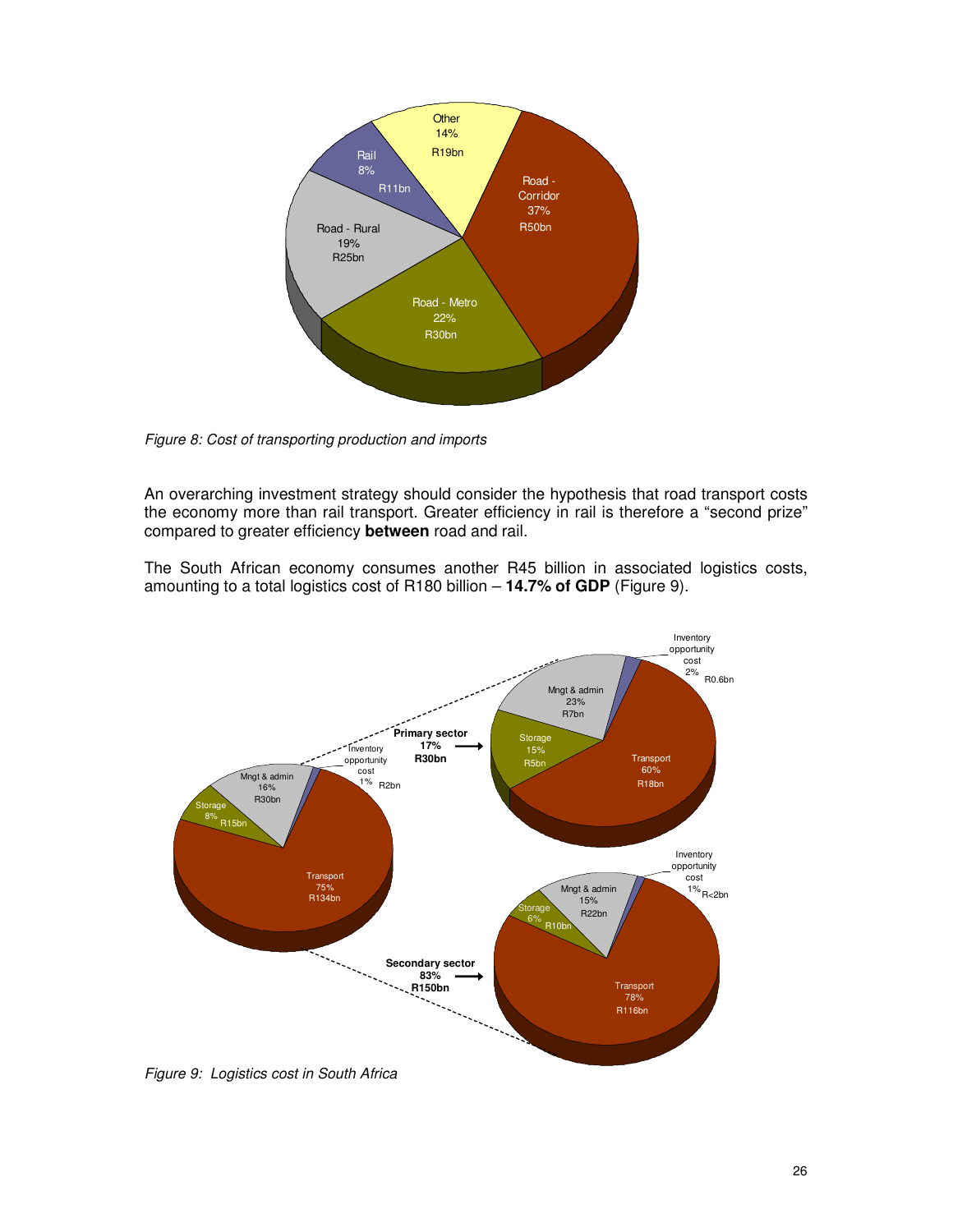Most of the total costs are consumed in the secondary sector. Did we learn enough from the primary sector of the economy? Transport costs amount to 75% of the total logistics costs. This figure is high, and disturbing. This could be because we have, in the words of the late Robert Delaney (2003), overemphasised collaboration and integration (which often leads to lower carrying costs) to the detriment of reconfiguration (which could contribute to lower transportation costs). The *relative* transportation costs in the primary sector are lower than in the secondary sector (Figure 9). Is this because we succeeded in the transportation part of basic industrial logistics, but not the "higher" end of logistics management? And is this observation reversed for manufacturing?

A more clear understanding of transport (being 75% of the total costs) is obviously necessary. This is discussed below.

# **6.2 Land freight transport**

The tonnages produced and imported (which is transported by surface freight – maritime, air and pipeline is excluded in this specific analysis) is shipped an average of 1.4 times in the South African economy (this is a normal phenomenon, where some goods are shipped more than once), translating into shipments of 1040 million tons (based on the production and imports of 745mt). These shipments are considered as movements *within* certain metropolitan areas, *within* certain rural areas and *on* certain corridors. Some goods will be shipped on some *combinations* of these categories in which freight shipments are observed. These combinations mean that shipped goods are observed 1.06 times per shipment (a double counting of around 6%) in terms of relative position (i.e. metropolitan, rural or corridor). These observations are depicted in Figure 10.



*Figure 10: Land freight transport in South Africa (Percentage denotes share of total)*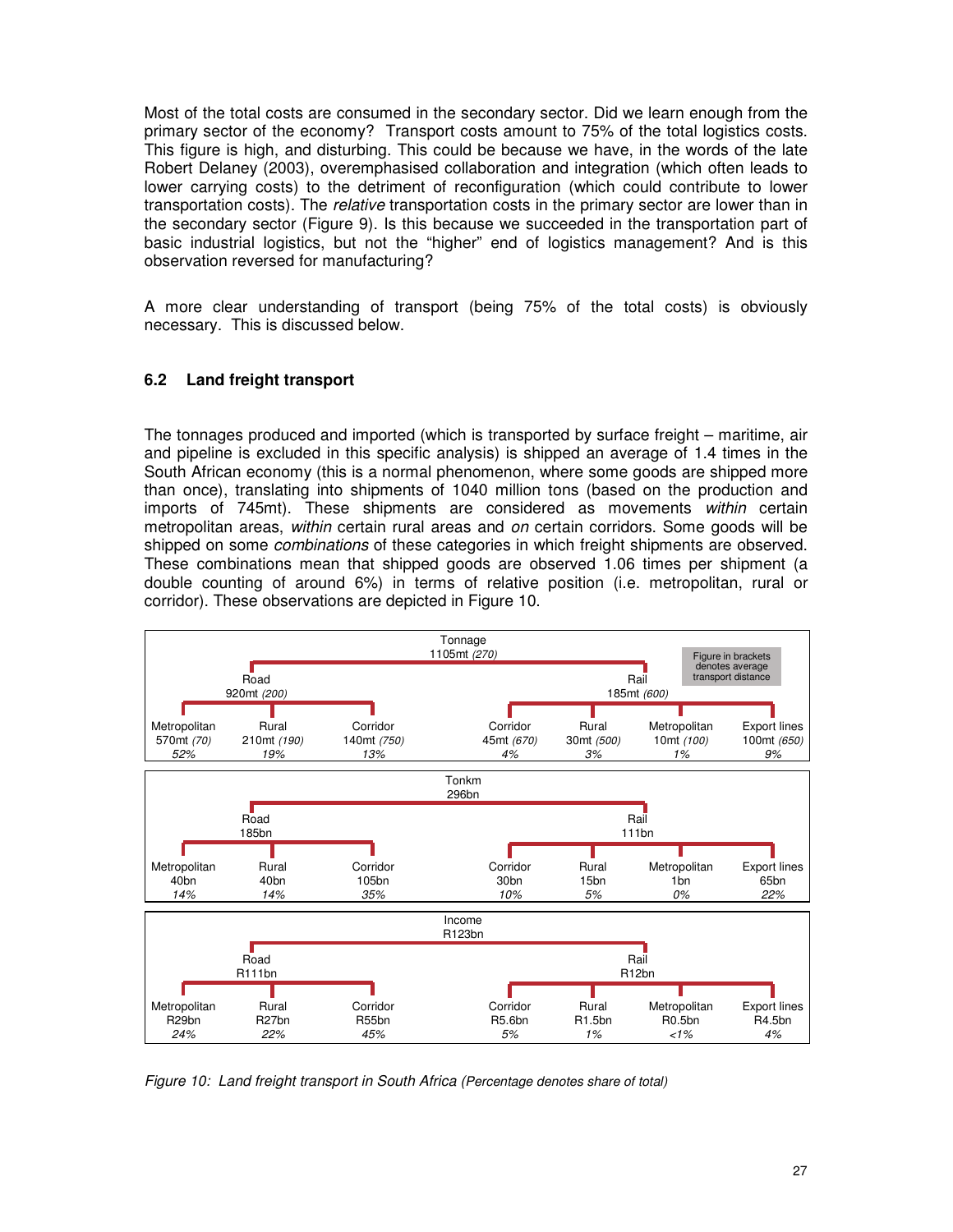Rail's specialist export lines are responsible for 9% of shipments by weight. Combined surface freight transport (road and rail) by weight is observed as 53% for metropolitan traffic, rural traffic 22% and corridor traffic 17%, **but** corridor traffic amounts to 45% of traffic by basic unit measurement (ton kilometres) and 50% of costs. Is this where the most structural changes occurred and the most costs could be saved? The nature of these structural changes is depicted in Figure 8.



*Figure 11: Structural changes in freight transportation*

This is compounded by the fact that the majority of corridor traffic is concentrated on two corridors – Gauteng-Durban and Gauteng-Cape Town, as depicted in Figure 12.



*Figure 12: Freight flows per corridor (tonnage 2003)*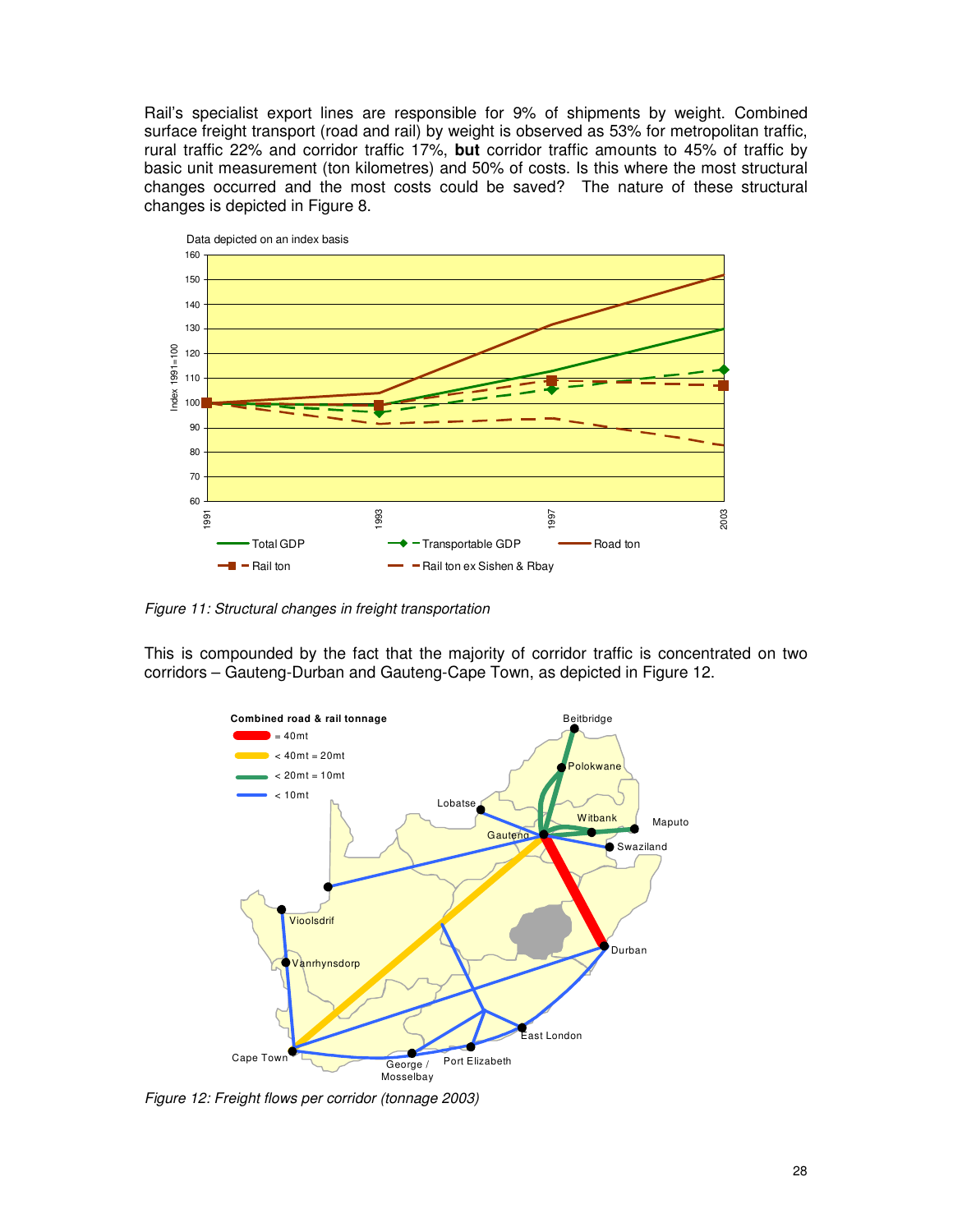If the specialist rail export lines are excluded, the tonnage transported by rail has declined by nearly 20% over the past decade. In contrast, road transport increased by more than 50% over the same period.

The growth in road freight transport could be a feature of freight liberalisation, just-in-time, speed, etc., but this needs to be confirmed by detailed analysis. In order to understand this picture better, freight traffic was analysed according to the three areas mentioned earlier, i.e. corridor, rural and metropolitan.

In each of these traffic types rail's share declined (Figure 13). This is especially disconcerting if one takes into account that the compound annual growth rate (CAGR) for total GDP was 2% from 1991-2003, the CAGR for transportable GDP by value (i.e. agriculture, mining, manufacturing and construction) was 0.8%, and the estimated CAGR for tonnage production and imports was 1.5% over the same period.



*Figure 13: Road/rail trends for the three traffic types*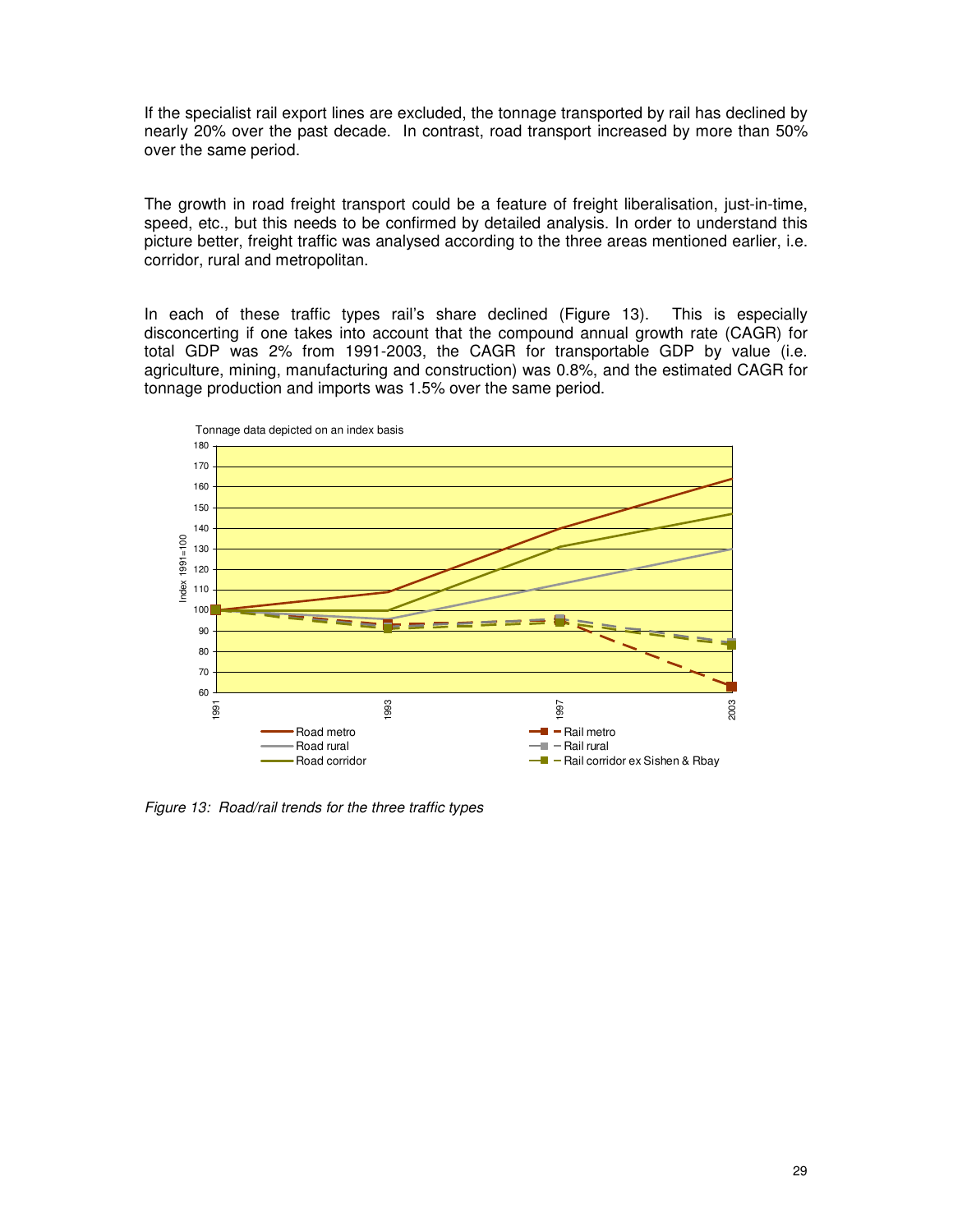It is especially the widening gap in corridor traffic, where more and more tonnages are shipped over long-haul densely populated road corridors that is disconcerting. Road's increasing market share is depicted in Figure 14.



*Figure 14: Corridors: Road's market share*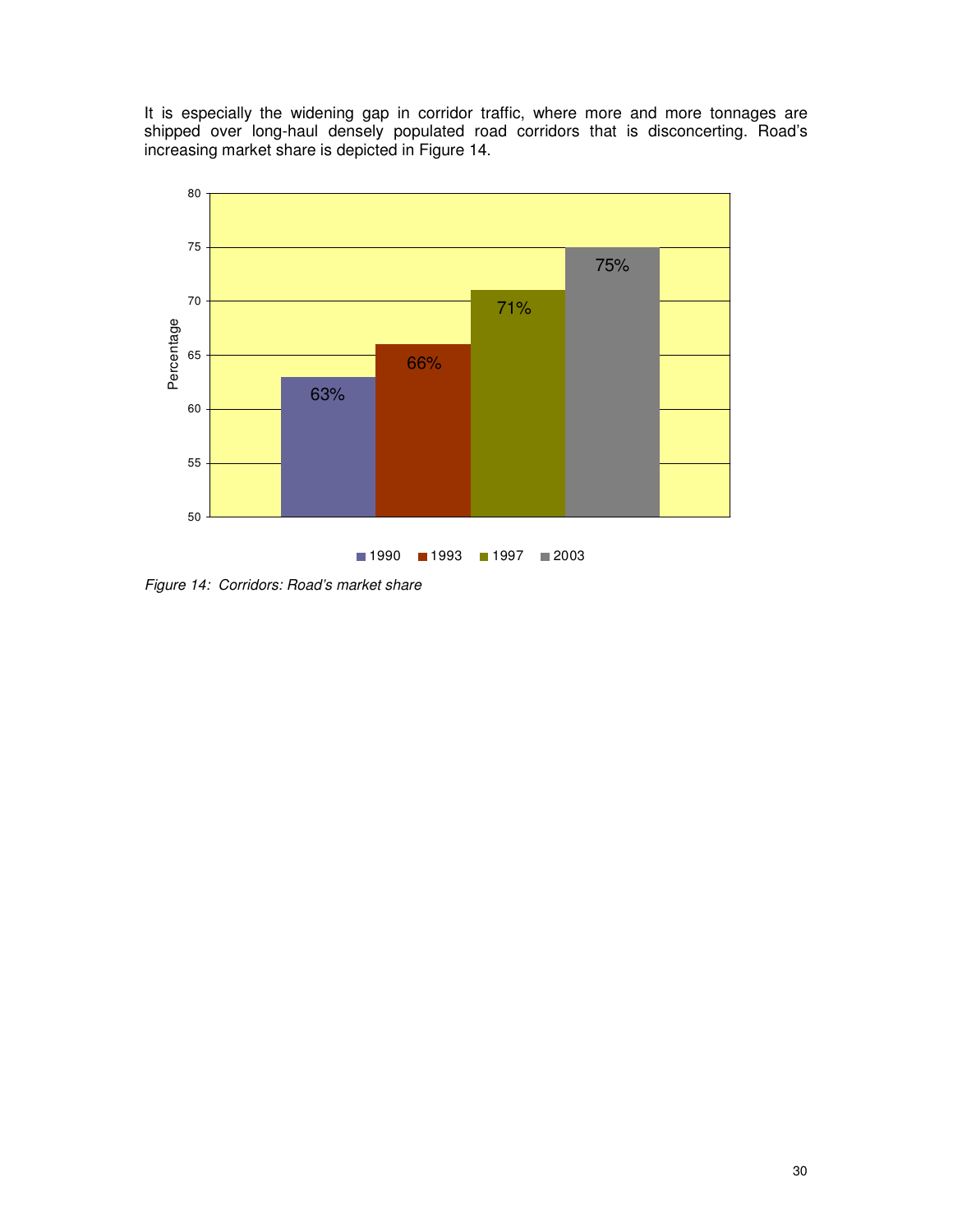# **7 Industry level perspective**

# **7.1 An overview of the logistics issues in industry**

This discussion is based on desktop research, supplemented with expert opinions obtained through interviews with South African logisticians.

The market reality is that consumerism demands, and will continue to demand, faster and more flexible supply chains.

# *7.1.1 International trends*

Desktop research revealed that, even internationally, long term planning seems to be lacking within the logistics environment – the studies tend to look at the immediate and short-term trends. There is also more emphasis on optimising logistics functions as such and less emphasis on optimising the supply chain as a whole - *interaction* between functions is disregarded. There does however seem to be a clear understanding of the need to integrate and manage the various parts of the supply chain within an individual business.

# *7.1.2 A summary of South African issues*

The research indicated that South African companies:

- Currently focus more on functional than strategic optimisation of the supply chain;
- Have a limited focus on collaboration with other industry players and logistics service providers;
- Understand, on a theoretical level, what needs to be done and what the logistics trends are globally, but does not carry it through to organisational practice;
- Are not yet focused as much on customer satisfaction as, for instance, in the USA, Europe, Canada or Australia;
- Still has transport as the major focus area, with links from South Africa to global markets posing specific problems;
- Believe there is a small and competitive internal market, not a great deal of opportunity for global expansion and not a great deal of emphasis on service delivery within the logistics service provider industry;
- Experience the main causes of supply-chain bottlenecks to be the lack of adequate rail capacity and efficiency, port congestion, border post delays and customs clearance; and
- Have insufficient performance management systems to enable logistics integration internally and externally.

#### *7.1.3 The maturity level of South African companies*

The overall picture gained from the interviews was that the supply chain management of most companies is not very mature. The different phases which SA companies are moving through are:

- 1. Controlling logistics costs. A focus to drive costs out in each functional area, e.g. transport, distribution, warehousing.
- 2. Controlling overall costs by looking across the internal functions. This leads to functional integration, and strategies such as flexible manufacturing to meet the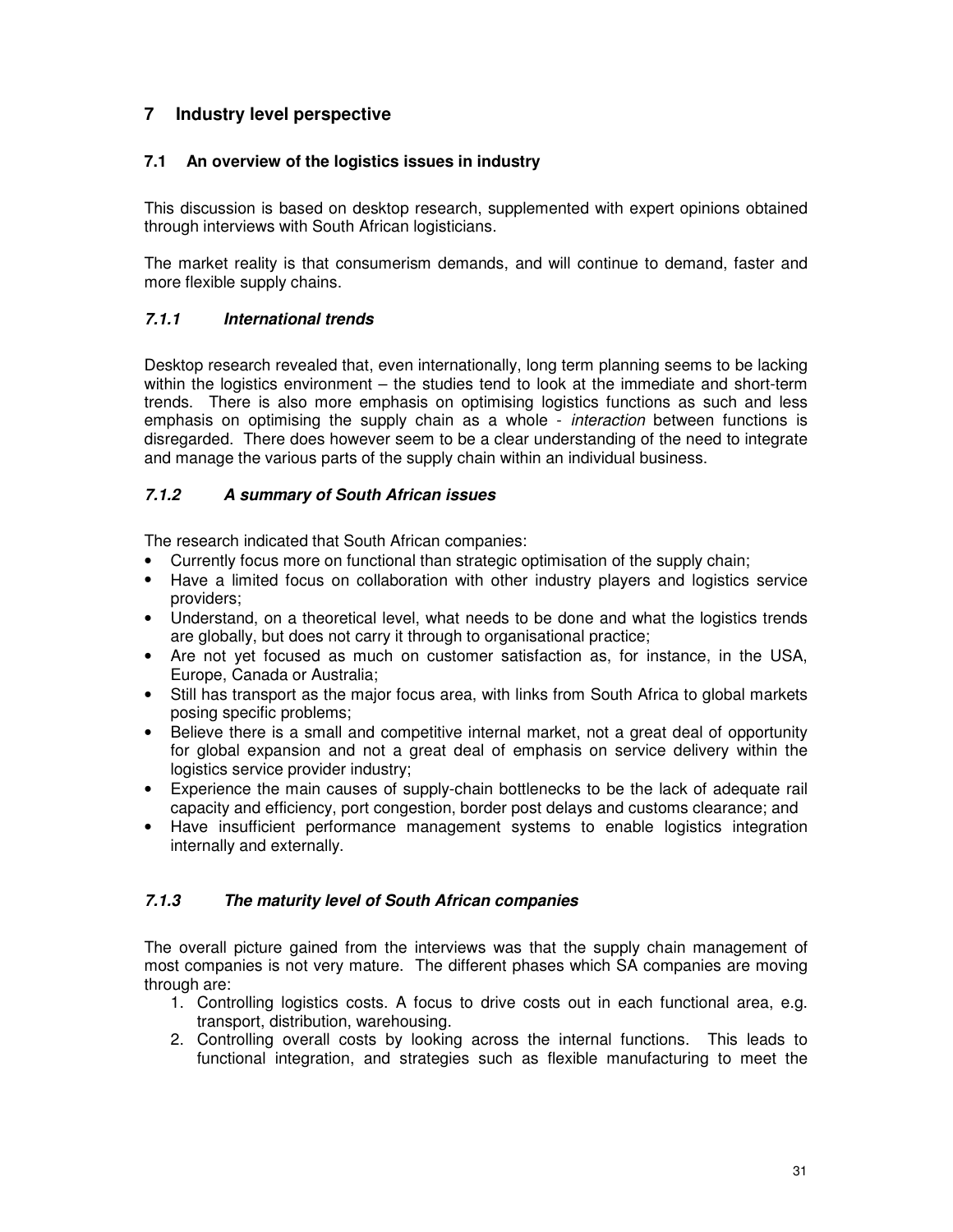needs of the market place. Logistics starts to be outsourced and pressure is placed on 3PLs<sup>2</sup> to reduce logistics costs.

3. Strategic assessment of the entire supply chain and its different role players. This leads to the development of strategic relationships for long-term joint benefit.  $4PLs<sup>3</sup>$ can now be used to add value.

In South Africa, experts are of the opinion that most companies are in phase 2 and there is huge scope for improvement. In general the logistics costs could be reduced by 15 to 20%. The typical CEO knows that there is scope for improvement but the creative input to re-think and re-engineer the supply chains is lacking. The companies that are innovating are the ones that are forced by their competitors or by changes in the business environment such as deregulation. The sugar and the cement industries were mentioned as examples of the impact of deregulation. The impact of a complete re-engineering of the supply chains of a company is of the order of a 20% decrease in the base cost of local distribution. This impact can only be achieved if sufficient effort is put in, such as a year long audit and re-design process. In another example the distribution costs were decreased by 26% while average delivery times were reduced by 60%. These figures are an indication of the value that a 4PL can deliver.

# *7.1.4 The 3PL/4PL debate*

The value addition of 3PLs and 4PLs seem to be a controversial topic with an ongoing debate. Some people contend that 3PLs do not actually reduce overall costs since their margin is on par with the savings. The use of 3PLs has been dangerous in certain instances since companies have become lazy and have fobbed off issues to 3PLs (e.g. the cutting of costs – leading to undesirable side-effects - poor truck maintenance, lack of driver training). There are instances where collaboration between a 3PL and manufacturers does not exist since they do not see the 3PL as being part of their business. According to some experts, there are no true 4PLs in SA and all the current 4PLs have some link to a transporter. If the 4PL has a large asset base the problem is that they cannot deliver an unbiased "pure" 4PL service since they are fundamentally driven by the need to make returns on their asset base. "Pure play" 4PLs with no asset base can strive towards an optimum solution where the best combination of service providers is used. A pure 4PL can play the supply chain management role and be totally solution oriented. The long-term viability of this model is problematic requiring innovative strategies such as buying assets from customers on a contractual basis in order to efficiently manage the customer's supply chain.

The overarching question is about the merits of and the rationale behind outsourcing. One view is that outsourcing of all of your logistics is not a sustainable trend since you do need to retain a certain level of assets and expertise. In some cases outsourcing simply happens just to reduce labour issues. However, it is true that logistics is not a core business for many companies and hence outsourcing will occur. There are also many examples of 4PLs and 3PLs that add huge value through their in-depth understanding of their customers businesses. The local industry dynamics are interesting and the trend seems to be that the distinction between 3PLs and 4PLs is becoming increasingly vague. There are interesting nuances developing in the service offerings. The use of 3PL and 4PL services are driven by increases in the level of supply chain maturity. In the international arena global freight forwarders are actually playing a 4PL role for their large multi-national customers.

 $2^{\circ}$  A 3PL, a third-party logistics service provider, is an outside party that is used to take care of company's distribution of its products fully or partly.<br><sup>3</sup>. A 4PL a fourth party logistics contine provider ar

A 4PL, a fourth-party logistics service provider or organization that integrates its own resources and that of other organizations (such as 3PLs) to design, build and run comprehensive supply chain solutions (4PL is an Accenture trademark).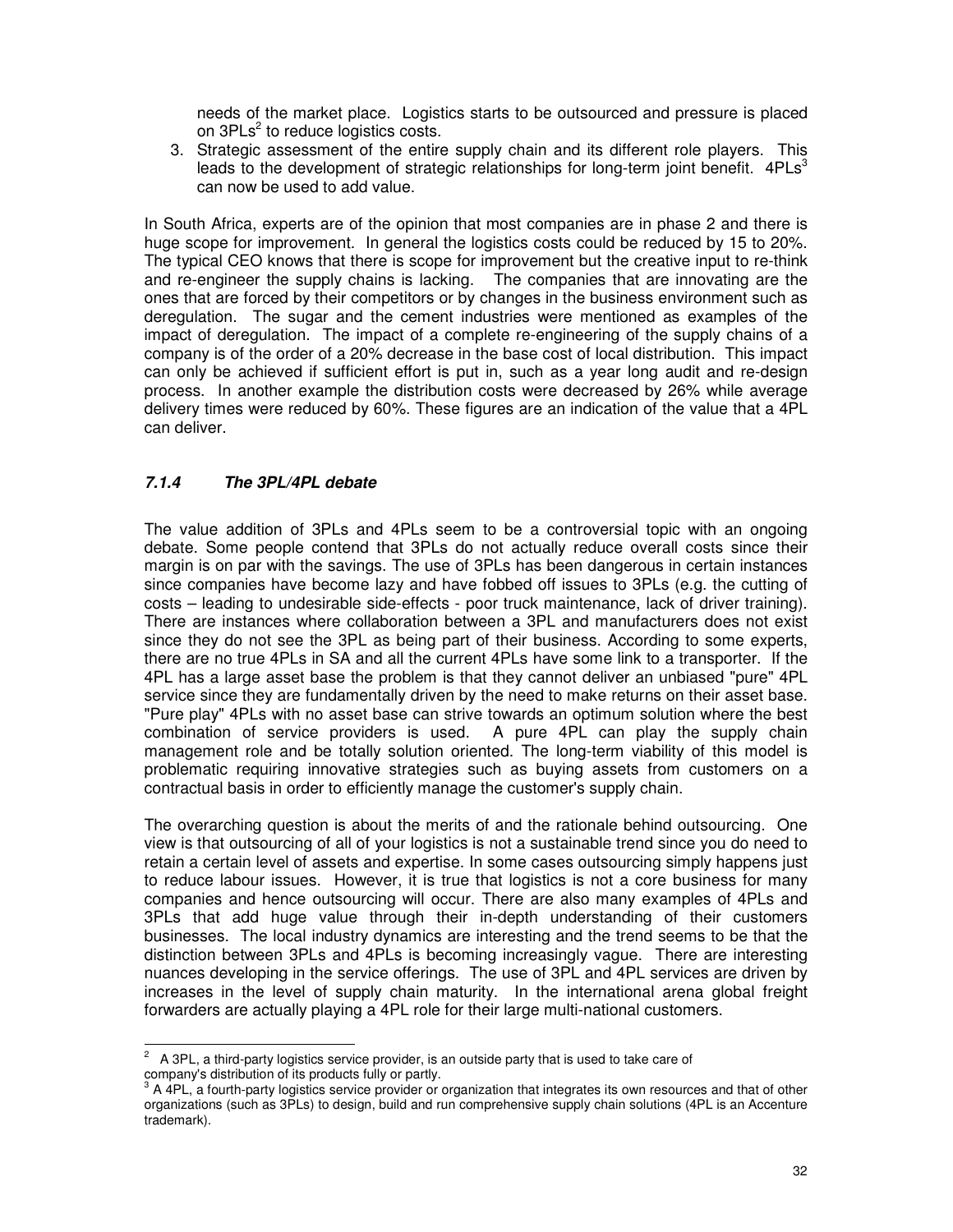# *7.1.5 Logistics research and training*

The study highlighted the following issues with respect to logistics research in South Africa:

- The lack of continuity in surveys limits trend development;
- Current surveys are too complex;
- Data collection efforts are fragmented;
- No qualitative benchmarking information exists;
- Surveys are in many instances not conducted by unbiased institutions;
- Companies are unwilling to contribute information since it as regarded as a threat to their competitiveness; and
- Relevant government departments do not commission joint research to address national logistics imperatives.

Existing studies seem to agree that there is scope for expansion of service provider companies, and that they should play a larger role in supply chain collaboration. There also seems to be a need for better demand forecasting, better supply chain planning and general information management (with specific emphasis on introduction of new technology) as areas for future improvement.

Addressing these issues is *inter* alia hampered by the fragmentation of logistics training in South Africa. There is no comprehensive skills survey within the logistics discipline to inform skills development and learnerships and promote logistics as an attractive career choice.

# **7.2 Industry supply chain overview**

An analysis of selected industries were undertaken, the aim of which was to understand the market challenges that these industries face, and to identify areas on which the industry and its service providers should focus to shape supply chain responses that enable competitiveness.

#### *7.2.1 Steel*

The **key challenge for the steel industry** is to be amongst the lowest-cost international steel producers – this translates into *inter alia* low input costs. Inbound logistics costs comprise a significant portion of these input costs. Given this industry reality, the **key supply chain challenge** is to manage the risk and cost of ensuring a constant flow of raw material to the plant.

The customer requirements, corresponding supply chain needs and current supply chain issues for the steel industry are summarised in Figure 15.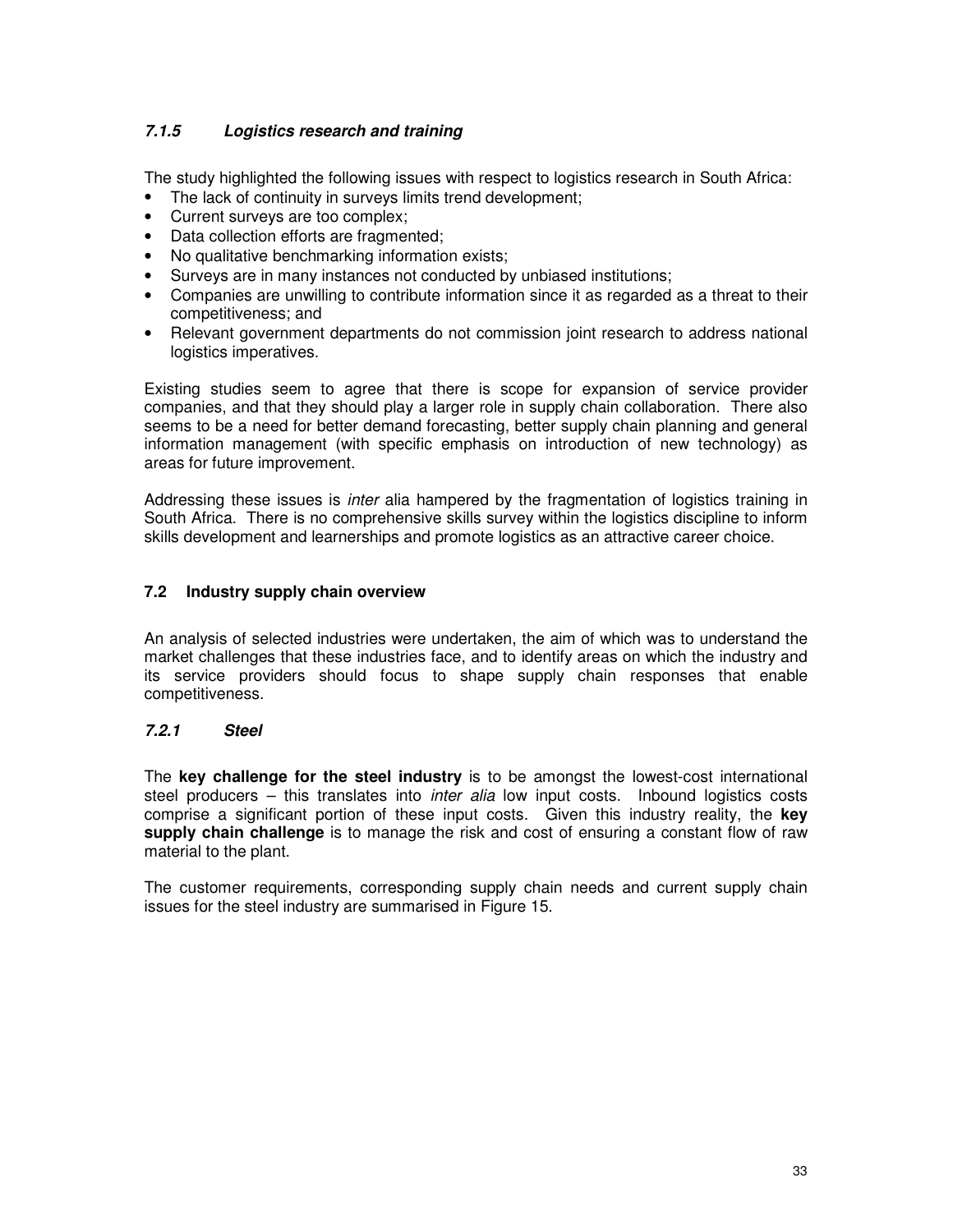

*Figure 15: Steel industry supply chain analysis*

The national impact of the shift from rail to road to address supply chain problems is that the corridor has to carry an additional 2.2mt from a single steel producer by road. It also requires Durban harbour to deal with more truck-based freight.

# *7.2.2 Automotive*

The **key challenges for the automotive industry** are to produce at a competitive cost and have the ability to respond timeously and reliably to sophisticated first-world market demands. Given this industry reality, the **key supply chain challenges** are high reliability and high responsiveness to match the demands of the customer-driven production process.

The supply chain issues, as well as some current resolves to address these issues, are summarised in Figure 16:



*Figure 16: Automotive industry supply chain analysis*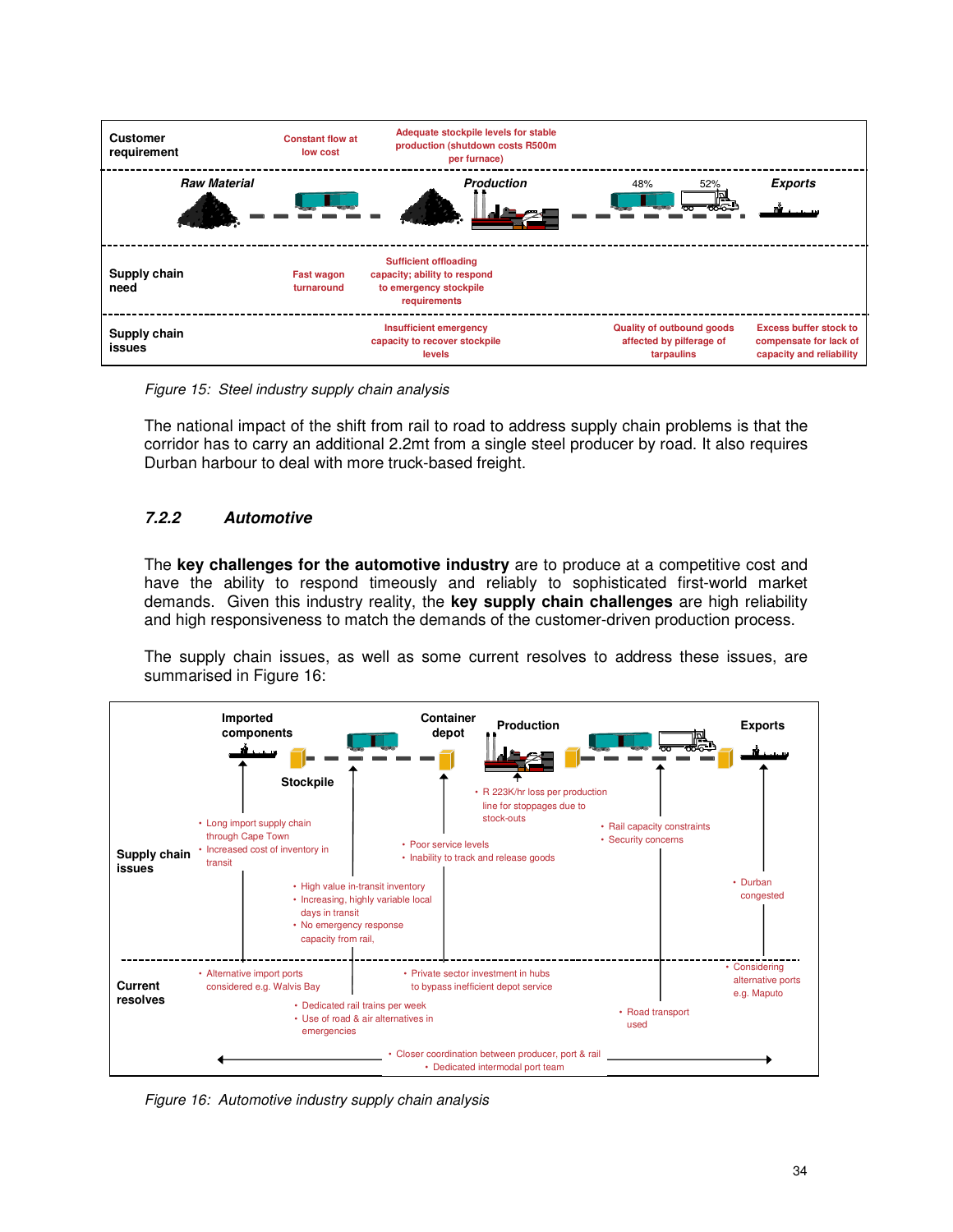# *7.2.3 Grain*

The **key challenge for the agricultural industry** is the cost-efficient distribution of a lowvalue, low-density product that is produced at geographically dispersed locations. The industry has to able to provide domestic food security, respond to regional food emergencies and compete in a heavily subsided global market.

Given this reality, **the key challenge for this supply chain** is the consolidation of demand in such a way that operational inefficiencies are eliminated, and translated into cost-savings that will enable the rail service provider to deliver a financially viable service to the industry.



The supply chain issues are summarised in Figure 17.

*Figure 17: Grain industry supply chain analysis*

The grain industry has proposed a **solution**: the development of a Grain Clearing House that will consolidate all grain movement and management, and that will lead to load consolidation and return loads for both rail and road transport. Wagon utilisation would improve to three times a month with the potential to achieve four times a month. The estimated transport and storage cost savings is R30 per ton. The consortium could move 7.3 million tons via this system and thus realise a total saving of R219m per annum. The current rail/road split is approximately 50/50 and the use of the Clearing House could lead to a 80/20 split if the rail capacity was available due to the inherent advantages of rail (30% lower costs compared to road transport).

# *7.2.4 Summary*

In attempting to understand the needs of the various industry sectors in South Africa, both the nature of the industry and the relative maturity of its supply chains need to be considered.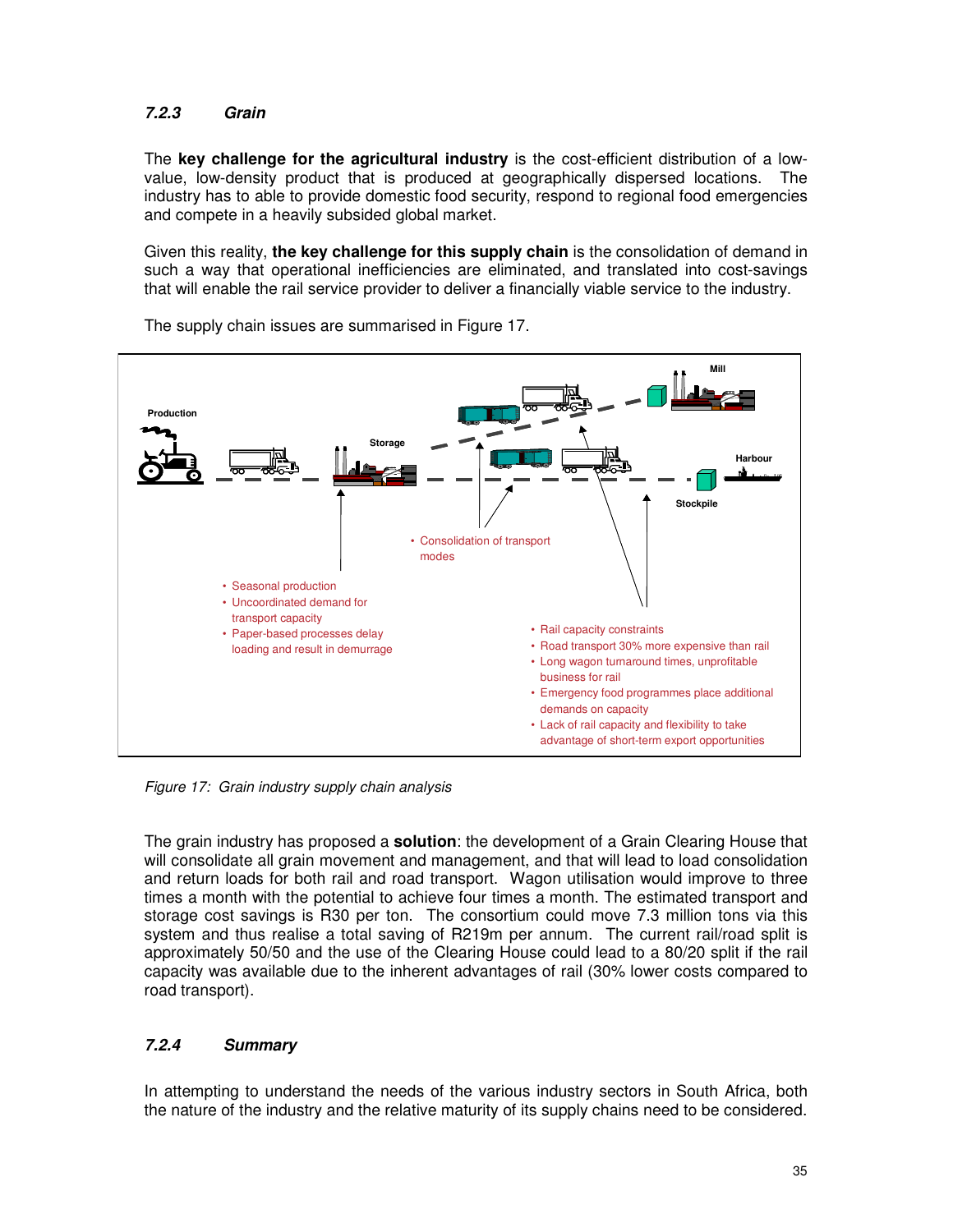Industries comprising of a number of smaller producers (such as grain) typically have challenges with respect to demand consolidation, the resolution of which would give them bargaining power with suppliers and service providers.

In the case of industries with fewer, larger producers such as steel and automotive, challenges revolve around the ability of the industry to negotiate agreements with logistics service providers that will meet the demands of their specific supply chains as driven by their market demands and production processes.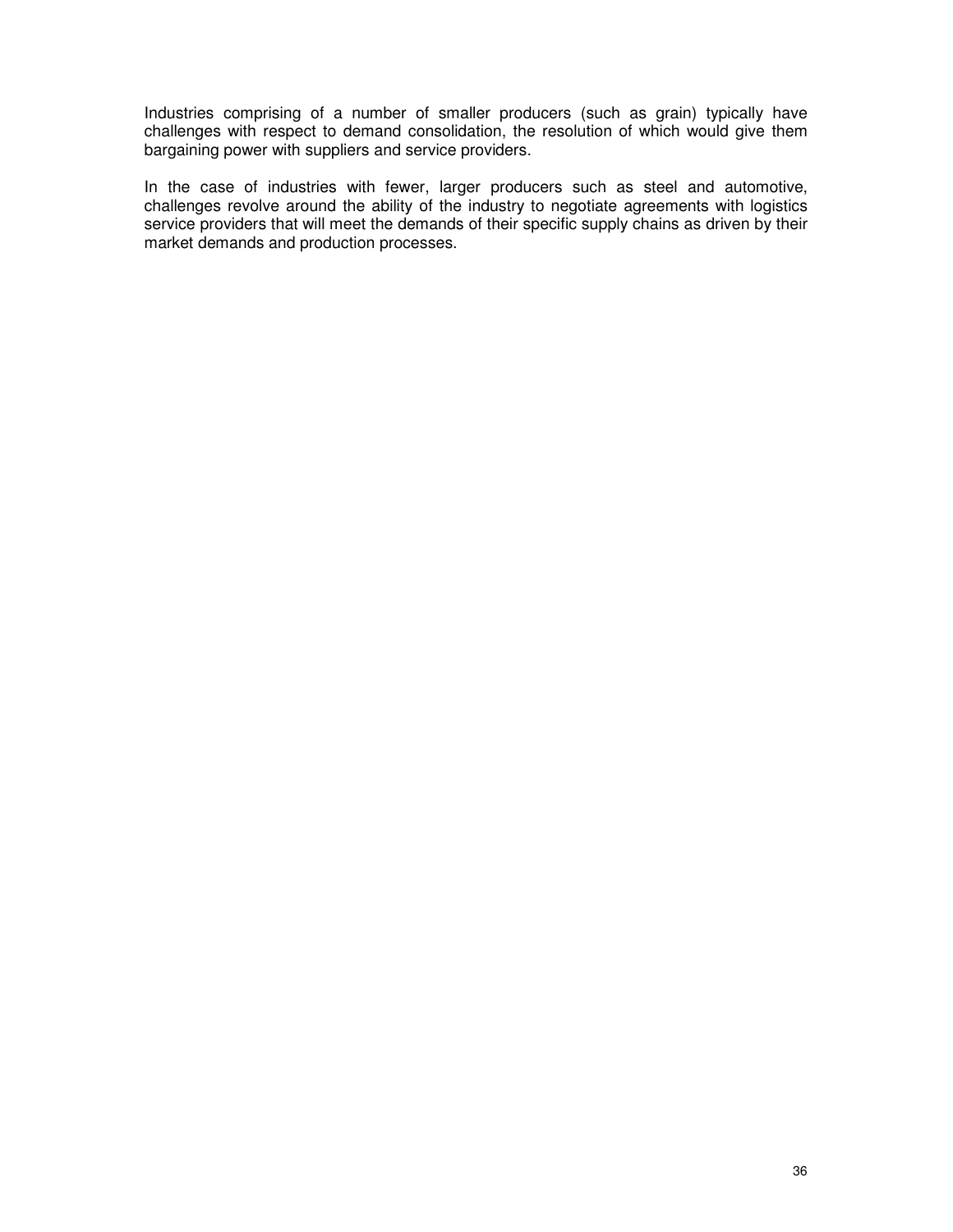# **8 Small business development perspective**

# **8.1 Introduction**

South Africa's unemployment issue will not only be solved by intervention from big business – the mainstream economy is limited in its reach. In addition, people outside the mainstream economy will always be forced to engage in entrepreneurial business activities to sustain some form of livelihood. It is therefore imperative to create a conducive environment for entrepreneurship to enable the unemployed to become economically active citizens in a small business environment.

There is however a significant logistics divide between medium to large industries located within major industrial-logistical hubs and small and emerging businesses located within resource-poor environments with poor access to the major logistical hubs and corridors.

At the risk of over-generalisation, most SMMEs are characterised by low supply volumes, low (internal) scale economies, and limited logistics management skills. For those SMMEs operating in a resource-rich environment in close proximity to specialised logistics service providers (such as in the CBDs or prime industrial areas of major cities), the rational response is simply to outsource to these providers. In recent years, advances in ICT, connectivity and e-business protocols have made this even easier. At the same time, the global shift to knowledge-based work has meant that the costs of freight movements and related logistics activities have declined significantly – especially for those small or mediumsized firms that can now be classed as knowledge-based SMMEs $^4$ .

There are, nevertheless, many SMMEs that continue to operate outside the knowledge economy, and whose very survival depend on improved logistics efficiency and competitiveness – either as individual firms or as groups of firms that might form part of the same supply chain or production cluster.

Then there are also  $-$  at the other end of the spectrum  $-$  those SMMEs (or rather "household-enterprises") that have effectively opted out of the need to compete in mainstream or industrialised supply chains. These are typically rural or agricultural SMMEs, for which the core priorities are usually to: a) address food security and other basic livelihood needs, and b) deliver surpluses to local markets along so-called "short supply chains". In these cases, the importance of, and requirements for improved logistics efficiency varies widely, depending on local circumstances (for example, whether or not the distribution of food aid is a regular occurrence).

The low-scale, low volume nature of SMMEs and their supply chains pose logistics challenges that are different from those of large-scale operations, and that require different solutions. However, logistics challenges of all SMMEs are not the same. To facilitate the analysis of this varying range of SMME types and environments, we classify SMMEs based on the following two broad distinctions (see Figure 18):

 $\circ$  A distinction between resource rich and resource poor conditions, where richness is deemed to be a product both of a firm's own capital resources and access to credit, as well as its connectivity to networks that provide access to the critical resources that are required for business growth. Such resources would include information, knowledge, capital, market access, etc.

<sup>&</sup>lt;sup>4</sup> Some of these firms have taken advantage of their reduced dependence on freight transport by relocating to relatively isolated, but high-quality peri-urban or rural environments.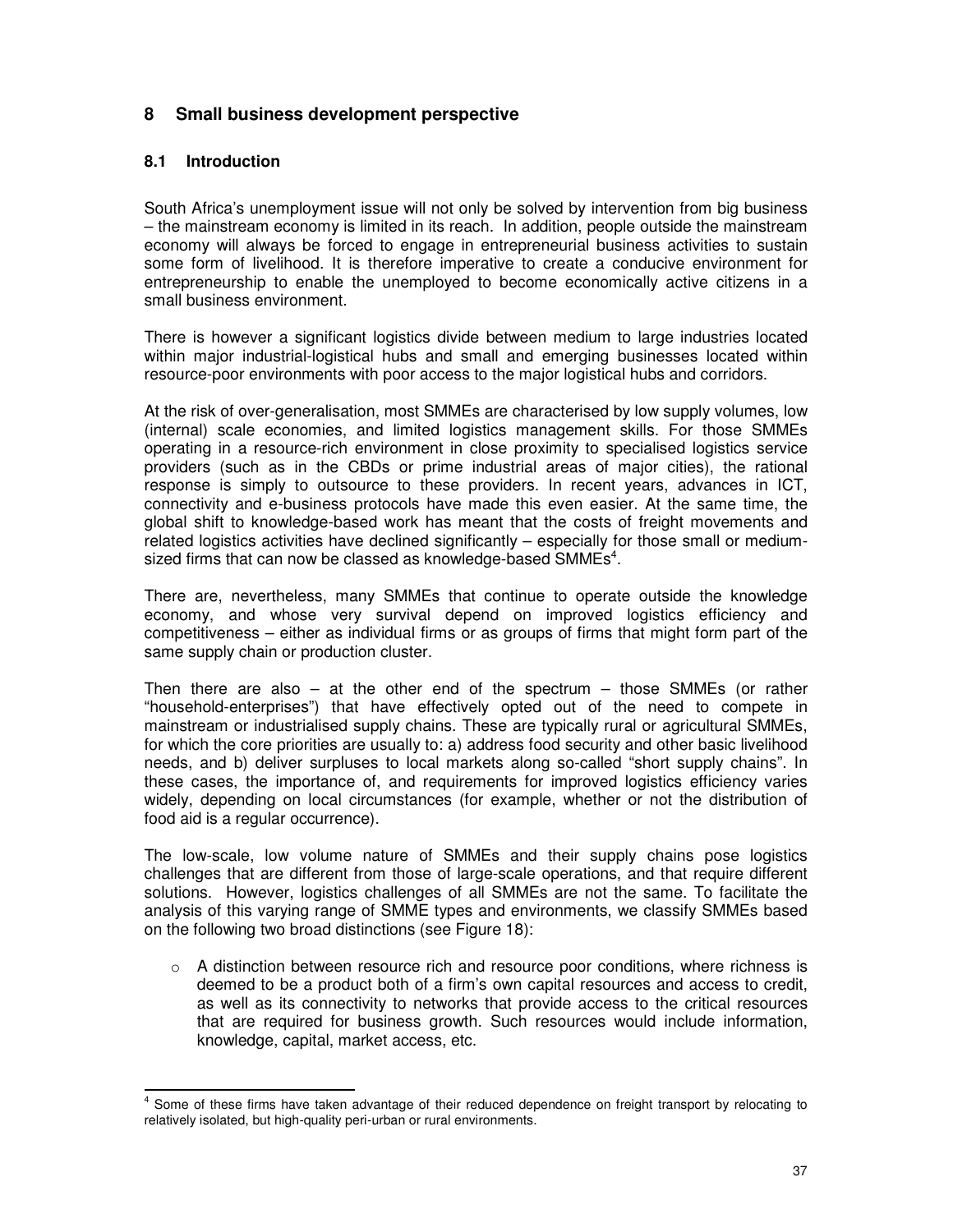$\circ$  A distinction between urban and rural conditions, where "urban" is assumed to define a situation characterised by high agglomeration economies<sup>5</sup> and proximity to markets, mainstream supply chains and specialised services, and "rural" is the opposite (i.e. a situation characterised by low agglomeration economies and long distances).



*Figure 18: Classification of SMMEs and related logistics service providers*

Figure 18 also indicates the logistics service providers that are mostly associated with the SMMEs in each of the four quadrants of the two-by-two matrix (some of these serve the SMMEs on both sides). Finally it highlights the logistics problems and cost constraints that are typical of resource-poor, rural environments (classified into demand-side factors and supply-side factors).

In the sections that follow we firstly establish the relationship between total entrepreneurial activity, location, SMME growth and rural logistics, and then provide a preliminary overview

 $<sup>5</sup>$  Benefits, savings or (average) cost reductions resulting from the clustering of activities – also see extended</sup> definition in The Economic Geography Glossary - http://faculty.washington.edu/krumme/gloss/a.html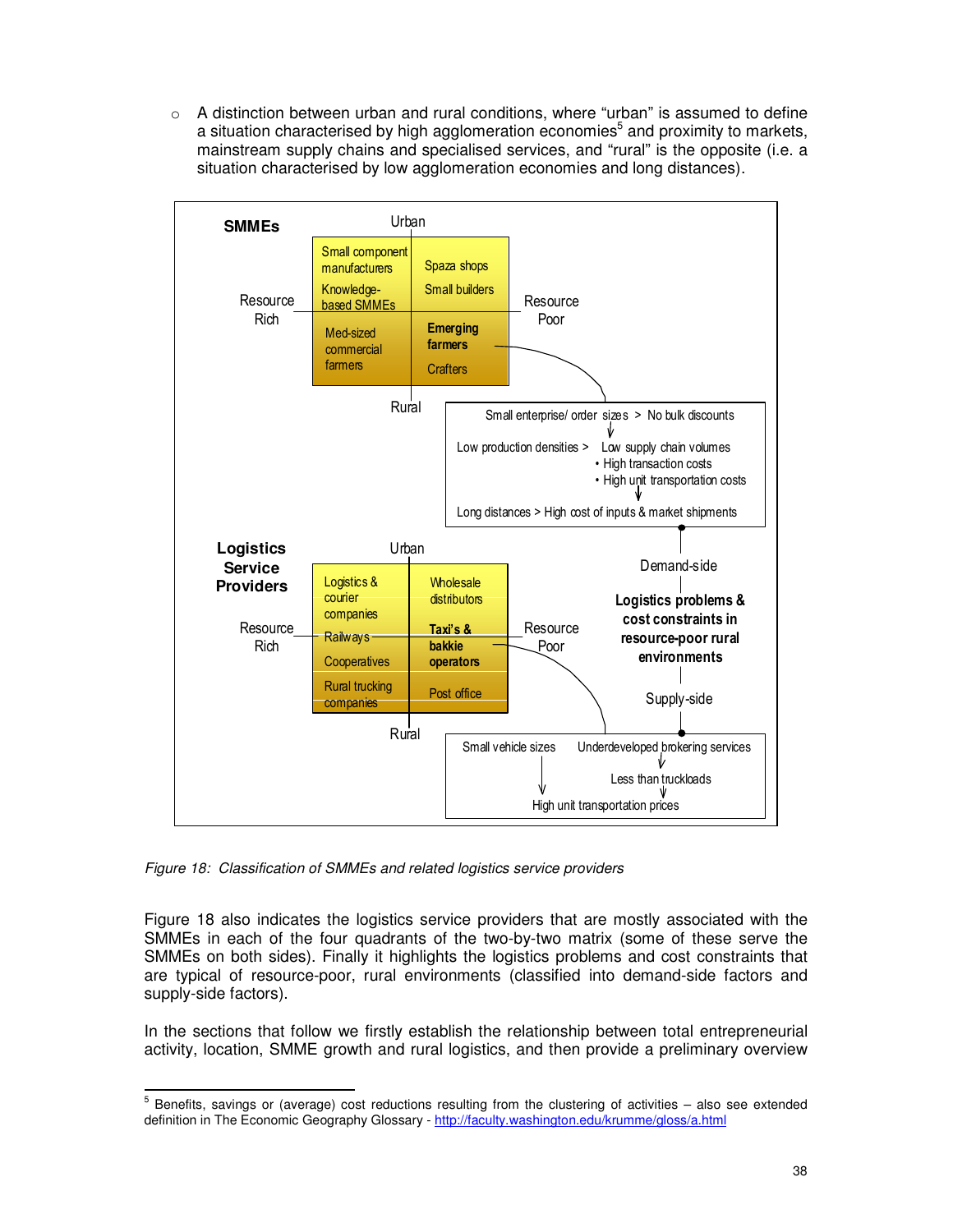of the logistics challenges facing resource poor SMMEs located in rural areas. In future surveys, the focus will widen to include SMMEs in the remaining categories.

# **8.2 Entrepreneurship and small business logistics**

Entrepreneurship and entrepreneurial ability is closely linked to small business success, and dictates the ability of businesses to overcome constraints in deprived environments. Entrepreneurial ability varies in resource-rich and resource-poor urban and rural areas. The following observations from the 2003 GEM survey<sup>6</sup> are relevant:

• Total entrepreneurial activity varies considerably across South Africa's provinces. This is measured as the percentage of the economically active population that takes part in entrepreneurial activity. It ranges from 9.9% in Gauteng to 3.0% in the Northern Cape and North West, as depicted in Figure 19. The more rural provinces clearly exhibit less entrepreneurial behaviour.



*Figure 19: Total entrepreneurial activity by province*

- Models of supporting entrepreneurship in rural and urban areas are likely to be very different.
	- » In rural areas, individual-focused models of entrepreneurial support are unlikely to prove cost-effective or sustainable.
	- » Rural entrepreneurial support programmes need to develop community-based models that address the key limiting factors associated with rural locations. Programmes aimed at alleviating constraints associated with rural or "poorer" SMMEs could result in higher entrepreneurial and hence higher economic activity in the more deprived regions.

This regional inequity in entrepreneurial activity leads us to explore regionally-based logistics constraints and solutions to SMME development. The location of the poverty nodes relative to the primary national logistics infrastructure is outlined in

Figure 20 below, and provides a departure point for further discussion.

<sup>6</sup> UCT Graduate School of Business, Global Entrepreneurship Monitor, South African Executive Report, 2003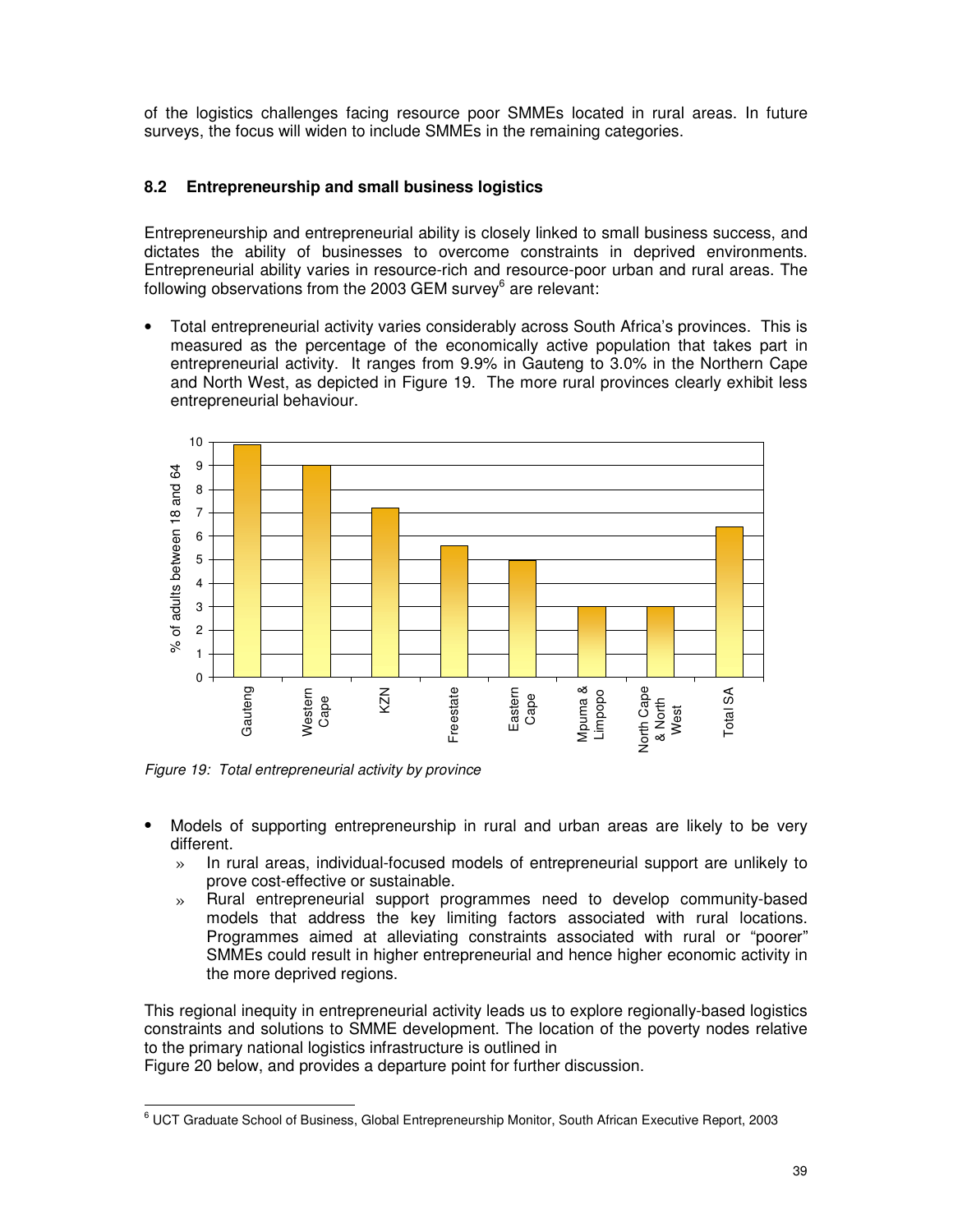

Figure 20: Location of the poverty nodes relative to the primary national logistics infrastructure 7

#### **8.3 Logistics issues in South Africa's resource poor rural environments**

#### *8.3.1 Current SMME constraints*

The problems and constraints faced by SMMEs in resource-poor rural environments have severe and extensive economic and social implications.

The root causes of these problems are complex and interwoven. Part of the underlying causes simply has to do with the sheer physical remoteness and low economic activity densities of the typical resource-poor rural area. In many of the *deep rural or former homeland areas*, these difficulties are compounded by poorly developed road networks, and under-developed market facilities, storage and other logistical infrastructure and services. At the same time, the general economic environment in many of these areas are characterised by a fragile, narrow and vulnerable economic base, caused *inter alia* by the collapse of labour migrancy as source of income and capital, diminishing village resource bases and associated livelihood opportunities, and erratic public works employment.

For many emerging farmers and rural SMMEs, the implications are that most logistical, marketing and related services (e.g. procuring critical inputs such as seed and spare parts, or transporting produce to markets,) are unreliable, ineffective and/or very expensive, thereby marginalising and excluding most from "mainstream" supply chains.

 $7$  ISRDS = Integrated Sustainable Rural Development Strategy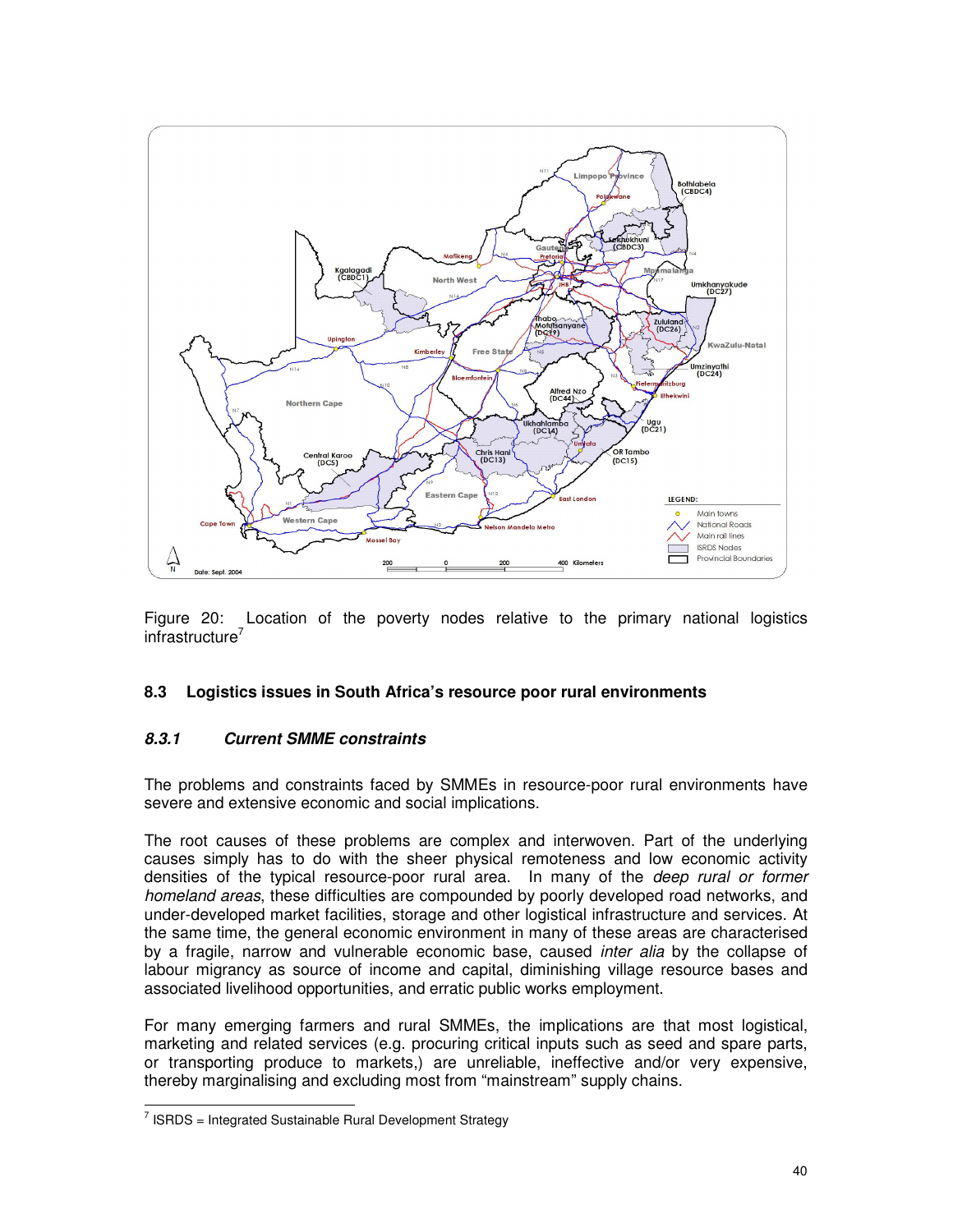Against this background, there is a *prima facie* case for focusing on the various logistical, marketing and related constraints that are continuing to marginalise rural SMMEs, and inhibit the establishment of viable agro-economic activities, tourism and other local resource-based economic activities in deep rural areas.

A second reason for this focus is the availability of information on SMME logistical issues. Very little of the SMME-related research in South Africa has – until recently – explicitly addressed these issues. The only exceptions are:

- general research and investigations into agro-logistics, albeit focusing mainly on medium to large enterprises in commercial, resource-rich contexts ;
- a number of recent pilot studies and analyses of intervention options which were undertaken by CSIR staff, most of which focussed on SMMEs in the resource-poor, rural parts of the Eastern Cape.

#### *8.3.2 Pilot studies of rural SMME issues in the Eastern Cape*

Most of this work was undertaken in 2002 as part of a DFID-funded project for the Department of Provincial and Local Government<sup>8</sup>. The main aim of this project was to undertake case studies and provide guidelines for economic linkage development and logistics management interventions within the context of rural LED strategies. Part of the deliverables was an audit methodology referred to as Economic Linkage and Logistics Analysis (ELLA), which can be applied both at a strategic area-wide level and for selected micro-regional, cluster or enterprise-focused appraisals.

Working together with the Centre for Integrated Rural Development (CIRD) for parts of this project, CSIR Transportek also developed questionnaires and used them as a basis for assessing the logistical issues and constraints of a number of rural SMME projects in the Eastern Cape. These included:

- the Cala Seedling Nursery, established by Siyavuselela Agricultural Association;
- the Masithembe Beadwork Project, also situated in Cala;
- A number of emerging farmers and agricultural development projects in the Port St Johns municipal area.

As part of the Port St Johns investigation, local transport service providers – bakkie and taxi owners that all belonged to the Port St Johns Taxi Association – were also interviewed and information was obtained about the freight and small-parcel services that they provide.

<sup>&</sup>lt;sup>8</sup> Economic Linkage and Logistics Analysis (ELLA), a project funded by the UK Department for International Development, undertaken by the CSIR, in conjunction with the Centre for Integrated Rural Development.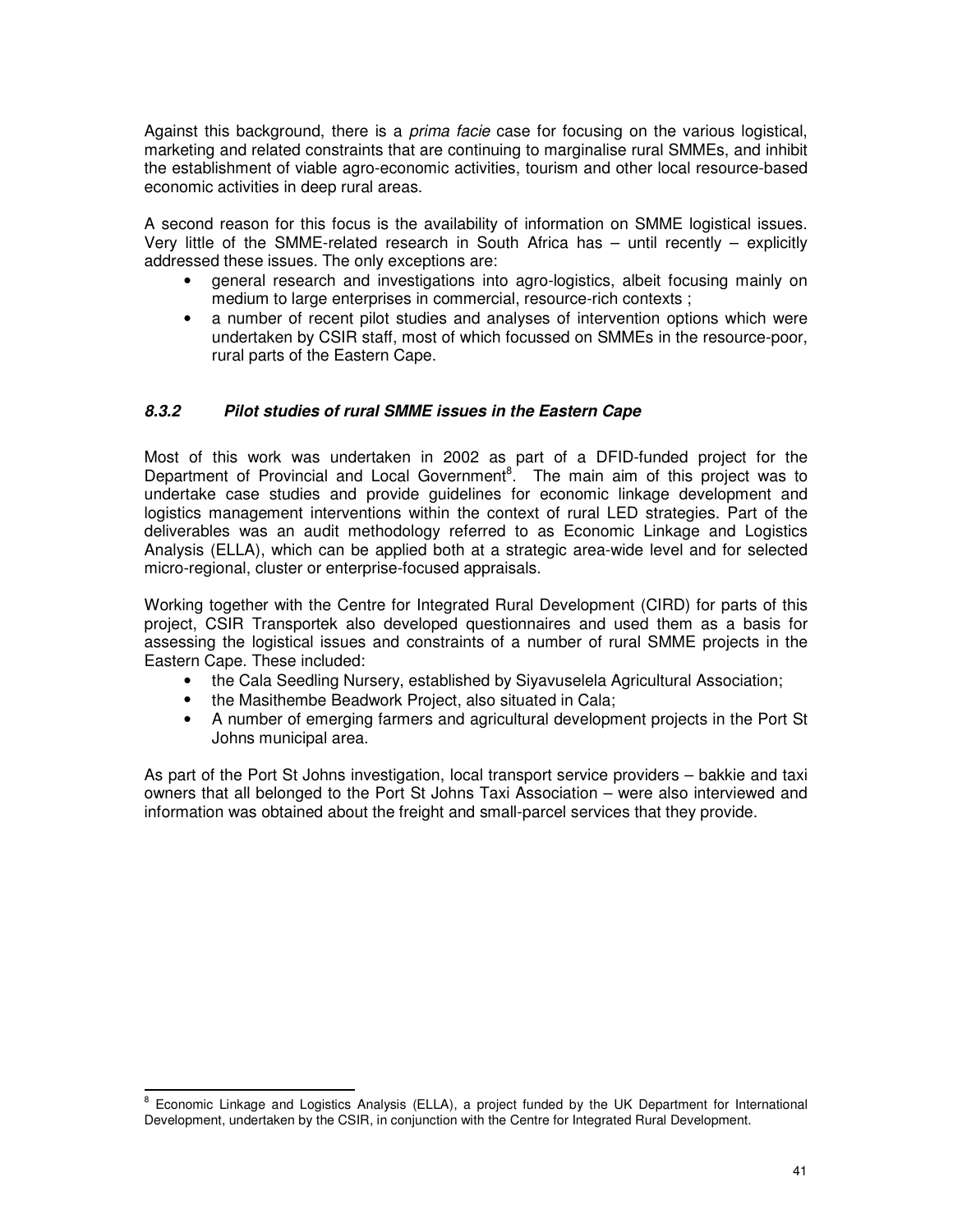The following table provides a summary of some of the main findings:

| <b>General issue category</b>                                                             | Prevalence / root causes                                                                                                                                                                                          | <b>Examples &amp; manifestations</b>                                                                                                                                                                                                                                                                                                                                                                                                  |
|-------------------------------------------------------------------------------------------|-------------------------------------------------------------------------------------------------------------------------------------------------------------------------------------------------------------------|---------------------------------------------------------------------------------------------------------------------------------------------------------------------------------------------------------------------------------------------------------------------------------------------------------------------------------------------------------------------------------------------------------------------------------------|
| Small farm sizes & low<br>production densities &<br>uncoordinated supply chain<br>volumes | More prevalent in resource<br>poor/ former homeland areas<br>than in more commercially<br>oriented farming areas                                                                                                  | Limited bulk purchasing<br>$\bullet$<br>possibilities & discounts<br>Inefficiently small vehicle or<br>$\bullet$<br>shipment sizes<br>High transport costs<br>$\bullet$                                                                                                                                                                                                                                                               |
| Poor information on, &<br>access to, major markets &<br>specialised services              | A structural condition of most<br>rural areas                                                                                                                                                                     | Long distances<br>$\bullet$<br>High transport costs<br>$\bullet$<br>Mainstream market access<br>$\bullet$<br>barriers                                                                                                                                                                                                                                                                                                                 |
| Lack of accessible or scale-<br>efficient support services &<br>infrastructure            | An endemic, structural<br>condition of most rural areas,<br>characterised by dispersed<br>demand for services, & the<br>difficulty of providing &<br>maintaining vast networks of<br>low volume roads.            | Poor roads<br>$\bullet$<br>Poor communications & high<br>$\bullet$<br>transaction costs<br>Lack of accessible storage<br>$\bullet$<br>facilities<br>Lack of marketing & general<br>$\bullet$<br>business support services<br>Logistics service providers are<br>$\bullet$<br>themselves SMMEs with small<br>vehicle sizes, underdeveloped<br>brokering services and less<br>than truckloads resulting in<br>high transportation costs |
| Poor organisation & general<br>business management,<br>including logistics<br>management  | Most small enterprises cannot<br>contain the full range of skills<br>& resources for effective<br>business & logistics<br>management, branding,<br>quality control & packaging.<br>Since outsourcing is generally | Education level of emerging<br>$\bullet$<br>farmers<br>Underdeveloped or poorly<br>$\bullet$<br>functioning farmer<br>organisations & cooperatives                                                                                                                                                                                                                                                                                    |
| Insufficient branding, quality<br>control, packaging & general<br>value addition          | not a viable option for most<br>rural SMMEs, the solution<br>seems to lie mainly with<br>bigger enterprise sizes,<br>cooperatives & other forms of<br>cooperation.                                                | Insufficient technical know-how<br>$\bullet$<br>& the non-availability of<br>equipment<br>Underdeveloped or poorly<br>$\bullet$<br>functioning cooperative<br>ventures.                                                                                                                                                                                                                                                               |

#### *8.3.3 Mainstreaming of rural SMMEs*

Mainstreaming of rural SMMEs would mean a fundamental transformation from the typical low-risk, low-productivity rural subsistence enterprise into an enterprise (or cluster of enterprises) that:

- produces a much higher level of marketable output (for local consumption and export),
- is able to bargain and reduce the (often exorbitant) price mark-ups on virtually all inputs, and
- generally increases the degree of local value-addition and value capture.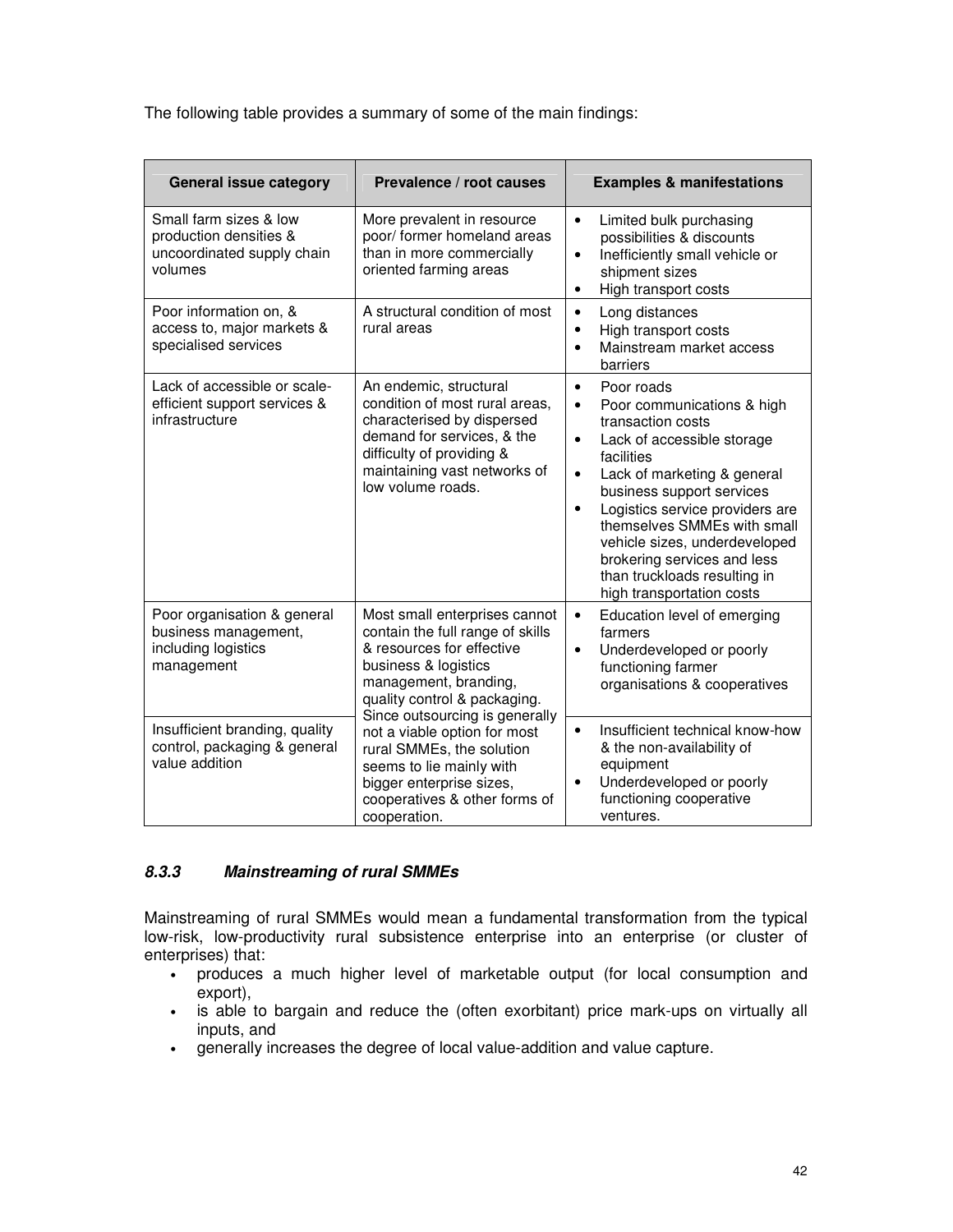The interventions suggested are comprehensive and systemic, aimed at improving the general level of cooperation, organisation and communication between suppliers and users of logistics services.

The central objectives of these systemic interventions are to consolidate loads, increase average shipment sizes and reduce the average costs of freight or parcel shipments to and from SMMEs. Suggested interventions include promotion of rural freight / logistical services, or incorporation of logistics management in SMME training and enterprise support programmes.

A secondary objective is to create new business and/or "upscaling" opportunities for existing small scale or informal transport operators. By possibly establishing interchange facilities and arrangements where they can link up with the larger, nationwide operators, these operators can perform an important feeder-distribution role, and therefore generally contribute to the creation of viable supply chains and economic linkages across the divide between South Africa's so-called first and second economies.

# **8.4 Research priorities for small business logistics**

It is clear that a need for further research, case studies and pilot projects to explore feasible combinations of interventions and appropriate institutional models for addressing SMME logistical and related "upscaling" requirements exist. This research should:

- Enhance the understanding of challenges faced in all SMME categories (as depicted in Figure 18):
- Develop a more differentiated, spatially specific understanding of the logistics costs and constraints in the different geographic regions and types of rural areas of South Africa, and how this impacts on entrepreneurial activity and business growth;
- Enhance the general understanding of the "logistics divide" between mainstream supply chains and the local or informal supply chains where emerging or rural SMMEs tend to be involved;
- Provide a basis for pro-SMME and pro-rural modifications of, or supplements to, mainstream logistics management strategies. This includes the exploration of feasible combinations of interventions and appropriate institutional models for addressing SMME entrepreneurial, logistical and related "upscaling" requirements.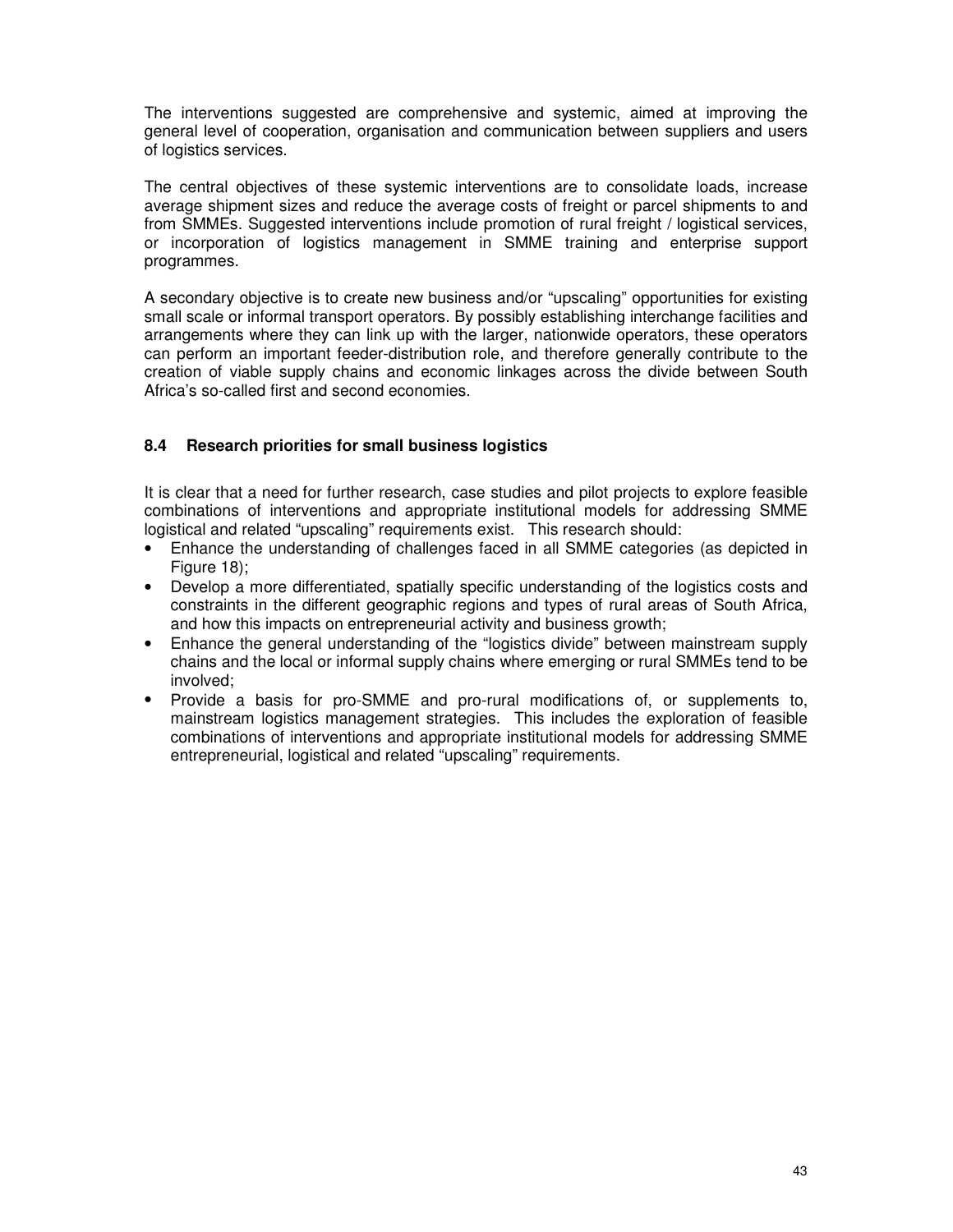# **9 Conclusions and recommendations**

This State of Logistics Survey provides the first ever quantified view of the macro economic state of South Africa's transport and logistics industry. Although the picture seems bleak, it refers to what really matters and what needs to be focussed on to ensure South Africa's future competitiveness. It also means that large improvements are possible over the medium term - easier than in the US where there is pressure to keep reducing already very low costs.

The survey results highlight that South Africa has a serious and pervasive basic configuration problem. Similar issues were highlighted by Moving South Africa. The MSA imperatives of lowering cost, improving reliability and offering choice to achieve competitiveness and sustainability, enabling the vision of:

- a limited number of highly developed multimodal corridors;
- connected to highly specialised ports; and
- with effective feeder mechanisms and efficiently integrated transfers.

This vision **is still valid** because none of these have been achieved.

We believe the following actions are critical to address the current problems:

- Assigning national accountability and responsibility for supply chain, investment and maintenance policy and strategies;
- Continuous and visible measurement of South Africa's macro-economic state of transport and logistics for lead and lag purposes (including calculation of real costs for all modes);
- Investment in multimodality;
- Information sharing and strategic collaboration, between both freight owners and service providers;
- Focus on the strategic, macro management of supply chains; and
- Enabling economic and logistics access to SMMEs and smaller industries.

These actions will facilitate a structural change based on an efficient intermodal solution (win-win), alleviating South Africa's long term freight corridor dilemma. In addition, this will make sufficient government funds available to balance the issue of national logistics competitiveness with addressing current and future metropolitan congestion, as well as SMME and rural development.

Some remaining key areas have not been addressed in the current study. These include:

- International benchmarking to enable relevant comparison of logistics in South Africa, taking into account the state of economic development as well as the geographical location and size of the country and its industries;
- Development of a robust supply, demand and flow model for South Africa;
- Development of appropriate targets for South Africa's logistics cost as percentage of GDP;
- Development of appropriate logistics solutions per industry to support each industry's unique requirements, while taking the different levels of supply chain maturity into account.
- Audit and benchmark of supply chain skills, and development of a plan to address the gaps;
- Development of an adequate understanding of small business logistics challenges;
- Addressing the fragmentation of the transport and logistics industry through e.g.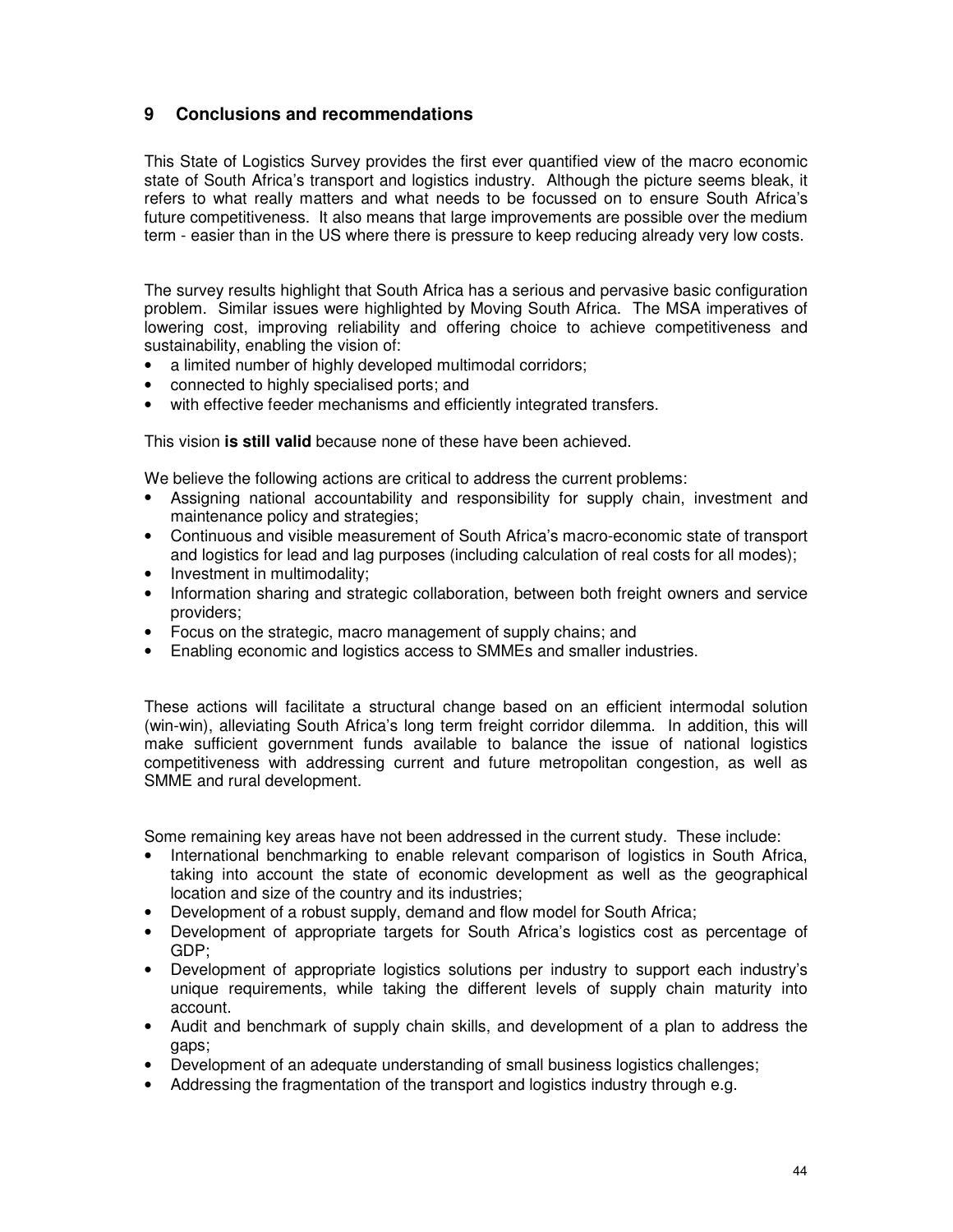- o Role of government or a regulator to create an enabling logistics environment in South Africa (e.g. creation of Free Trade Zones, development of common user facilities to reduce duplication and increase efficiency);
- $\circ$  Establishment of a central body representing the logistics industry, to allow for closer collaboration and improved negotiations with various stakeholders (including government)
- $\circ$  Role of partnerships between government and the private sector (e.g. the use of retail distribution networks to support government service delivery in rural areas.)

Our first priority should however at least be to conduct this macro survey on an annual basis – to start building a national freight and logistics database. Data collection efforts must be consolidated and incentives should be provided to all stakeholders to standardise and share data that can be turned into useful information for freight planners, researchers and policymakers.

#### **Notes:**

1. Companies interested in co-sponsoring the Annual State of Logistics Survey from 2005 onwards please contact Hans Ittmann (hittmann@csir.co.za). Co-sponsoring could include monetary support, information sharing or research support.

# **10 Bibliography**

*2003 Foresight Logistics and Supply Chain Survey*, Barloworld Logistics.

Ayers, J. 2004. *Rooting out Supply-Chain Costs,* [online], Available from http://www.optimizemag.com.

Australian Government, Department of Transport and Regional Services. 2004. *The Commonwealth's Transport Directions,* [online], Available from http://www.dotars.gov.au.

Australian Government, Department of Transport and Regional Services, Bureau of Transport and Regional Economics. 2004. *Transport Statistics, Transport and storage contribution to GDP,* [online], Available from www.btre.gov.au.

Caid, N. 2003. *Analysis of the links between transport and economic growth,* OECD, Paris.

Cape Times, 1 July, 2004. Quintal, A. *Mbeki commits his 2 nd term to delivery, saying "we are a government of the left"*. Cape Town.

Cooke, James, A. 2004. *The two faces of Globalization,* [online], Available from http://www.manufacturing.net.

Delaney, R.V. and Wilson, R. 2003. *14th Annual "State of Logistics" Report*, ProLogis and Cass Information Systems, Inc. Washington.

Dong, Y., Carter, C.R. and Dresner, M.E. 2000. *JIT purchasing and performance: an exploratory analysis of buyer and supplier perspectives,* in Journal of Operations Management 19 (2001). Elsevier.

Engineering News Online, 24 May 2004. Furness, J. *Mbeki promises logistics overhaul*, [online], Available from http://www.engineeringnews.co.za/eng/utilities/search/?show=51069.

Fredendall, L.D. and Hill, E. 2001. *Basics of Supply Chain Management*, The St. Lucie Press, Boca Raton, Florida, USA.

Gale, B.T. 1994. *Managing customer value: Creating quality and service that customers can see,* The Free Press, A Division of Macmillan, Inc., New York.